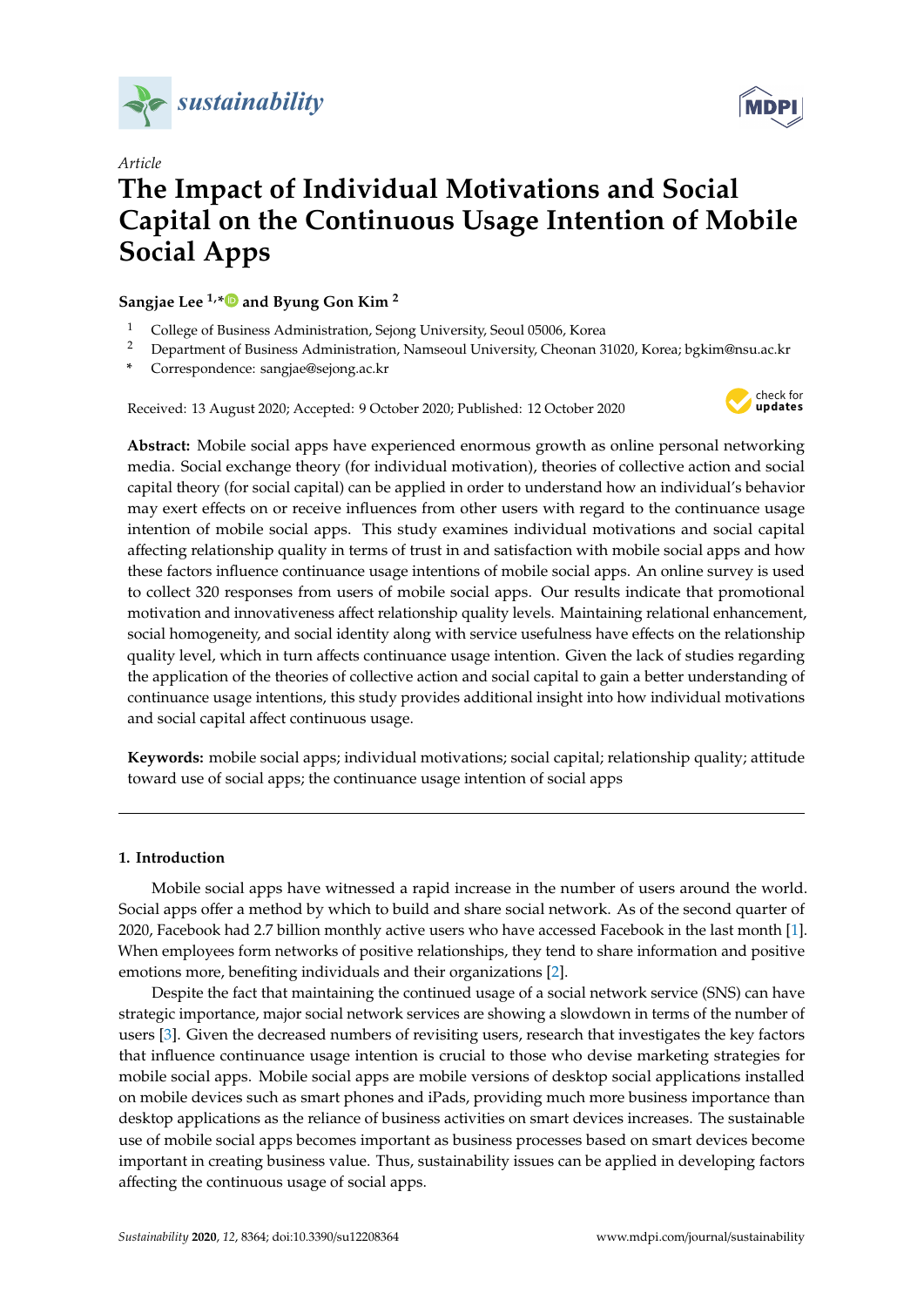The research motivation behind this study can be described as follows. First, our study intends to focus on the effects of individual motivations (promotional motivation, altruism, innovativeness, and conformity) on relationship quality and continuance usage intention. Previous studies of utilitarian or hedonic motivations behind the use of mobile social apps are rather limited in that they focused on perceived value based on information and service quality levels, i.e., fun. However, it is necessary to examine additional facets of motivation based on social exchange theory [\[4\]](#page-24-3) or social influence while including specific variables related to individual motivations toward participating in a social community.

Previous studies examined SNS qualities [\[5\]](#page-24-4), gratifications [\[6\]](#page-24-5), flow [\[7\]](#page-24-6), and the research field itself, but investigations of the effects of individual motivations toward participating in a social community based on social exchange theory on relationship quality encompassing trust and satisfaction as they pertain to continuous usage are necessary. This study intends to fill this void. The difference in our approach is that we adopt a second-order construct to measure relationship quality, encompassing the two inherent variables of trust and satisfaction and testing the effects of four variables regarding individual motivations on relationship quality. Previous studies rarely considered the effects on relationship quality as a second-order construct encompassing trust and satisfaction.

Second, our study examines the role of social capital (maintaining relational enhancements, social homogeneity, social identity, and a social presence) with regard to continuance usage intention. Social capital, as a metaphor, refers to the advantages obtained by individuals from being in certain types of social arrangements or a positive product of human interaction [\[8\]](#page-24-7). It is facilitated by the use of the Internet [\[9\]](#page-24-8) and has potential value because it offers an opportunity for actors to access information resources in a SNS [\[10\]](#page-24-9), to engage in knowledge sharing behavior in an online community [\[11\]](#page-24-10), and to build trust and affinity for brands [\[12\]](#page-24-11). Moreover, it is being applied toward more specific aspects and mechanisms after undergoing a maturation period [\[13\]](#page-24-12). Social capital can also expire through under-use and social media users are constantly searching for the next new feature [\[14\]](#page-24-13); this can be related to social media success [\[15\]](#page-24-14), and the users with weak social capital are likely to less use social media as they have not accomplished the intended goal of social media to increase social capital [\[16–](#page-24-15)[19\]](#page-24-16). As the pace and power of social media are having a major impact worldwide on expanding networks [\[20](#page-24-17)[,21\]](#page-24-18), it is necessary to study the impact of social capital of social media on its continuous usage in order to verify the role of social capital from social media empirically with regard to attracting users. In order to explain participation in online communities, electronic networks for practice, and social virtual world services, theories of collective action have been applied to study how social capital affects collaboration, the contribution of knowledge, and continuous usage intention [\[22,](#page-24-19)[23\]](#page-25-0). In the context of mobile social apps, however, while it is necessary to apply theories of collective action and social capital in order to understand how users' social behaviors can affect or be influenced by other actors, studies applying these theories to understand continuance usage intention are almost nonexistent. While many studies have considered factors affecting trust and satisfaction [\[24](#page-25-1)[,25\]](#page-25-2), studies regarding the impact of social capital on relationship quality encompassing trust in and satisfaction with mobile social apps are rare. This study seeks to bridge this gap by suggesting four variables related to social capital: maintaining relational enhancement, social homogeneity, social identity, and social presence, all of which are posited to have an impact on relationship quality and the continuance usage intention of mobile social apps.

The next section presents the theoretical background on individual motivations and social capital, service usefulness, and relationship quality, and this is followed by explanations of the method of using the online survey, results based on a structural equation modeling analysis, a discussion, and a conclusion and implications for research and practice.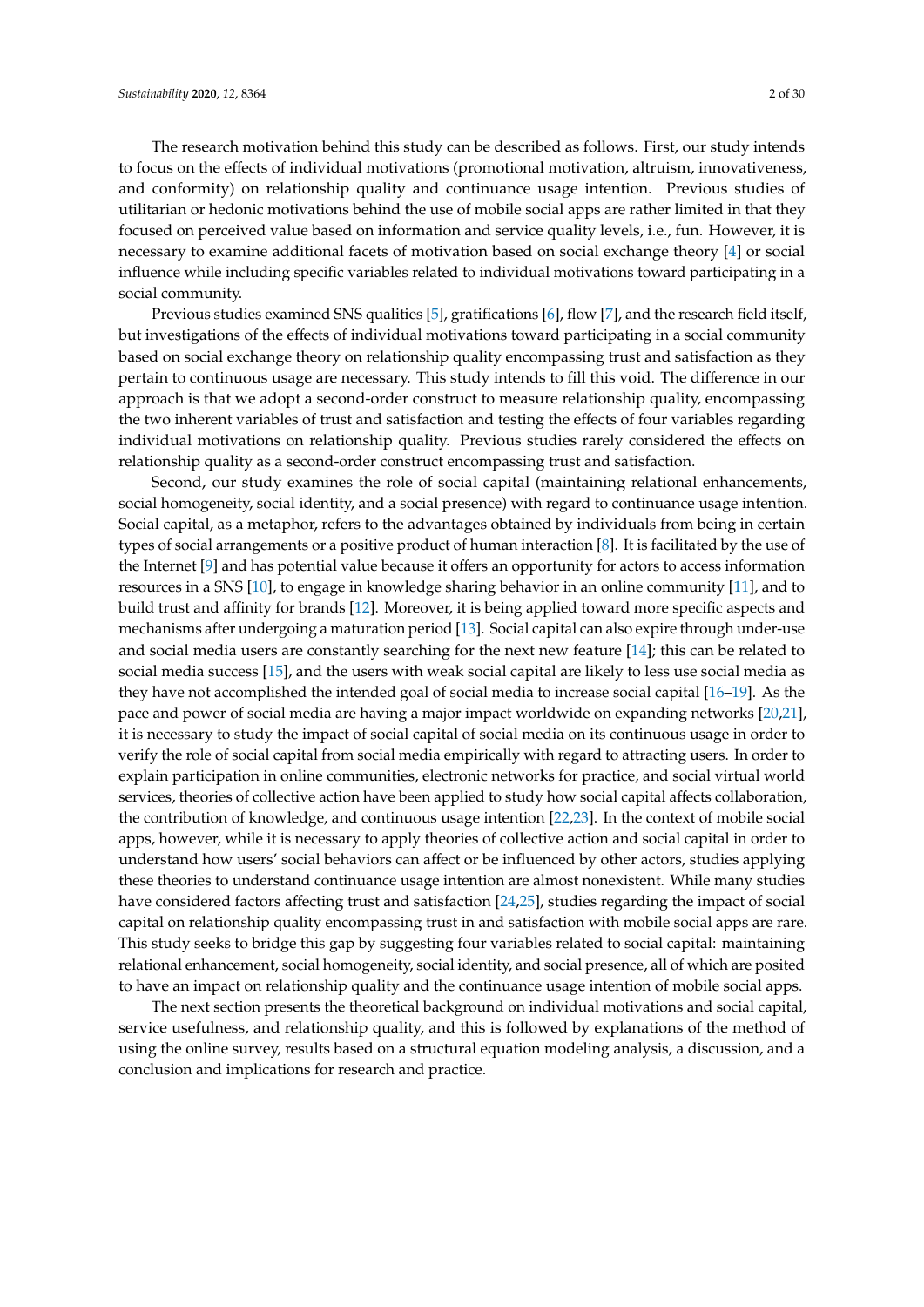#### **2. Literature Review**

# *2.1. Individual Motivations and Social Capital for Adopting Mobile Social Apps*

Based previous literature on the continuous usage of SNS, our study suggests the factors affecting the sustainable use of mobile social apps which are showing much more business importance than desktop applications as business processes using smart devices become crucial in building business value. Thus, sustainability issues in continuous usage of social media [\[26–](#page-25-3)[30\]](#page-25-4) can be utilized in showing factors influencing the continuous usage of social apps.

Studies of SNSs have used motivational theory, flow theory, and trust theory [\[31–](#page-25-5)[33\]](#page-25-6), all of which are related to each other. Lin and Lu [\[32\]](#page-25-7) adopted motivational theory and network externality to study user the use of a SNS. Individual motivations are important in the early stage of trust, when users do not have experience interacting with others [\[34\]](#page-25-8). Individual types of motivation such as those related to reputation and altruism exert a positive influence on the quality and quantity of knowledge sharing behavior [\[11\]](#page-24-10). Motivation can be used to classify SNS users, implying that motivation is an important factor describing SNS usage behaviors [\[35\]](#page-25-9). Individual motivations can be explained either as utilitarian motivation, which is based on functional, economic or extrinsic criteria, or as hedonic motivation, based on non-functional, emotional or intrinsic criteria [\[36\]](#page-25-10). SNS users' motivations can be utilitarian as users' trust and flow experiences are affected by information quality and system quality levels [\[31\]](#page-25-5). Information, systems, and service quality levels are related to functional criteria by which SNS users assess and evaluate whether a SNS will permit them to accomplish their objectives [\[5\]](#page-24-4). SNS users' motivations can be hedonic, as empathy and entertainment are crucial for flow and relationship quality outcomes [\[5\]](#page-24-4). For instance, pleasure is considered as a perceived value of SNSs related to enjoyment and entertainment obtained from SNS usage [\[37\]](#page-25-11). Pleasure and enjoyment will likely build positive emotional reactions toward SNSs by increasing satisfaction and a feeling of belonging with the SNS.

Previous studies of utilitarian or hedonic motivations for SNSs, however, are quite limited in that they focused on perceived value based on information and service quality levels, pleasure, and entertainment. Accordingly, it is necessary to study another aspect of motivation based on social exchange theory [\[4\]](#page-24-3) or social influence while including specific variables related to individuation motivations toward participating in a social community. Social exchange theory posits that individuals adjust their interaction with others after comparing the cost and benefits of interactions [\[4\]](#page-24-3). Individuals contribute knowledge if they believe that the benefits outweigh the cost.

Social capital is not same as other type of capital, as it is positioned in relationships among individuals, while other types of capital are determined by assets [\[38\]](#page-25-12). Social influence represents the degree to which an individual's beliefs and attitudes are under the influence of referent other people [\[39\]](#page-25-13). Recently, social influence has also been posited to have an influence on SNS user behavior. For instance, Ku et al. [\[40\]](#page-25-14) used gratifications theory and discovered that subjective norms play a positive role in the continuance usage intention of SNS users. Subjective norms and group norms have effects on teenagers' SNS usage [\[41\]](#page-25-15).

Social capital is specifically described as "resources embedded in a social structure that are accessed and/or mobilized in purposive action" [\[42\]](#page-25-16) (p. 29). The concepts of social capital have been utilized in order to provide insightful explanations for pro-social behaviors such as differential social achievements, community participation, and collective action, where the concept of individual-based capital such as financial or human capital cannot serve to provide an explanation [\[43\]](#page-25-17). Social capital is a determinant of intellectual capital, which can help firms create professional B2B services [\[44\]](#page-25-18), and of the quality and quantity of knowledge sharing behavior in online community [\[11\]](#page-24-10).

Social capital can diminish through under-use, and social media users are always searching for the next new feature [\[14\]](#page-24-13), and can be associated with social media success [\[15\]](#page-24-14). Users with weak social capital tend to use social media less, as they have not obtained the intended goal of social media, i.e., to increase social capital [\[16,](#page-24-15)[17,](#page-24-20)[19\]](#page-24-16). As the pace and power of social sites are having a worldwide crucial impact on expanding networks or searching for information such as job opportunities [\[21\]](#page-24-18), it is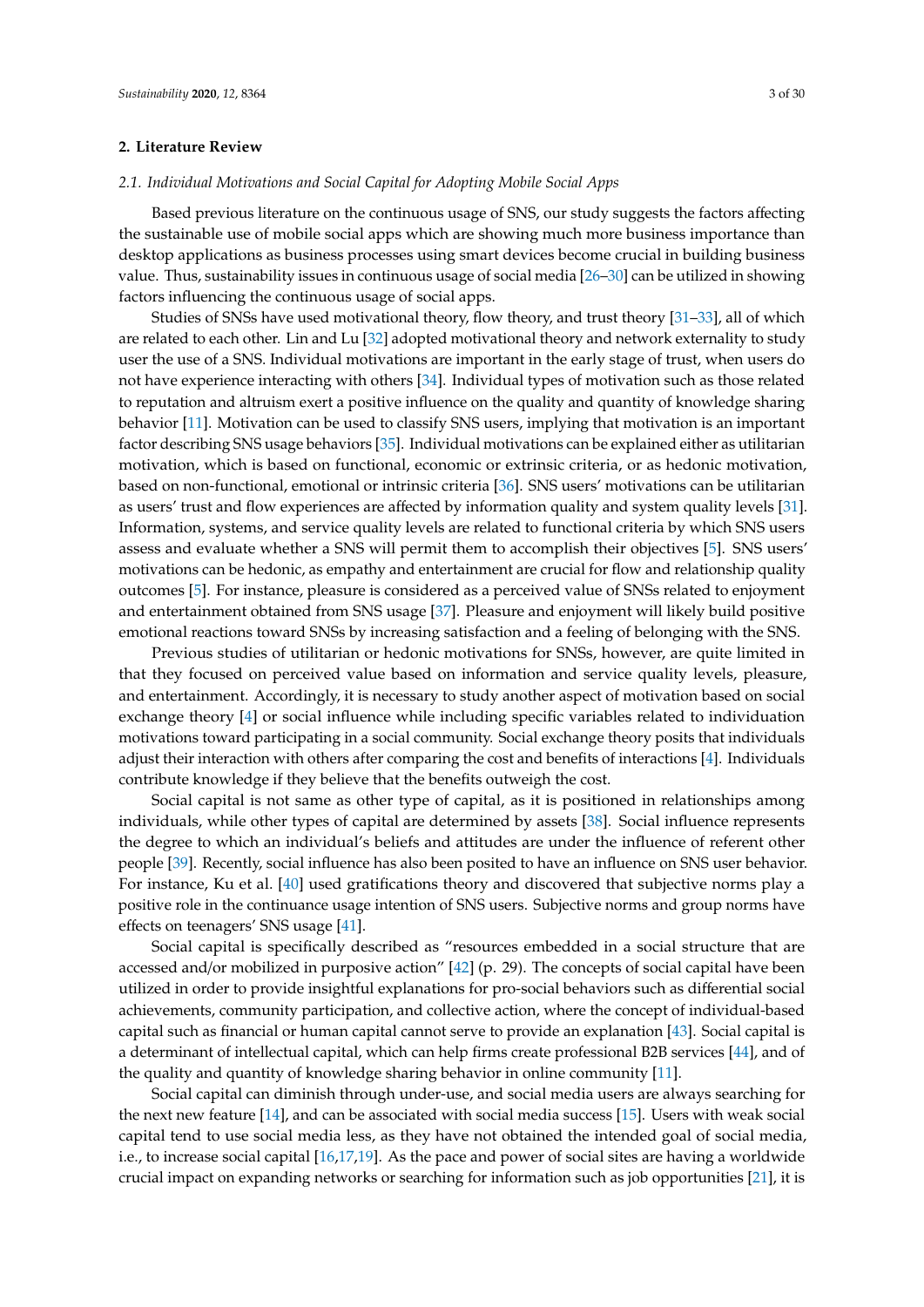becoming important to examine the influence of social capital as built by social media on its continuous usage in order to investigate the role of social capital empirically using social media and how it accumulates users. While many studies have investigated factors affecting trust and satisfaction [\[24](#page-25-1)[,25\]](#page-25-2), studies of the effect of social capital on relationship quality in terms of trust in and satisfaction with mobile social apps are almost nonexistent. Thus, in the context of mobile social apps, it is necessary to introduce the theory of collective action and social capital in order to explain why individuals contribute time, effort, opinions, information, and knowledge for a collective group benefit, while they could simply watch and not provide any opinions or information. For instance, when a user's friends suggest that they should use a certain mobile social app platform, they are likely to abide by such a recommendation. While there exist negative effects resulting from social capital [\[45\]](#page-25-19), theories of collective action improve our understanding of why individuals in a group would not merely watch and would rather participate by interacting with others and providing opinions and information to others owing to the influence of social capital [\[38\]](#page-25-12).

Social competence or relational efficacy is the belief in the individual capability to create relationships with others in a community, and it affects behaviors when building relationships [\[46\]](#page-25-20) or creating employee innovation [\[47\]](#page-25-21). With greater relational efficacy, individuals will perceive more value in relationships with others in a SNS and participate in more frequent interactions with others, increasing the continuous usage of mobile social apps. Social competence facilitates social acceptance, as it is not possible to participate in mobile social apps without being recognized by others who are requester of social competence when one can always ignore or reject the request.

Social capital involves maintaining relational enhancement, social homogeneity, social identity, and social presence. Social acceptance is crucial in SNSs, as further participation or satisfaction with the SNS cannot be successful if many users are allowed easy connections and have less interest in other users [\[48\]](#page-26-0). In this context, maintaining relational enhancement is crucial for the intention to engage in the continuous usage of mobile social apps, which will increase the attachment to the group and its members and the intention to share knowledge with others.

Social homogeneity refers to the extent to which individuals belong to a social group, accompanied by the emotional and social values possessed by individuals toward the social group [\[49\]](#page-26-1). Individuals with high social homogeneity tend to differentiate their social group from others and possess a positive ego. Social homogeneity is linked to high individual goals and the building of an ego for people with low self-esteem. Based on social identity theory, Schau and Gilly [\[50\]](#page-26-2) suggested that in an online community, social identity is not a separate concept from that applied in offline environments. An online community provides an anonymous and flexible environment for relationships compared to an offline community, offering new opportunities to develop and express one's social identity. Social presence is described as "the degree of salience of the other person in the interaction and the consequent salience of the interpersonal relationships" [\[51\]](#page-26-3) (p. 65). Social presence can be operationalized as the extent of awareness by other users in a social network.

# *2.2. Service Usefulness as Service Factor for Adopting Mobile Social Apps*

Perceived customer value or the service quality of a specific SNS is the extent to which users perceive and realize consuming goals by participating in the SNS [\[52\]](#page-26-4). Perceived values include usefulness and playfulness, while perceived sacrifice encompasses technical effort, costs, and time [\[53\]](#page-26-5). Service quality indicates the extent to which users positively evaluate the services provided by the service provider through the website. Service quality refers to how users experience satisfactory, efficient, and reliable services. Service by mobile social apps which is not satisfactory results in a discontinuance of the use of the service. As dimensions or measures of service quality, for instance, Heim and Field [\[54\]](#page-26-6) suggested four dimensions regarding the creation of e-service quality. Benilan et al. [\[55\]](#page-26-7) indicated measures that extensively encompass service quality assessments in SaaS (software as a service). These include measures which permit consumers to assess their satisfaction with the reliability and business process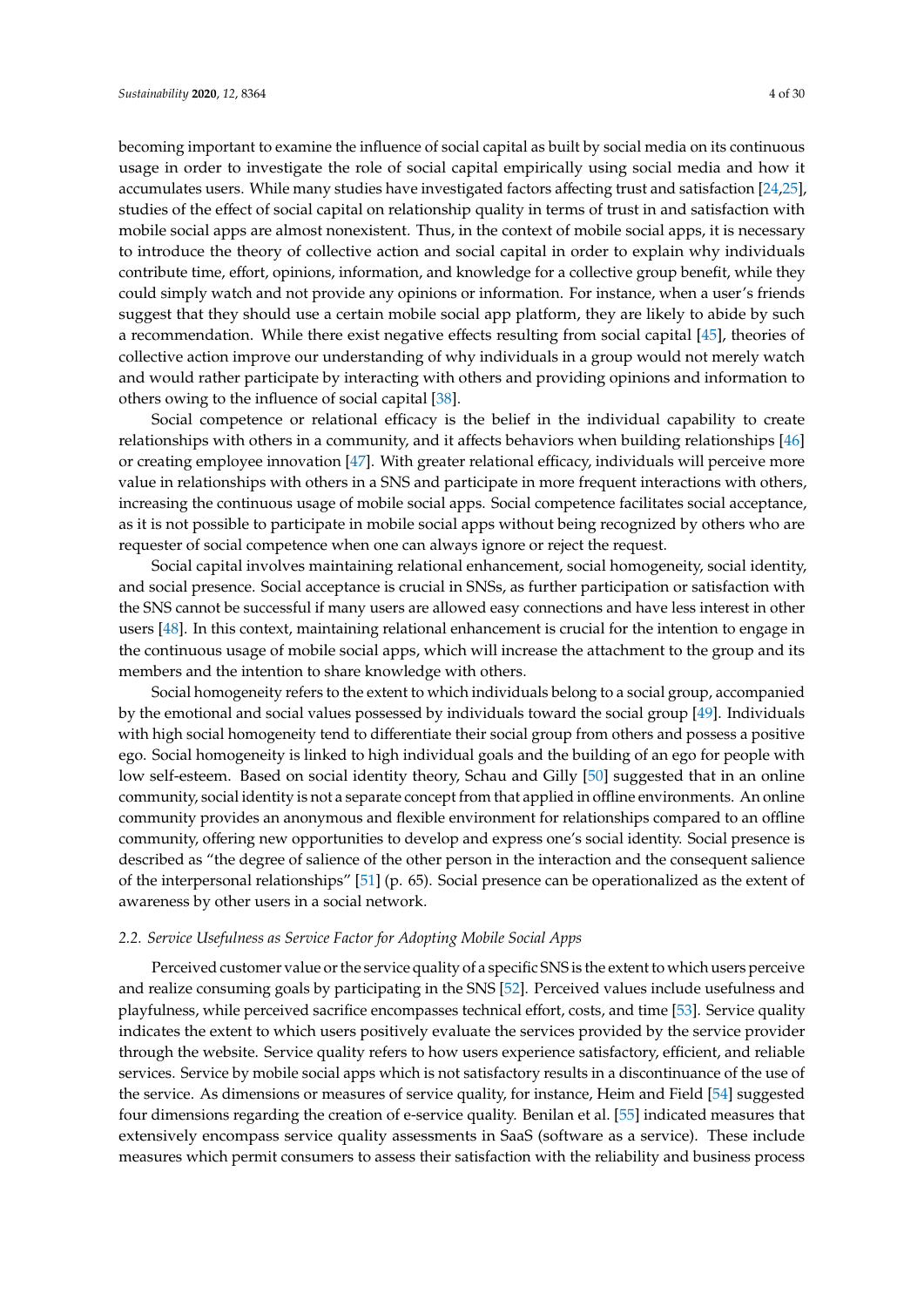of the service, which helps them assess service support overall. Thus, this study uses service usefulness, as it encompasses the most important aspects of service quality.

#### *2.3. Relationship Quality and Attitude toward Mobile Social Apps*

Relationship quality is a viable area of research, especially considering new types of relationships between parties [\[56\]](#page-26-8). Thus, this study posits that relationship quality indicates a user's attitude toward the provision of service of mobile social apps. As relationship quality components, trust and satisfaction have been suggested [\[57\]](#page-26-9) and have been found to be significantly related to continued system usage or re-use [\[58\]](#page-26-10). Trust represents the belief that the service provider can provide benevolent and honest service [\[59\]](#page-26-11). Trust is crucial in creating and facilitating exchange processes. Trust demonstrates an allowance of vulnerability based on a positive expected future behavior by another party and significantly influences the behavioral intention of users [\[33\]](#page-25-6). Mutual trust is importantly related to P2P website "stickiness" [\[60\]](#page-26-12). Satisfaction, described as a positive emotional state resulted from cognitive appraisals, and can affect an individual's coping response.

Trust and satisfaction are crucial determinants of website usage or success. For instance, there are significant effects of trust on e-government success [\[61\]](#page-26-13). Mutual trust exerts a crucial impact on customers' loyalty to a website [\[60\]](#page-26-12). Trust is likely to improve the opinions of users regarding the integrity and ability of service provides to ensure protection of their personal information, and trust may enhance continuance usage [\[62\]](#page-26-14). Previous studies have also indicated a relationship between satisfaction and continuance usage intention [\[63](#page-26-15)[,64\]](#page-26-16). If users are satisfied with a web community, they tend to be strongly connected to those in the community [\[65\]](#page-26-17). User commitment over the long term is not possible with continued dissatisfaction. Thus, user satisfaction is likely to result in continuous SNS usage [\[66\]](#page-26-18). Chu & Kim [\[67\]](#page-26-19) used expectation-confirmation and rational behavior theory to show that satisfaction has an effect on the continuous intention of usage for SNS. Yoon & Rolland [\[68\]](#page-26-20) adopted a technology acceptance model and the information systems (IS) success model to explain the impact of satisfaction on the continuance usage intention of SNS.

#### **3. Research Model**

This study focuses on (1) individual motivations such as reputation and helping others based on social exchange theory, and (2) relational capital such as continuing strengthened relationships, homogeneous groups and social identity, as these fit the wide base of users for which structural links cannot easily be captured. In addition to knowledge, the contribution content is diverse, such as chatting with friends, gaining information, and developing opinions. Our study intends to expand utilitarian or hedonic motivations for mobile social apps which focus on perceived value based on information and service quality, entertainment by showing another aspect of motivation based on social exchange theory [\[4\]](#page-24-3), or social influence by encompassing additional variables related to individuation motivations toward participating in a social community.

Recently, studies of SNS have begun to focus on social capital formation in SNS [\[69\]](#page-26-21). Social capital is important for the organizational sharing and creation of knowledge [\[70\]](#page-26-22). When organizations offer an institutional condition amenable to the creation of social capital, organizations are better prepared for creating knowledge. A specific environment for exchanges and combinations of knowledge is established when (1) users are encouraged to participate in these exchanges, (2) structural connections or links exist between users (structural capital), (3) users possess the cognitive ability to capture and utilize knowledge (cognitive capital), and (4) users' relationships represent positive and strong traits (relational capital).

Relational capital reflects the affective nature of users' relationships. Relational capital is established when members strongly possess a social identification [\[71\]](#page-26-23), understand and adhere to its cooperative norms [\[72\]](#page-26-24), have trust in others in a group [\[38\]](#page-25-12), and recognize the perception of obligatory participation in a group [\[43\]](#page-25-17). The relational aspect of social capital facilitates interactions between individuals within the structure, providing benefits to users and their community [\[43\]](#page-25-17). Simply because everyone belongs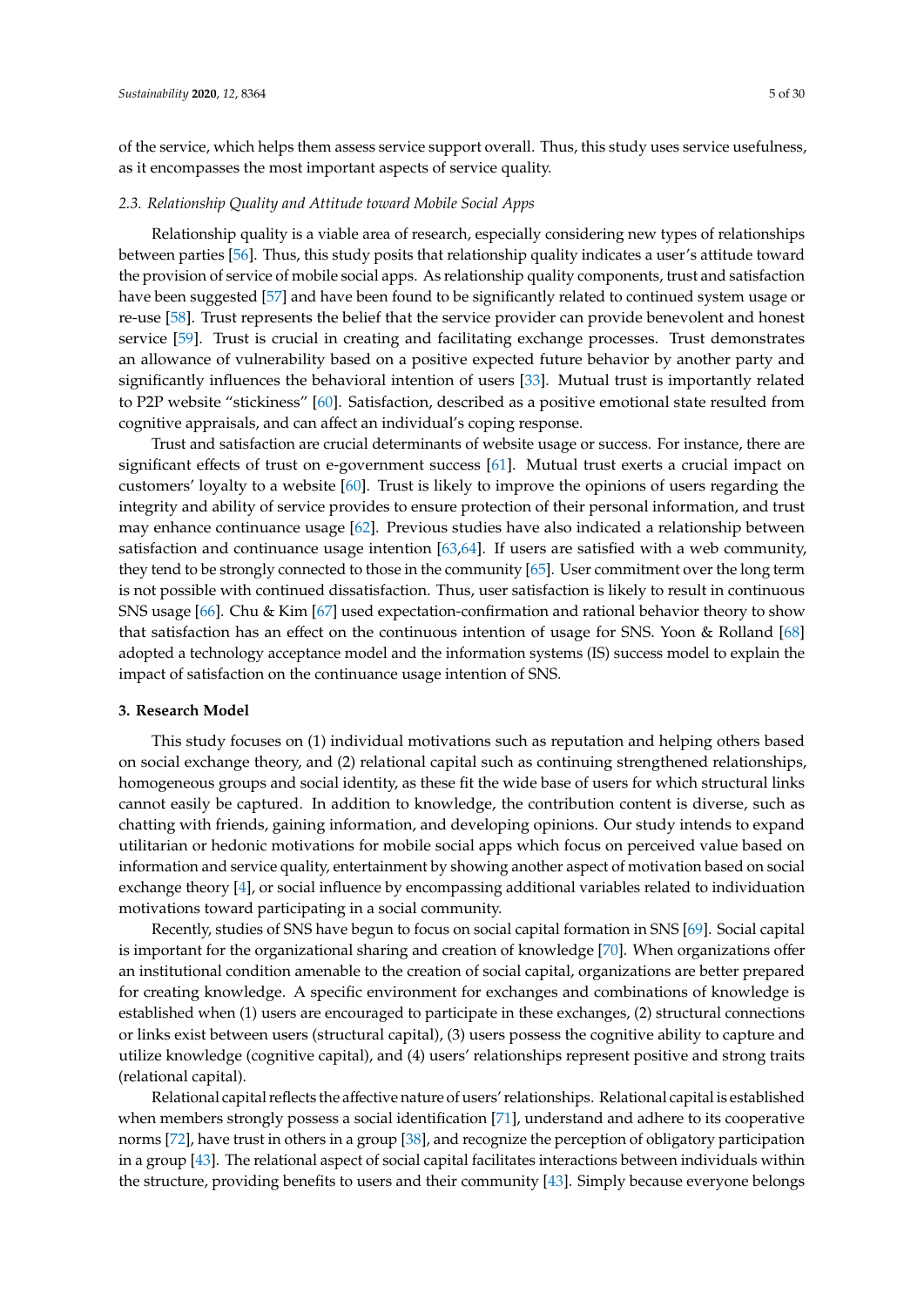to a group and possesses an orientation toward a collective goal, they are encouraged to support other users [\[73\]](#page-26-25). Users interact with others in organizational networks due to a sense of moral duty to compensate for the help from others [\[74\]](#page-26-26).

Relational capital is based on a commitment to a group such as an online network of practice [\[75\]](#page-27-0) when a sense of responsibility to support others arises from the homogeneity of the group, social identity, or social presence. In an organizational online network, the contribution of valuable comments is encouraged by a sense of obligatory duty toward the group [\[76\]](#page-27-1). Social identification and reciprocity from participation, which are facets of relational capital, play a positive role in enhancing quality and quantity of knowledge sharing in an online community [\[11\]](#page-24-10). Based on studies on relational capital and its effect on online networks (e.g., [\[11,](#page-24-10)[74](#page-26-26)[,75\]](#page-27-0)), our study suggests four social-capital-related variables for relationship quality: maintaining relational enhancement, social homogeneity, social identity, social presence.  $h_{\lambda}$  is so social presence.

#### *3.1. Individual Motivations*

This study suggests that individual motivations (promotional motivation, altruism, innovativeness, This study suggests that individual motivations (promotional motivation, altruism, conformity) affect trust, satisfaction among mobile social app users, and attitudes toward mobile social app use based on social exchange theory for individual motivations (Figure [1\)](#page-5-0).

<span id="page-5-0"></span>

**Figure 1.** Research model. **Figure 1.** Research model.

The promotional motivation of mobile social apps represents the extent to which users intend to The promotional motivation of mobile social apps represents the extent to which users intend to build a reputation with others and to be recognized or elevated by others. Social exchange theory [4] build a reputation with others and to be recognized or elevated by others. Social exchange theory [\[4\]](#page-24-3) asserts that users participate in interactions because they expect that doing do will somehow produce asserts that users participate in interactions because they expect that doing do will somehow produce rewards such as respect, status, and approval. As reputation comprises a crucial asset that a user can utilize to accomplish and retain status within a group [77], [pro](#page-27-2)motional motivation is important for mobile social app visitors to be willing to post their stories and opinions because they want to be recognized by others by their activities in mobile social apps. Creating a reputation is a strong facilitator for active commitment to online social networks, which is in line with social exchange  $t_{\text{Z}}$ . The opportunity to enhance one's reputation of  $\epsilon$  reputation of  $\epsilon$ theory [\[75\]](#page-27-0). The opportunity to enhance one's reputation offers a significant reason to provide useful<br> $\frac{1}{2}$ comments to others in an online network [\[78\]](#page-27-3). If users enhance their activities, their posting behavior would attract others to interact. Then, the writer obtains the opportunity to provide useful comments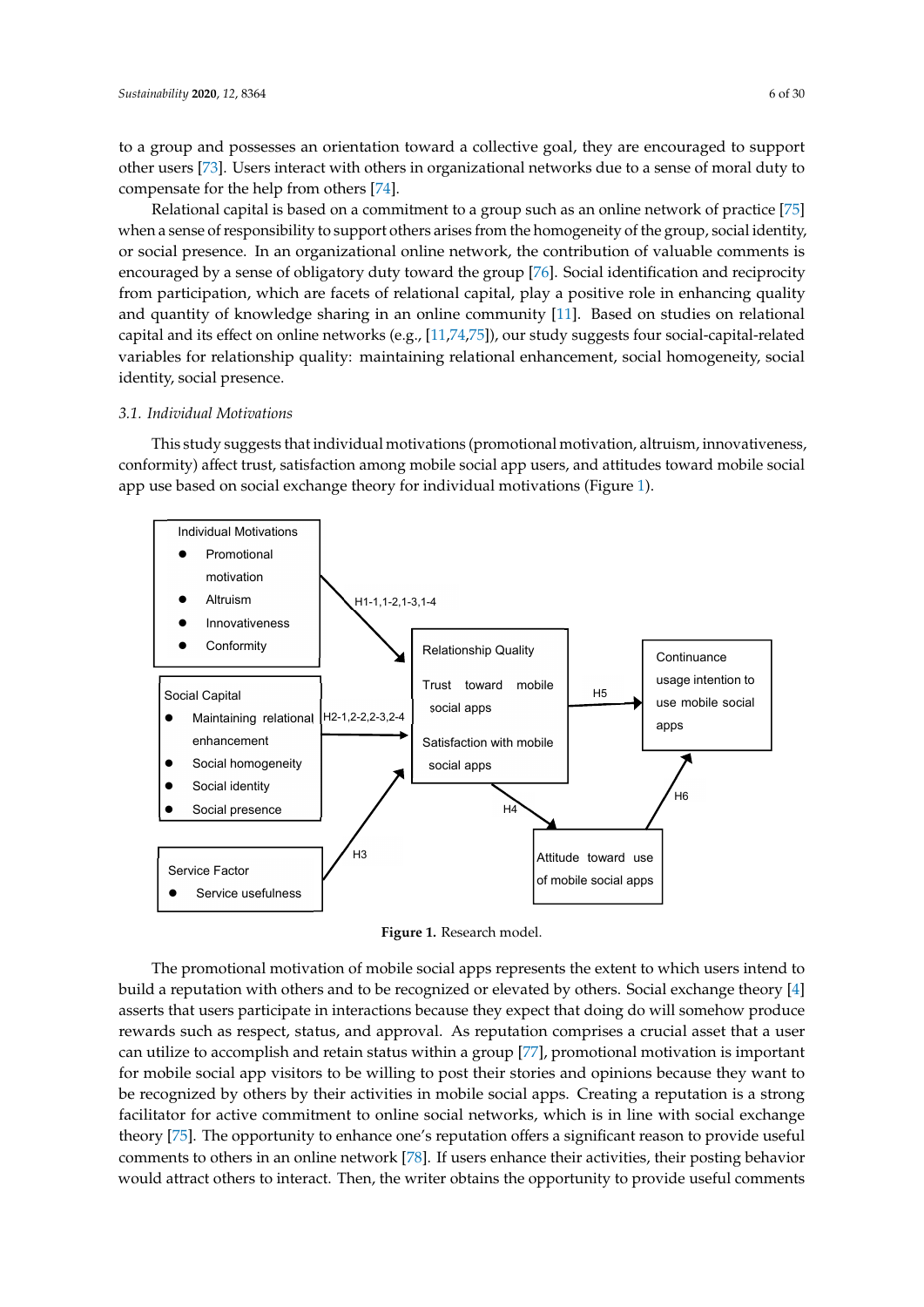to others, and those posted comments can enhance the reputation of the writer, which improves the writer's trust in and satisfaction with the mobile social app.

# **Hypothesis 1-1 (H1-1).** *The promotional motivation of mobile social app users positively a*ff*ects relationship quality*.

Altruism of SNS users is positive related to trust, satisfaction, and online group purchases [\[79\]](#page-27-4). Decentralization and storytelling based on altruism can support participatory practices [\[80\]](#page-27-5). The motivation to share knowledge can be based on enjoyment gained by helping others [\[81\]](#page-27-6). In the context of reciprocal altruism, users may be more encouraged to be influenced by other users who are altruistic [\[82\]](#page-27-7). Individuals are encouraged to provide knowledge to other users when they like helping other users [\[75\]](#page-27-0). Users can donate knowledge in an online network of practice as they consider helping others as challenging and interesting and perceive it as good to support other users [\[83\]](#page-27-8). Thus, users who commit to participate in social networks show altruism, and their posting behavior can provide the opportunity to create helpful comments for others; the posted comments can help users recognize that they are doing some good for others, which improves users' trust or satisfaction with mobile social apps. Thus, altruism may be posited to influence relationship quality.

# **Hypothesis 1-2 (H1-2).** *Altruism of mobile social app users positively a*ff*ects relationship quality*.

Innovativeness is described as the intention to attempt to use new technologies by individuals [\[84\]](#page-27-9) and the degree of acceptance of new technologies earlier than others in the same social group after reviewing acceptance factors [\[85\]](#page-27-10). Innovative users are likely to accept new technologies and adapt themselves to changes stemming from technology adoption [\[86\]](#page-27-11). Thus, innovative users are likely to be generous to and have a favorable attitude toward new technology, and they enhance their participation activities. Then, these users intend to pursue the opportunity to offer and follow up useful comments through mobile social apps, which helps them perceive greater levels of trust and satisfaction, characterizing an ongoing social relationship.

# **Hypothesis 1-3 (H1-3).** *Innovativeness of mobile social app users positively a*ff*ects relationship quality*.

Conformity refers to the following of group activities despite differences between the group and individual values and beliefs [\[87\]](#page-27-12). Social conformity moderates the relationship between relationship quality and online buyers' intentions to participate in reputation systems related to C2C shopping [\[88\]](#page-27-13). Korea has a strong tendency toward conformity to group norms and values, which may strengthen the role of conformity with regard to trust and satisfaction, which characterize continuous social relationships in mobile social apps. If users are inclined to follow group activities and enhance their conforming social activities, their posting behavior would bring a sense of belonging and accomplishment as they obtain the opportunity to join community activities, which improves their trust or satisfaction with mobile social apps. Thus, conformity among mobile social app users has a positive influence on relationship quality.

# **Hypothesis 1-4 (H1-4).** *Conformity among mobile social app users positively a*ff*ects relationship quality*.

#### *3.2. Social Capital*

Our study posits that social capital is related to relationship quality, as social capital has an influence on trust from a sociological perspective [\[89\]](#page-27-14). Owing to the social and collaborative nature of mobile social apps, relational capital plays a significant role in encouraging users to continue using mobile social apps. In social virtual world services, relational capital facilitates affective commitment [\[90\]](#page-27-15). First, maintaining relational enhancement is to strengthen human relations with others in mobile social apps, differing from promotional motivation in that the latter refers to the motivation to spread a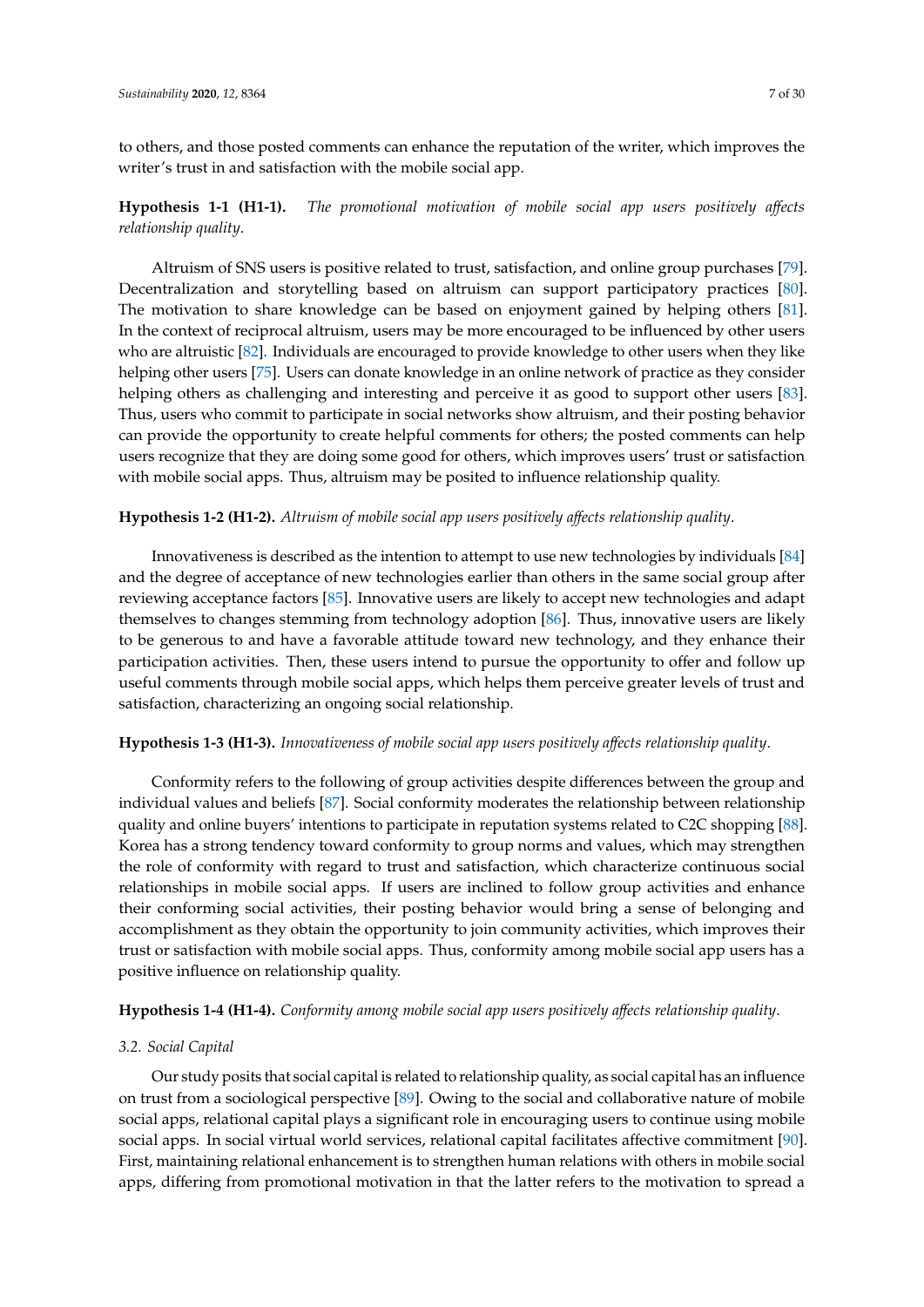personal reputation and is not merely based on social relationships (e.g., bulletin boards, personal news or advertisement). Social communication is crucial to enjoyment and continuous relationship building in a SNS [\[91\]](#page-27-16). One's personal identification, which is a part of relational social capital, is established over the phases of a mentoring relationship and can affect the quality of the relationship over time [\[92\]](#page-27-17); in mentoring relations, relational quality includes personal learning and growth, inspiration, affirmation of self, shared influence and mutual respect, relational trust, and commitment [\[93\]](#page-27-18). Social bonds based on the expression of ideas and opinions can help build social bonds among mobile social app members and can facilitate the formation of trust among them. If users tend to maintain relational enhancement, their posting behavior would bring a sense of accomplishment, as they obtain the opportunity to enhance their social relationships through mobile social apps, which contributes to their trust or satisfaction with mobile social apps. Thus, maintaining relational enhancement affects trust and satisfaction, highlighting the characteristics of interpersonal relationships among users.

# **Hypothesis 2-1 (H2-1).** *Maintaining the relational enhancement of mobile social app users positively a*ff*ects relationship quality*.

This study suggests social homogeneity as the extent of the homogeneous nature of a group to which the user belongs. This differs from the conformity of mobile social app users, which is related to the motivation to adhere to social influences or norms. Support for communication is an important variable linked to social collaboration where the social composition of users is homogeneous [\[94\]](#page-27-19). Social factors, including the tendency to engage in social comparisons and follow subjective norms, have an impact on intention to use a specific service in a virtual community [\[95\]](#page-27-20). Online community users search for SNSs in which they perceive less cognitive dissonance and greater social homogeneity [\[96\]](#page-27-21). If users are inclined to belong to a homogeneous group, their posting behavior would bring a sense of membership in a homogeneous group by participating in its community activities, improving users' trust or satisfaction with mobile social apps. Thus, if users belong to a homogenous group, they tend to have trust and satisfaction and perceive the relationship quality of mobile social apps.

# **Hypothesis 2-2 (H2-2).** *Social homogeneity among mobile social app users positively a*ff*ects relationship quality*.

Social identity represents the emotional value which members assign to the sense of belonging to a SNS as a member [\[49\]](#page-26-1). Social identity represents the sense of belonging to an online community where users are motivated to enter into social interactions with other users. Students with lower self-esteem are likely to form heterogeneous and large networks that comprise media that can connect social capital [\[97\]](#page-27-22). This can be explained by the greater desire for social identity by students with low self-esteem. Social identity is posited to affect a user's adoption of a SNS [\[82\]](#page-27-7). Many online communities provide a cyberspace where social identity is built and valued. For instance, identification with an online brand community is affected by a consumer's identification with the brand [\[98\]](#page-27-23). Knowledge sharing and communication are possible using various relationships provided through mobile social apps, and as the expressions of ideas and opinions by people are becoming more recognized by others, they are motivated to participate in building a social identity in a community [\[75\]](#page-27-0). People intend to form personal identities by expressing themselves to accomplish personal goals through user-created content and the creation of personal sites [\[99\]](#page-27-24). SNS use may be considered as an activity influenced by social factors, and social identity positively affects customer activity within an online community [\[95\]](#page-27-20). As social identity in a SNS positively affects perceived encouragement, perceived usefulness, and perceived ease of use [\[82\]](#page-27-7), social identity can exert a similar influence on relationship quality. If users have social identity when following group activities and this enhances their social activities, their posting behavior would enhance their social identity by bringing a sense of belonging and accomplishment, which improves users' trust or satisfaction with mobile social apps.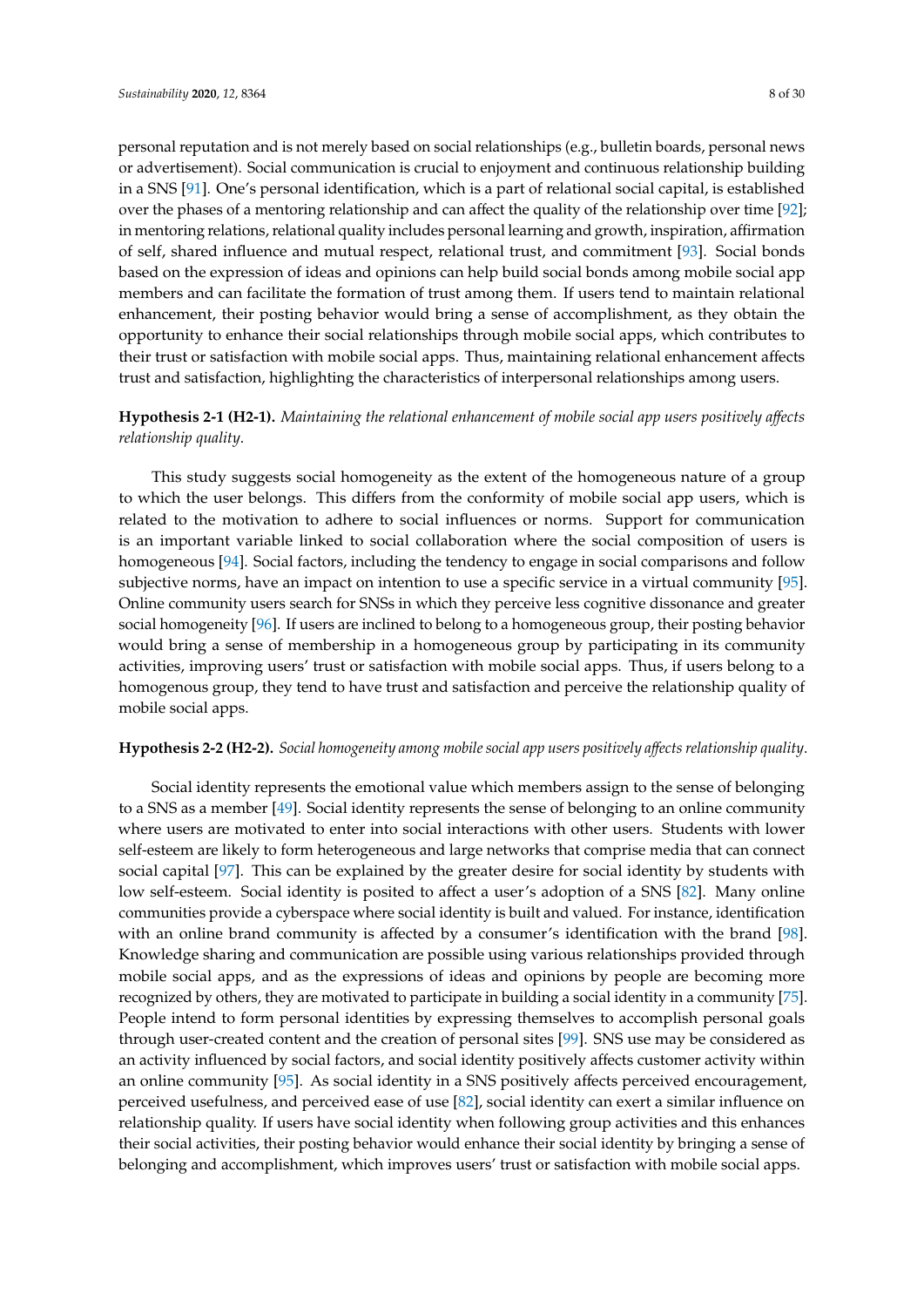# **Hypothesis 2-3 (H2-3).** *Social identity of mobile social app users positively a*ff*ects relationship quality*.

Social presence represents the extent to which a medium shows the perceived presence of users interacting through communication [\[51\]](#page-26-3). This is also represented as telepresence according to the network navigation model of Hoffman and Novak [\[100\]](#page-27-25). SNSs provide various services for cyber social activities which appear real, akin to experiences of social presence. The extent of perceived social presence in cyberspace is important for building trust, as social presence in B2C online services influences e-loyalty [\[101\]](#page-28-0). If a user perceives telepresence in a SNS, he/she is likely to obtain encouragement from other users [\[82\]](#page-27-7). Greater levels of perceived social presence exert an impact on the perceived enjoyment, trust, and usefulness of shopping mall sites, resulting in more favorable attitudes by consumers [\[102\]](#page-28-1). Awareness of social presence has been found to be important for enhancing and maintaining social connections [\[37\]](#page-25-11) and relationship quality, which characterizes ongoing social relationships. If users are likely to pursue social presence and enhance their social activities, their posting behavior would create a sense of belonging and accomplishment, as they have the opportunity to enhance their social presence, which improves their trust or satisfaction with mobile social apps. Thus, social presence can have a positive effect on relationship quality in the context of mobile social apps.

#### **Hypothesis 2-4 (H2-4).** *Social presence of mobile social app users positively a*ff*ects relationship quality*.

Service usefulness as a type of service quality intends to ensure that individuals experience satisfactory, efficient, and reliable service. In cases in which mobile social app service cannot be provided as expected, the result is a negative experience with the mobile social app and a possible discontinuance of use. Useful service permits users to solve their problems and establish relationship quality through B2C e-commerce [\[103\]](#page-28-2). Useful services can help users obtain the complete set of benefits satisfactorily, matching their expectations. If users experience useful services, they enhance their social activities to pursue their social goals more strongly with other users, improving their trust or satisfaction with mobile social apps. Thus, service usefulness has a positive impact on relationship quality.

# **Hypothesis 3 (H3).** *The service usefulness of mobile social apps positively a*ff*ects relationship quality*.

The literature on online communities suggests that satisfaction leads to greater participation in the community [\[65\]](#page-26-17). A long-term commitment may not be possible with persistent dissatisfaction. Thus, user satisfaction can increase continuous SNS usage [\[66\]](#page-26-18). Trust in an online community has been suggested as crucially related to knowledge sharing [\[104,](#page-28-3)[105\]](#page-28-4). Teo et al. [\[61\]](#page-26-13) discovered the impact of trust on e-government success. Mutual trust greatly influences C2C website "stickiness," as mentioned earlier [\[60\]](#page-26-12). If users no longer trust a SNS, they will not share information and will revoke their membership in the SNS, indicating that the trust of SNS users is crucial to the continuous usage of the SNS [\[106\]](#page-28-5).

The impact of satisfaction on continuance usage intention has been widely investigated [\[64,](#page-26-16)[107\]](#page-28-6). Previous studies posited that relationship quality exerts a positive effect on a user's intention to use an online service continually [\[108\]](#page-28-7). Satisfaction with mobile commerce is strongly related to the continuous usage intention of users [\[109\]](#page-28-8). Thus, relationship quality encompassing trust and satisfaction has a positive impact on attitudes toward the use of mobile social apps and continuance usage intention.

Lastly, a positive attitude toward the use of mobile social apps has a positive impact on the continuance usage intention of mobile social apps, as SNSs are a type of online technology, and the extent of acceptance may be similarly examined by a technology acceptance model [\[110\]](#page-28-9).

**Hypothesis 4 (H4).** *Relationship quality a*ff*ects attitude toward use of mobile social apps*.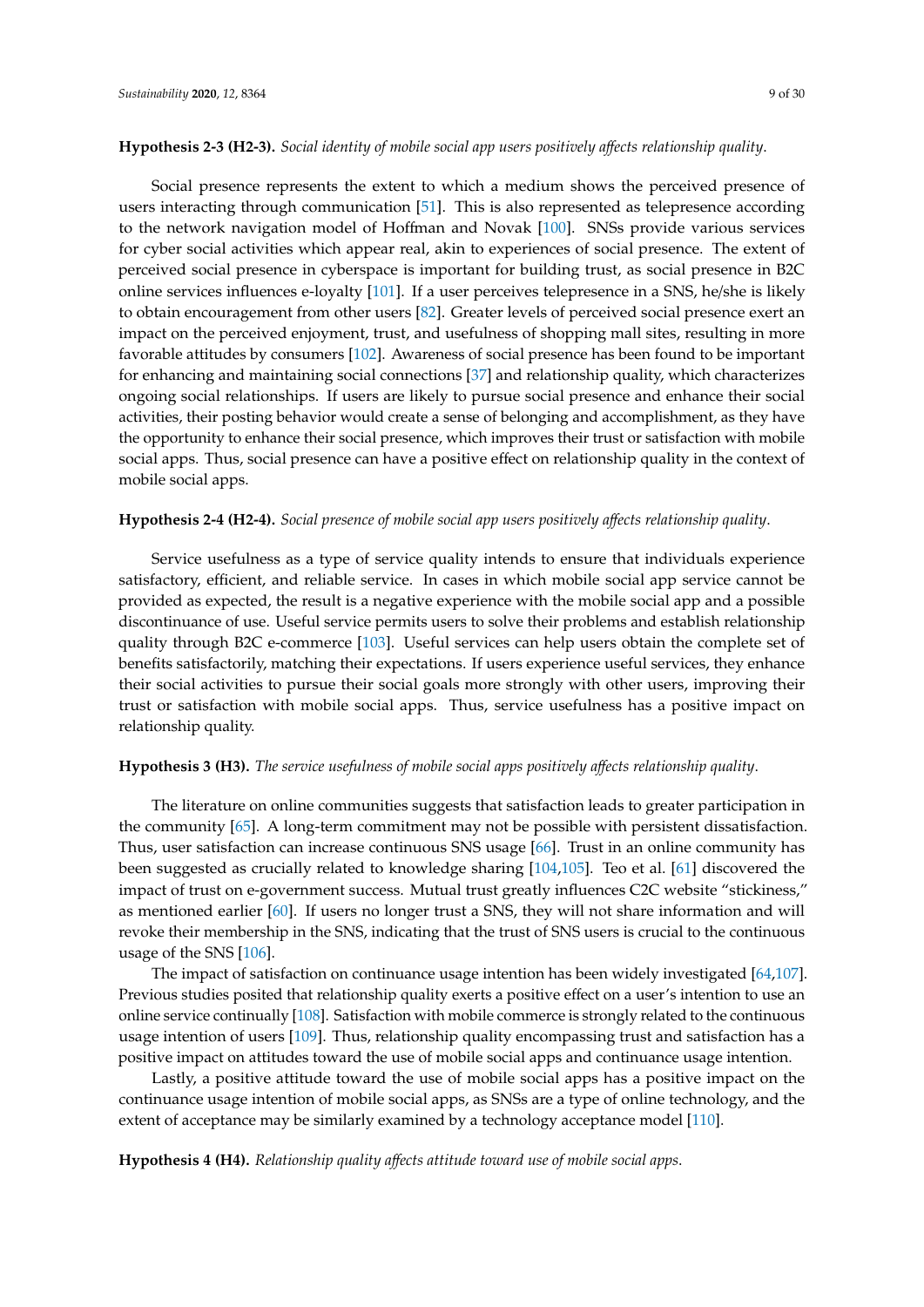**Hypothesis 5 (H5).** *Relationship quality a*ff*ects the continuance usage intention of mobile social apps*.

**Hypothesis 6 (H6).** *A positive attitude toward the use of mobile social apps positively a*ff*ects the continuance usage intention of mobile social apps*.

#### **4. Methods**

#### *4.1. Sampling*

A survey questionnaire was revised based on proofreading by ten potential respondents and four IS professors. The word structures of the questions were improved in order to enable straightforward responses. The measurement items for each variable are presented in Table [1.](#page-12-0)

Data collection was done using an online survey site composed by one of the authors using a Google service based on a structured questionnaire. The target sample was initially chosen randomly from a list of undergraduate and graduate students registered at the researchers' schools, and requests containing the URL address of our online survey site were emailed so that potential respondents would complete the survey. The target sample of students was chosen because they are dedicated users of mobile social apps and are considered to answer surveys reliably. Secondly, the users who visiting the online survey site were asked whether they have routine experiences with mobile social apps as a condition presented on the first page of the online survey presented to users before they can continue with the survey. Respondents' identities were confirmed by their e-mail addresses in an effort to detect repetitive replies. We suggested examples of mobile social apps, including Facebook, Twitter, and Google+, and allowed the respondents to provide answers based on the mobile social apps which they most actively use.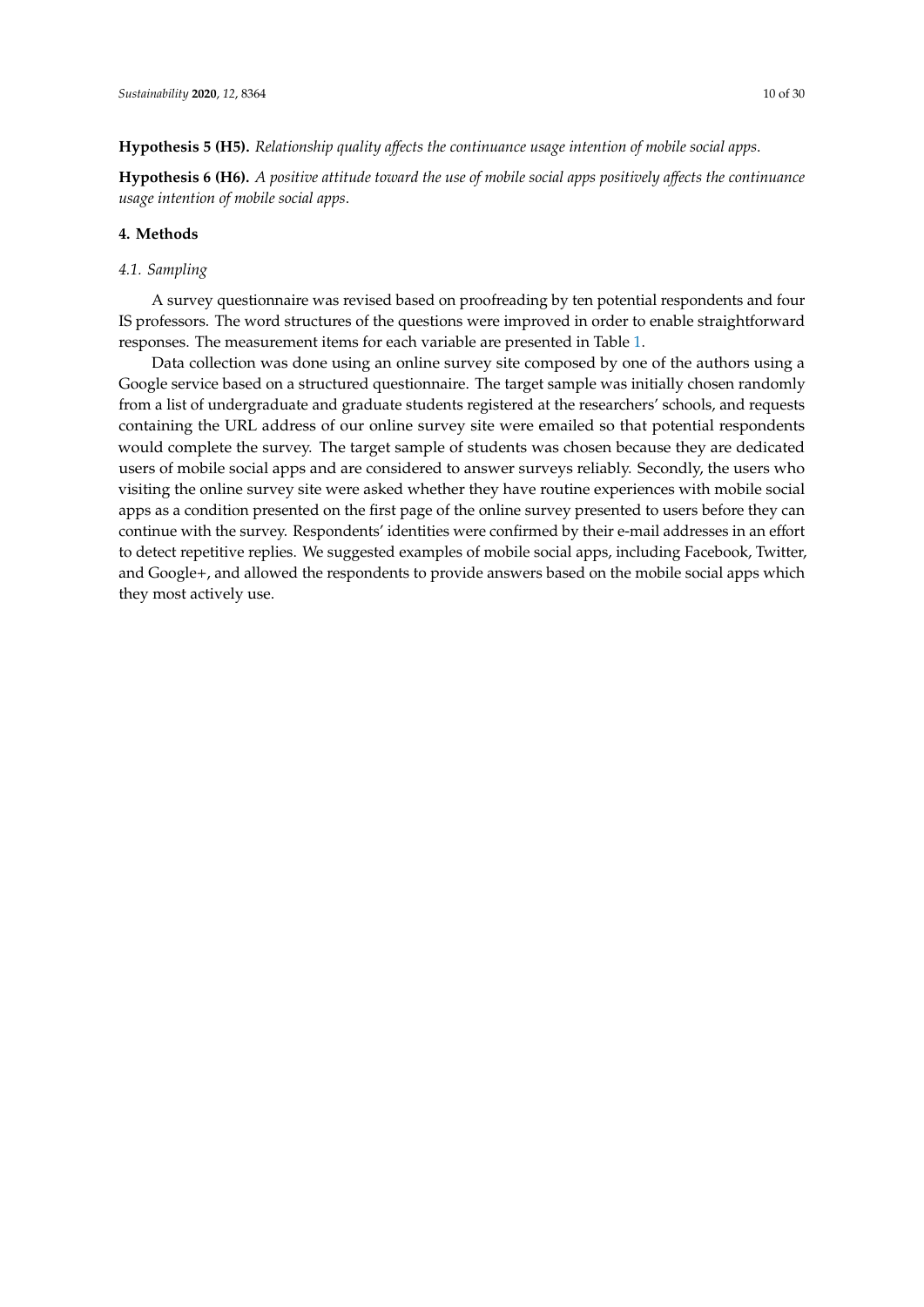| <b>Table 1.</b> The measurement items for each variable. |
|----------------------------------------------------------|
|----------------------------------------------------------|

| <b>Research Variables</b> |                                                  | <b>Items</b>                                                                                                              | <b>Sources</b> |  |  |  |
|---------------------------|--------------------------------------------------|---------------------------------------------------------------------------------------------------------------------------|----------------|--|--|--|
|                           | REP1<br>I like to have a reputation from others. |                                                                                                                           |                |  |  |  |
| Promotional motivation    | REP <sub>2</sub>                                 | I like to be recognized by others.                                                                                        |                |  |  |  |
|                           | REP3                                             | I like to be elevated by others.                                                                                          | $[75]$         |  |  |  |
|                           | REP4                                             | I like to become popular by others.                                                                                       |                |  |  |  |
|                           | ALT1                                             | I console others in trouble.                                                                                              |                |  |  |  |
|                           | ALT <sub>2</sub>                                 | I am good at answering others' questions.                                                                                 |                |  |  |  |
| Altruism                  | ALT3                                             | I am good at helping others who need help.                                                                                | [75, 81]       |  |  |  |
|                           | ALT4                                             | I am good at providing favors to others.                                                                                  |                |  |  |  |
|                           | INN1                                             | I am favorable to new information technology more than others.                                                            |                |  |  |  |
| Innovativeness            | INN <sub>2</sub>                                 | I tend to try to use new technology more than others.                                                                     | [84,85,111]    |  |  |  |
|                           | INN3                                             | I am familiar with new technology more than others.                                                                       |                |  |  |  |
|                           | CON1                                             | I tend to be somewhat sensitive to what others think about me.                                                            |                |  |  |  |
|                           | CON <sub>2</sub>                                 | I tend to be following others' opinions.                                                                                  | $[112 - 114]$  |  |  |  |
| Conformity                | CON <sub>3</sub>                                 | I like to know what others think about me.                                                                                |                |  |  |  |
|                           | CON4                                             | I take a look at others to have a hint in determining next actions in certain contexts when I am<br>unsure about actions. |                |  |  |  |
|                           | RLT1                                             | I feel strong bonds with others through mobile social apps.                                                               |                |  |  |  |
| Maintaining relational    | RLT <sub>2</sub>                                 | I maintain close relationship with others around me through mobile social apps.                                           | $[115 - 117]$  |  |  |  |
| enhancement               | RLT3                                             | I make friends who become closer through mobile social apps.                                                              |                |  |  |  |
|                           | RLT4                                             | Through mobile social apps, I become closer to people who I already know.                                                 |                |  |  |  |
|                           | HOM1                                             | I think in a similar way with friends in mobile social apps.                                                              |                |  |  |  |
| Social homogeneity        | HOM2                                             | I am acting in a similar way with friends in mobile social apps.                                                          | [67, 118, 119] |  |  |  |
|                           | HOM <sub>3</sub>                                 | My hobby and habits are similar to friends in mobile social apps.                                                         |                |  |  |  |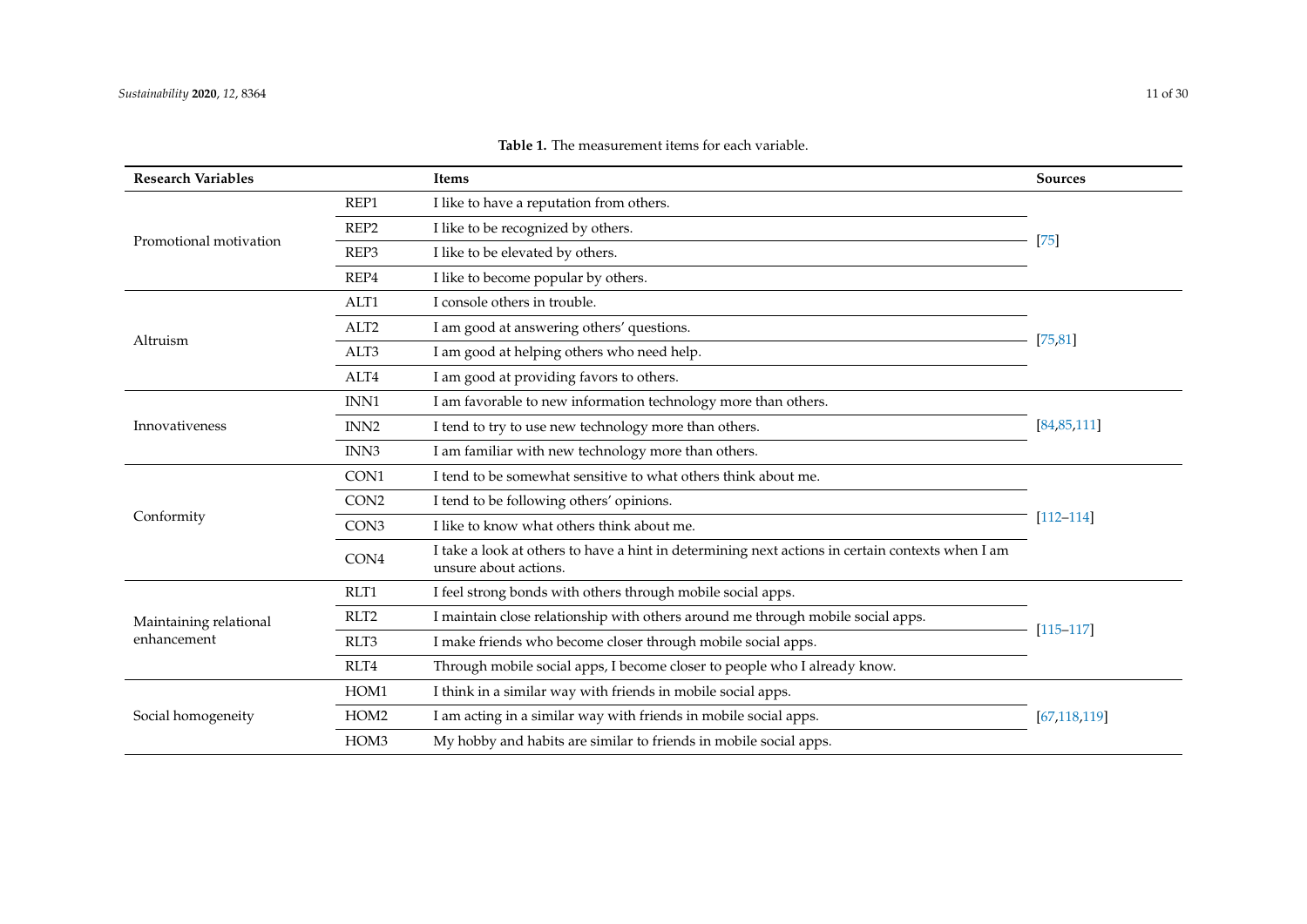| <b>Research Variables</b>       |                  | Items                                                                                               | <b>Sources</b>       |  |  |
|---------------------------------|------------------|-----------------------------------------------------------------------------------------------------|----------------------|--|--|
|                                 | IDE1             | My position in mobile social apps which I am using is very important.                               |                      |  |  |
| Social identity                 | IDE <sub>2</sub> | I like to post letters or pictures in mobile social apps which I am using.                          | $[82]$               |  |  |
|                                 | IDE3             | My activities in mobile social apps are important parts of my life.                                 |                      |  |  |
|                                 | PRE1             | Mobile social apps provide experience of reality from location based service of mobile social apps. |                      |  |  |
| Social presence                 | PRE2             | Mobile social apps provides a realistic group meeting in group function.                            |                      |  |  |
|                                 | PRE3             | Mobile social apps provides experience of reality in invitation function.                           | [102, 120, 121]      |  |  |
|                                 | PRE4             | Mobile social apps enables realistic conversation from chatting function.                           |                      |  |  |
|                                 | USE1             | Mobile social apps is useful in the service of finding friends.                                     |                      |  |  |
|                                 | USE <sub>2</sub> | Mobile social apps is useful in messaging function service.                                         | [110, 122]           |  |  |
| Service usefulness              | USE3             | Mobile social apps is useful in group function service.                                             |                      |  |  |
|                                 | USE4             | Mobile social apps is useful in invitation function service.                                        |                      |  |  |
|                                 | TRU1             | The information from mobile social apps is reliable.                                                |                      |  |  |
|                                 | TRU <sub>2</sub> | Mobile social apps which I am using has a high reputation.                                          |                      |  |  |
| Trust toward mobile social apps | TRU3             | Mobile social apps which I am using provides a quality service.                                     | [106, 107, 123, 124] |  |  |
|                                 | TRU4             | Mobile social apps which I am using is trustable.                                                   |                      |  |  |
|                                 | TRU5             | I have overall trust in information and service from mobile social apps.                            |                      |  |  |
|                                 | SAT1             | I am overall satisfied with mobile social apps use.                                                 |                      |  |  |
| Satisfaction with               | SAT <sub>2</sub> | I am satisfied with information provided from mobile social apps.                                   | $[125 - 127]$        |  |  |
| mobile social apps              | SAT3             | I am satisfied with service provided from mobile social apps.                                       |                      |  |  |
|                                 | SAT4             | Mobile social apps satisfies my expectation.                                                        |                      |  |  |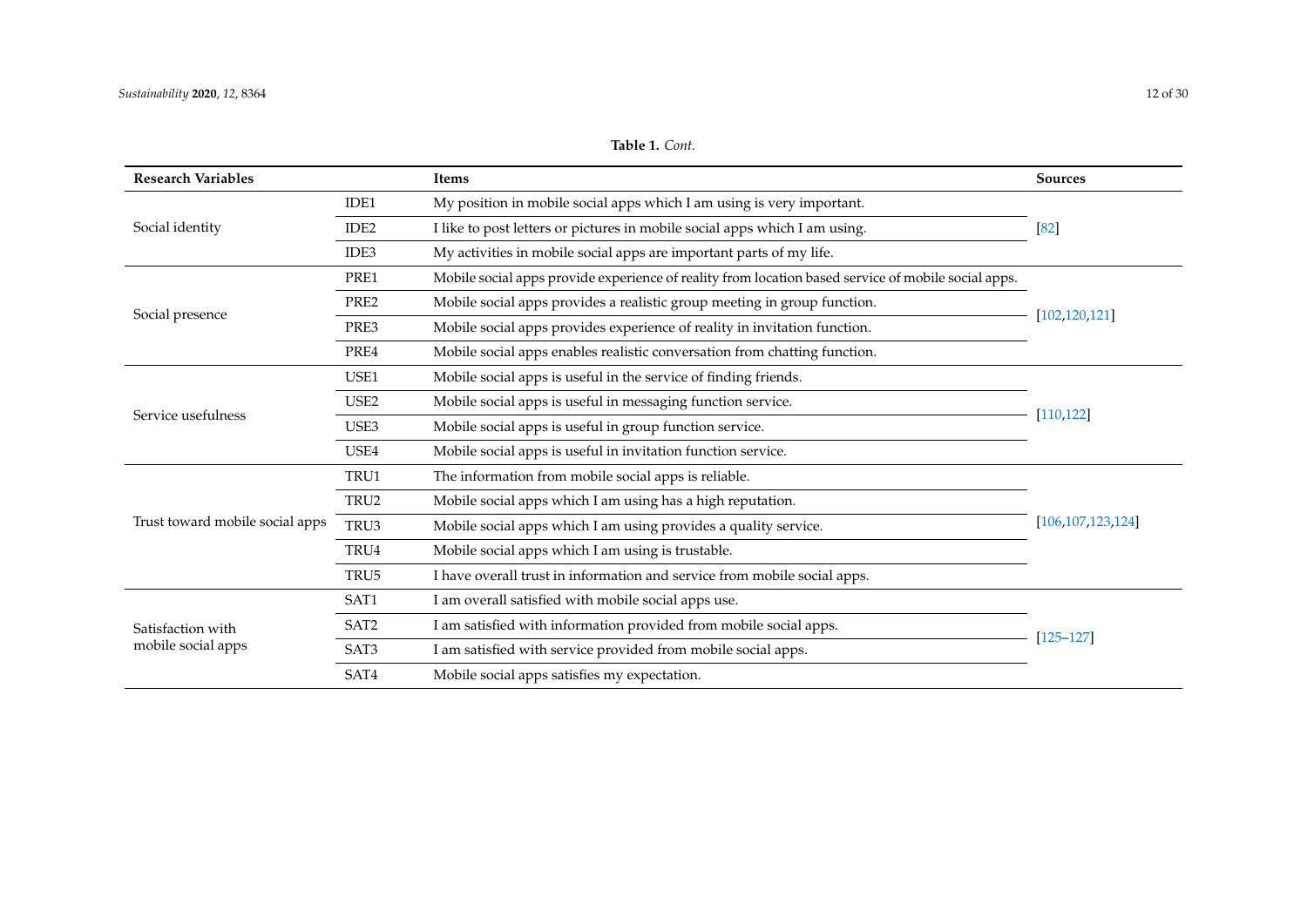<span id="page-12-0"></span>

| <b>Research Variables</b>                    |                  | Items                                                                                  | <b>Sources</b> |
|----------------------------------------------|------------------|----------------------------------------------------------------------------------------|----------------|
|                                              | ATT1             | I feel OK with mobile social apps which I am using.                                    |                |
| Attitude toward use of mobile<br>social apps | ATT <sub>2</sub> | I am positive to mobile social apps which I am using.                                  |                |
|                                              | ATT3             | I feel favorable to mobile social apps which I am using.                               | [128, 129]     |
|                                              | ATT4             | I like using mobile social apps which I am using.                                      |                |
|                                              | ATT <sub>5</sub> | Mobile social apps is familiar to me.                                                  |                |
|                                              | ATT6             | Mobile social apps is helpful to me.                                                   |                |
|                                              | CIN1             | I continue to use mobile social apps at the same pace with current use.                |                |
|                                              | CIN2             | I will continuously use mobile social apps without interruption.                       |                |
| Continuance usage intention to               | CIN <sub>3</sub> | I have an intent to increase usage frequency of mobile social apps in the future.      |                |
| use mobile social apps                       | CIN4             | I will continuously use mobile social apps to share information with my acquaintances. | $[130 - 132]$  |
|                                              | CIN <sub>5</sub> | I will use mobile social apps more than the other alternative medium.                  |                |
|                                              | CIN <sub>6</sub> | I have an intent to diverse mobile social apps if possible.                            |                |
|                                              | CIN7             | I think that it is meaningful to continuously use mobile social apps in the future.    |                |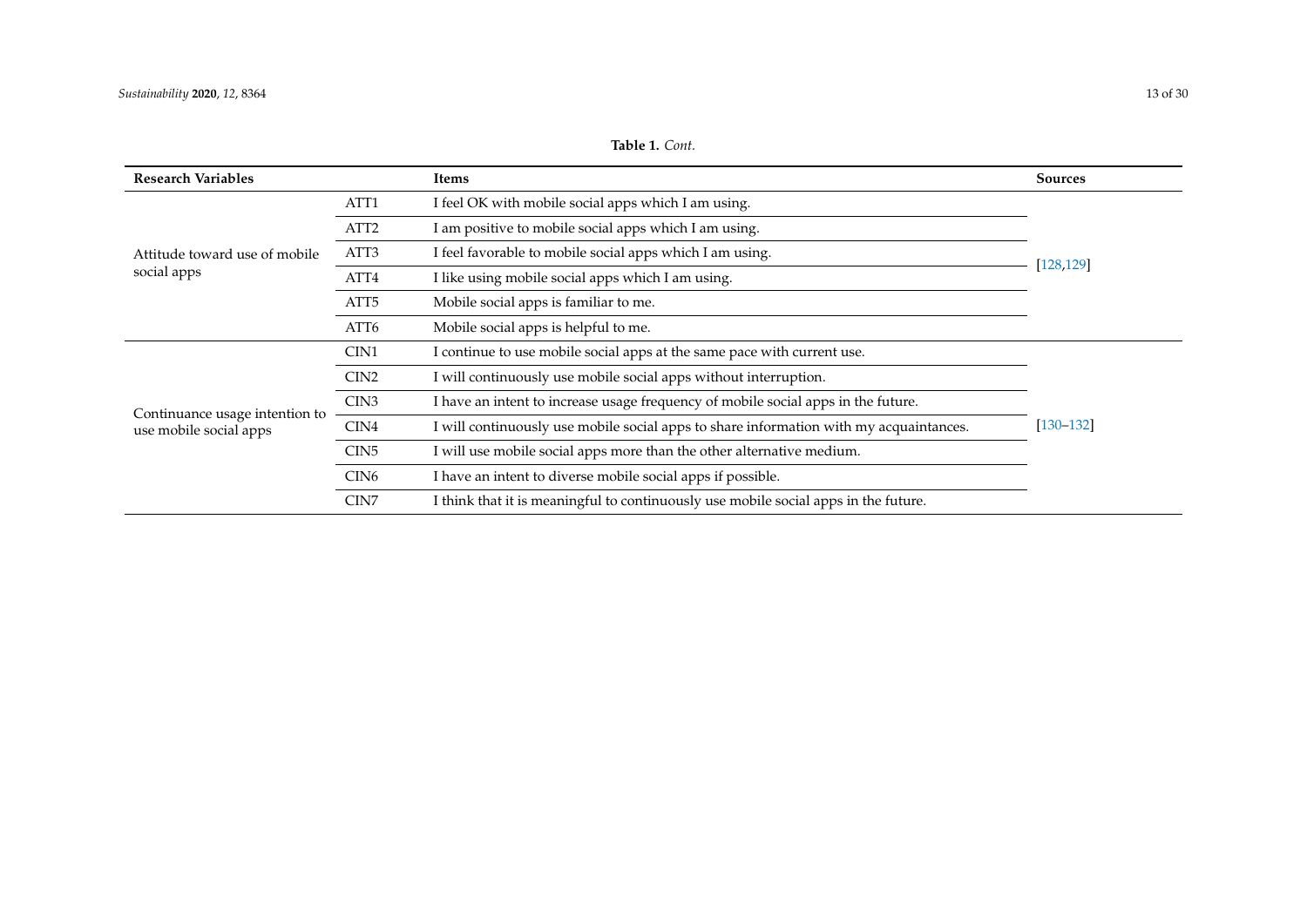#### *4.2. Data Collection*

In this study, 335 responses were received and 320 were finally included in the final sample after excluding 15 which were incompletely or unfaithfully answered. We determined the responses to include by examining the proportion of missing values in them, using the judgment of the researchers to distinguish random responses from valid ones (overly repetitive values for all items). Descriptive distributions of sample are given in Table [2.](#page-13-0) The respondents were mostly male (58.8%), in their twenties (84.4%), and fulltime college students (70.9%), as they are normally the most active users of mobile social apps. They use mobile social apps between 30 min and two hours per day (55.9%) and have used them for more than two years (71.6%).

<span id="page-13-0"></span>

|                       |                                         | Frequency | Percentage (%) |
|-----------------------|-----------------------------------------|-----------|----------------|
|                       | Female                                  | 132       | 41.25          |
| Gender                | Male                                    | 188       | 58.75          |
|                       | 20s                                     | 270       | 84.38          |
| Age                   | 30s                                     | 23        | 7.19           |
|                       | 40s                                     | 22        | 6.87           |
|                       | Older than 40                           | 5         | 1.56           |
|                       | Middle school graduates                 | 11        | 3.44           |
| Education             | College student                         | 227       | 70.93          |
|                       | College graduates                       | 72        | 22.50          |
|                       | Having master degree or doctoral degree | 10        | 3.13           |
|                       | Student                                 | 233       | 72.81          |
|                       | Office employee                         | 19        | 5.94           |
|                       | Specialized work                        | 35        | 10.94          |
| Job                   | Sales/service                           | 9         | 2.81           |
|                       | Technical/production                    | 10        | 3.12           |
|                       | House wife                              | 7         | 2.19           |
|                       | Self employed                           | 3         | 0.94           |
|                       | Others                                  | 4         | 1.25           |
|                       | Less than 30 min                        | 53        | 16.56          |
| Mobile social apps    | 30 min~one hour                         | 90        | 28.13          |
| usage time per day    | One hour~two hours                      | 89        | 27.81          |
|                       | More than two hours                     | 88        | 27.50          |
|                       | Less than six months                    | 12        | 3.75           |
| Current mobile social | Six months~one year                     | 20        | 6.25           |
| apps usage duration   | One year~two years                      | 59        | 18.44          |
|                       | More than two years                     | 229       | 71.56          |

**Table 2.** Descriptive characteristics of sample.

# **5. Results**

# *5.1. Reliability and Validity of Measures*

As a test of convergence and discriminant validity, a principal component factor assessment with Varimax notation was conducted (Tables [3](#page-15-0) and [4\)](#page-16-0), the results of which explain 67.3 and 63.9 percent of the covariance among the independent and dependent variables. Factor loadings exceed the minimum factor loading of 0.5 as suggested by Hair et al. [\[133\]](#page-29-5). Our results reveal that all items were loaded on the same variable, as initially devised. The Cronbach alpha values of the research variables exhibit sufficient reliability because they exceed Nunnally's [\[134\]](#page-29-6) reliability guidelines of 0.7. Thus, the exploratory factor analysis and Cronbach alpha results validate the reliability and validity of the variables.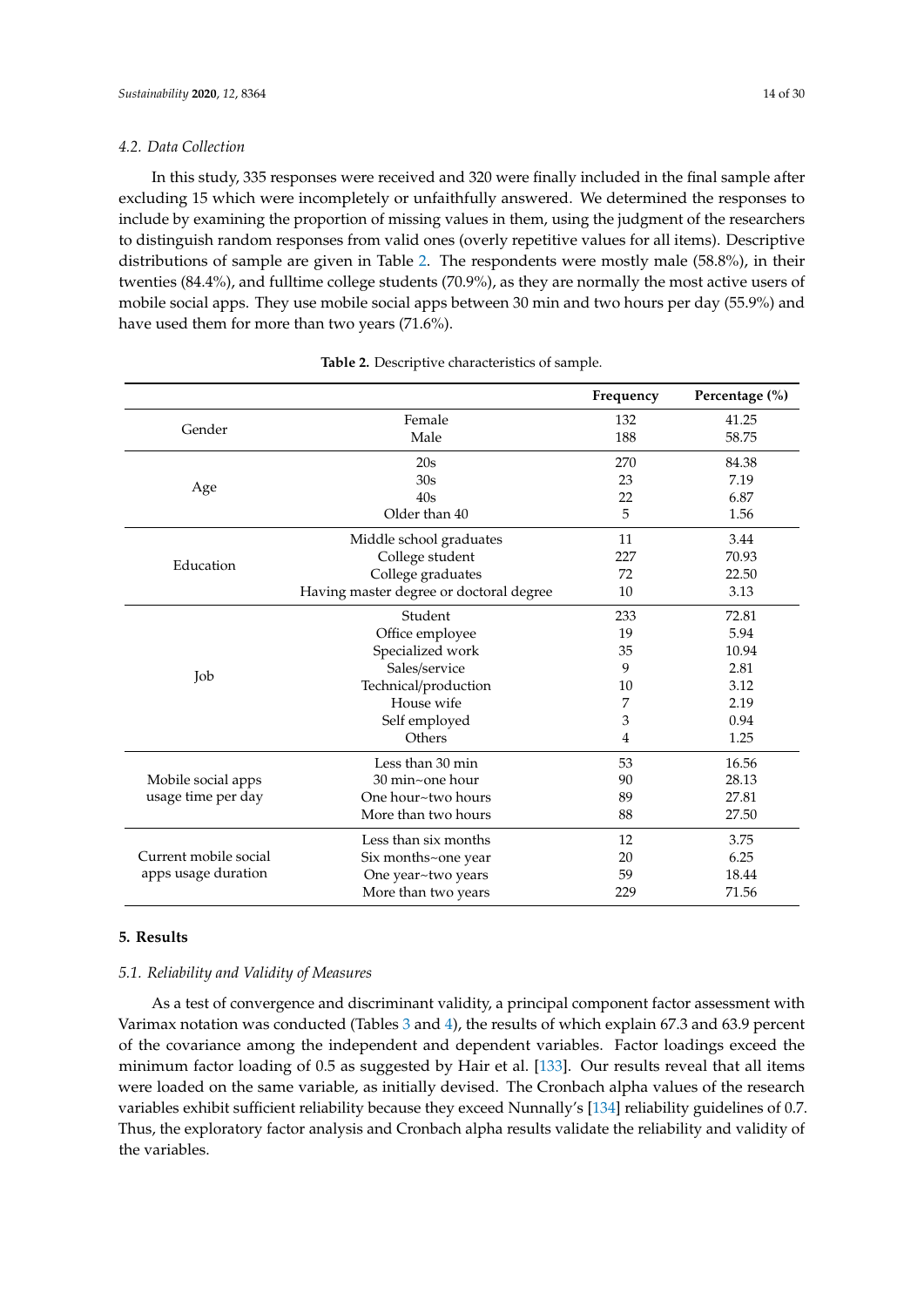| <b>Variables</b>       | <b>Items</b>     | <b>Factor Loadings</b> |                |          |          |          |          |          |          |          |             |
|------------------------|------------------|------------------------|----------------|----------|----------|----------|----------|----------|----------|----------|-------------|
|                        |                  | 1                      | $\overline{2}$ | 3        | 4        | 5        | 6        | 7        | 8        | 9        | Communality |
|                        | REP1             | 0.721                  | 0.198          | 0.127    | $-0.017$ | $-0.172$ | 0.039    | 0.114    | $-0.018$ | 0.137    | 0.639       |
|                        | REP <sub>2</sub> | 0.808                  | 0.149          | $-0.056$ | 0.166    | 0.139    | 0.019    | $-0.02$  | 0.082    | 0.059    | 0.737       |
| Promotional motivation | REP3             | 0.816                  | 0.097          | 0.098    | 0.21     | 0.004    | 0.083    | 0.182    | 0.151    | $-0.019$ | 0.791       |
|                        | REP4             | 0.798                  | 0.064          | $-0.001$ | 0.209    | 0.059    | 0.111    | 0.148    | 0.062    | 0.113    | 0.739       |
|                        | ALT1             | 0.18                   | 0.665          | $-0.058$ | 0.132    | 0.161    | 0.112    | $-0.178$ | $-0.014$ | 0.086    | 0.573       |
| Altruism               | ALT <sub>2</sub> | 0.226                  | 0.665          | 0.071    | $-0.053$ | 0.19     | $-0.016$ | 0.07     | 0.071    | $-0.025$ | 0.548       |
|                        | ALT3             | 0.038                  | 0.838          | $-0.006$ | 0.021    | 0.089    | 0.013    | 0.044    | 0.091    | 0.049    | 0.725       |
|                        | ALT4             | 0.056                  | 0.753          | 0.02     | 0.08     | 0.027    | 0.039    | 0.119    | 0.172    | 0.157    | 0.647       |
| Innovativeness         | INN1             | 0.011                  | $-0.011$       | 0.823    | $-0.004$ | 0.014    | 0.023    | $-0.045$ | 0.087    | $-0.022$ | 0.688       |
|                        | INN <sub>2</sub> | 0.04                   | 0.01           | 0.906    | 0.026    | 0.024    | 0.005    | 0.067    | 0.045    | $-0.057$ | 0.834       |
|                        | INN3             | 0.069                  | 0.028          | 0.878    | $-0.014$ | $-0.018$ | $-0.022$ | 0.053    | 0.006    | 0.045    | 0.783       |
|                        | CON1             | 0.26                   | $-0.001$       | $-0.026$ | 0.686    | 0.147    | 0.067    | $-0.021$ | 0.103    | 0.127    | 0.593       |
| Conformity             | CON <sub>2</sub> | $-0.269$               | $-0.031$       | $-0.068$ | 0.658    | $-0.135$ | 0.022    | 0.237    | 0.211    | $-0.053$ | 0.634       |
|                        | CON <sub>3</sub> | 0.304                  | 0.131          | $-0.056$ | 0.768    | 0.003    | 0.031    | $-0.016$ | 0.034    | 0.045    | 0.707       |
|                        | CON4             | 0.207                  | 0.069          | 0.138    | 0.642    | 0.067    | 0.133    | $-0.053$ | $-0.066$ | 0.103    | 0.52        |
|                        | RLT1             | 0.055                  | 0.029          | 0.03     | 0.121    | 0.667    | 0.111    | 0.215    | 0.257    | 0.121    | 0.604       |
| Maintaining relational | RLT2             | $-0.045$               | 0.116          | $-0.069$ | $-0.013$ | 0.802    | $-0.003$ | 0.112    | 0.093    | 0.223    | 0.735       |
| enhancement            | RLT3             | 0.003                  | 0.15           | 0.057    | $-0.067$ | 0.702    | 0.156    | 0.247    | 0.164    | 0.118    | 0.649       |
|                        | RLT4             | 0.042                  | 0.218          | 0.022    | 0.09     | 0.755    | 0.222    | 0.048    | 0.088    | 0.03     | 0.687       |
|                        | HOM1             | 0.109                  | 0.111          | 0.04     | 0.164    | 0.226    | 0.78     | 0.136    | 0.075    | 0.017    | 0.737       |
| Social homogeneity     | HOM <sub>2</sub> | 0.018                  | 0.044          | $-0.052$ | 0.1      | 0.153    | 0.857    | 0.181    | 0.127    | 0.01     | 0.821       |
|                        | HOM <sub>3</sub> | 0.094                  | $-0.021$       | 0.015    | $-0.011$ | 0.043    | 0.808    | 0.095    | 0.187    | 0.121    | 0.722       |
|                        | IDE1             | 0.129                  | 0.002          | 0.064    | 0.067    | 0.097    | 0.078    | 0.696    | 0.162    | $-0.106$ | 0.563       |
| Social identity        | IDE <sub>2</sub> | 0.115                  | 0.051          | 0.014    | 0.003    | 0.18     | $-0.007$ | 0.774    | 0.134    | 0.157    | 0.691       |
|                        | IDE3             | 0.104                  | 0.028          | $-0.007$ | 0.094    | 0.14     | $-0.004$ | 0.77     | 0.092    | 0.264    | 0.711       |

**Table 3.** Factor analysis of independent variables.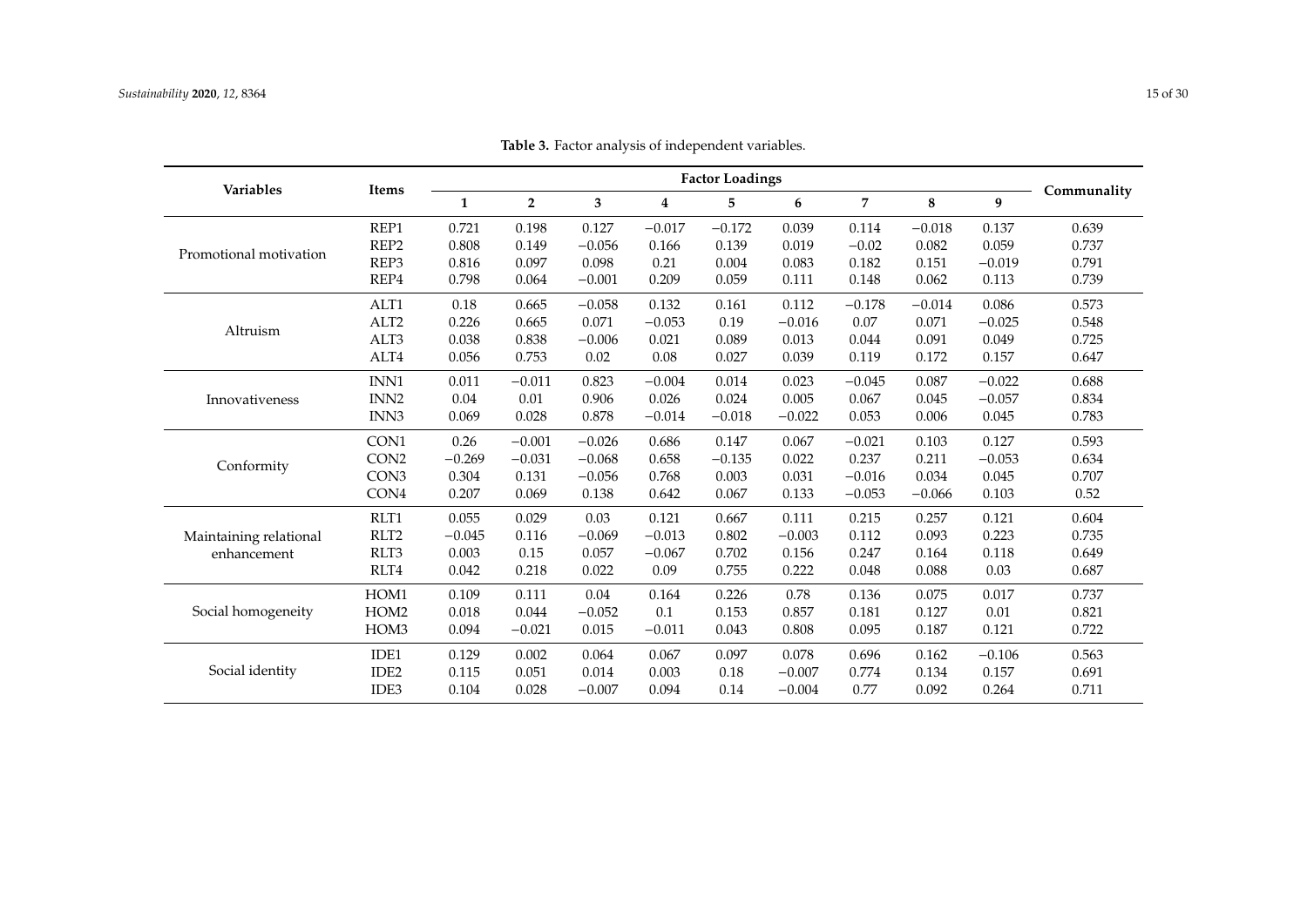| <b>Variables</b>       | Items            | <b>Factor Loadings</b> |                |          |          |       |          |          |       |       |             |
|------------------------|------------------|------------------------|----------------|----------|----------|-------|----------|----------|-------|-------|-------------|
|                        |                  |                        | $\overline{2}$ | 3        | 4        | 5     | 6        | 7        | 8     | 9     | Communality |
|                        | PRE1             | 0.106                  | 0.041          | $-0.049$ | 0.095    | 0.176 | 0.003    | 0.01     | 0.707 | 0.193 | 0.592       |
| Social presence        | PRE <sub>2</sub> | 0.029                  | 0.11           | 0.065    | 0.088    | 0.109 | 0.177    | 0.07     | 0.8   | 0.162 | 0.739       |
|                        | PRE3             | 0.075                  | 0.047          | 0.052    | $-0.069$ | 0.168 | 0.038    | 0.141    | 0.809 | 0.137 | 0.739       |
|                        | PRE4             | 0.028                  | 0.159          | 0.105    | 0.106    | 0.063 | 0.249    | 0.062    | 0.632 | 0.045 | 0.52        |
|                        | USE1             | 0.073                  | 0.188          | $-0.003$ | 0.047    | 0.041 | 0.216    | $-0.023$ | 0.036 | 0.647 | 0.511       |
| Service usefulness     | USE <sub>2</sub> | 0.068                  | 0.013          | $-0.043$ | 0.133    | 0.229 | 0.066    | $-0.051$ | 0.057 | 0.818 | 0.756       |
|                        | USE3             | 0.045                  | 0.017          | $-0.049$ | 0.031    | 0.122 | $-0.103$ | 0.059    | 0.254 | 0.771 | 0.694       |
|                        | USE4             | 0.115                  | 0.066          | 0.078    | 0.025    | 0.07  | $-0.011$ | 0.191    | 0.356 | 0.611 | 0.566       |
| Eigen Value            |                  | 2.958                  | 2.436          | 2.384    | 2.174    | 2.647 | 2.356    | 2.122    | 2.739 | 2.379 |             |
| Variance explained (%) |                  | 8.964                  | 7.382          | 7.225    | 6.588    | 8.02  | 7.139    | 6.429    | 8.3   | 7.21  |             |
| Cronbach's Alpha       |                  | 0.856                  | 0.759          | 0.85     | 0.685    | 0.816 | 0.839    | 0.74     | 0.802 | 0.756 |             |

**Table 3.** *Cont.*

<span id="page-15-0"></span>Total cumulative variance explained = 67.26%, KMO = 0.795, Bartlett test of sphericity = 3396.20, *p* = 0.000.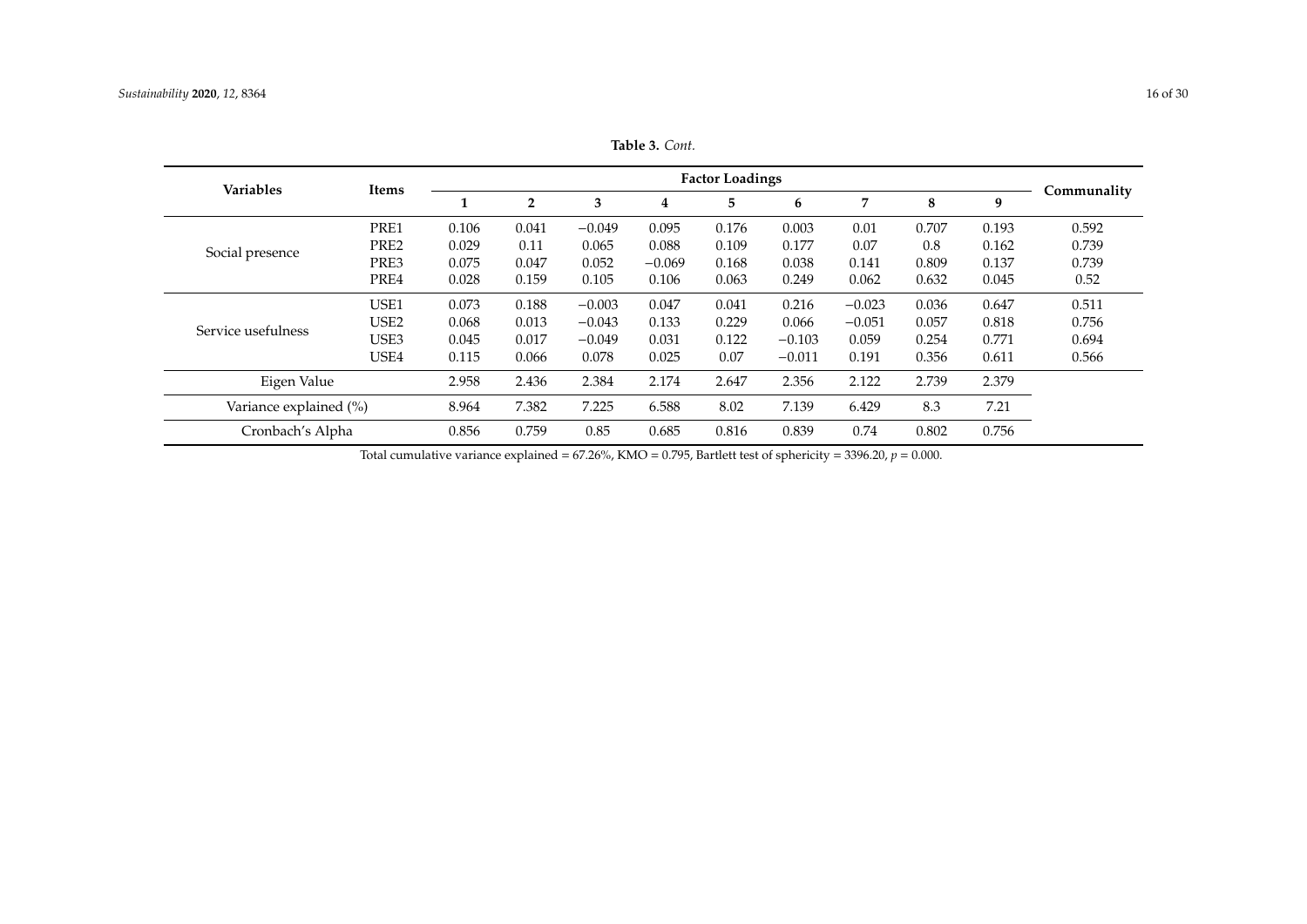<span id="page-16-0"></span>

| <b>Variables</b>       | <b>Items</b>     |              | <b>Factor Loadings</b> |       |        |             |
|------------------------|------------------|--------------|------------------------|-------|--------|-------------|
|                        |                  | $\mathbf{1}$ | $\overline{2}$         | 3     | 4      | Communality |
|                        | TRU1             | 0.726        | 0.158                  | 0.006 | 0.153  | 0.575       |
|                        | TRU3             | 0.669        | 0.113                  | 0.234 | 0.193  | 0.553       |
| <b>Trust</b>           | TRU <sub>4</sub> | 0.812        | 0.161                  | 0.053 | 0.118  | 0.703       |
|                        | TRU5             | 0.822        | 0.155                  | 0.168 | 0.102  | 0.738       |
|                        | SAT <sub>1</sub> | 0.1          | 0.824                  | 0.225 | 0.17   | 0.768       |
| Satisfaction           | SAT <sub>2</sub> | 0.431        | 0.677                  | 0.109 | 0.096  | 0.666       |
|                        | SAT <sub>3</sub> | 0.187        | 0.826                  | 0.18  | 0.09   | 0.758       |
| Attitude toward        | ATT <sub>1</sub> | 0.158        | 0.353                  | 0.625 | 0.161  | 0.566       |
| use of mobile          | ATT3             | 0.051        | 0.146                  | 0.719 | 0.175  | 0.571       |
| social apps            | ATT <sub>4</sub> | 0.044        | 0.078                  | 0.812 | 0.109  | 0.68        |
|                        | ATT6             | 0.249        | 0.1                    | 0.631 | 0.28   | 0.549       |
| Continuance            | CIN1             | 0.056        | 0.109                  | 0.054 | 0.794  | 0.648       |
| usage intention        | CIN2             | 0.044        | 0.07                   | 0.102 | 0.812  | 0.677       |
| to use mobile          | CIN4             | 0.157        | 0.186                  | 0.228 | 0.739  | 0.658       |
| social apps            | CIN <sub>5</sub> | 0.243        | $-0.017$               | 0.21  | 0.664  | 0.544       |
|                        | CIN7             | 0.273        | 0.145                  | 0.305 | 0.615  | 0.567       |
| Eigen Value            |                  | 2.796        | 2.143                  | 2.347 | 2.934  |             |
| Variance explained (%) |                  | 17.472       | 13.393                 | 14.67 | 18.341 |             |
| Cronbach's Alpha       |                  | 0.81         | 0.794                  | 0.797 | 0.829  |             |

**Table 4.** Factor analysis of dependent variables.

Total cumulative variance explained =  $63.88$ , KMO =  $0.870$ , Bartlett test of sphericity =  $1494.196$ ,  $p = 0.000$ .

In addition to an exploratory factor analysis, the confirmatory factor analysis conducted here shows high fitness of the model (Table [5\)](#page-17-0). A second-order construct is used to measure relationship quality, as the study intends to measure relationship quality with the two inherent variables of trust and satisfaction. The confirmatory factor analytical procedure implemented in AMOS 22.0 was utilized to test the measurement model, which was tested with the structural model at the same time. The average variance extracted (AVE) for each variable exceeds 0.5, indicating convergent validity of the variables. The internal composite reliability (ICR) shows sufficient reliability, as these values exceed 0.7. The square root of the AVE for each variable exceeds the correlations among the variables (Table [6\)](#page-18-0), demonstrating that discriminant validity of the variables is established.

| <b>Variables</b> | <b>Items</b>     | Factor<br>Loadings | t-Value | Average<br>Variance<br><b>Extracted</b> | <b>Internal</b><br>Composite<br>Reliability |
|------------------|------------------|--------------------|---------|-----------------------------------------|---------------------------------------------|
|                  | REP <sub>1</sub> | 0.626              | 10.041  |                                         |                                             |
| Promotional      | REP <sub>2</sub> | 0.774              | 13.111  | 0.586                                   | 0.848                                       |
| motivation       | REP3             | 0.867              | 14.953  |                                         |                                             |
|                  | REP4             | 0.824              | -       |                                         |                                             |
|                  | ATT1             | 0.606              | 7.855   |                                         |                                             |
| Altruism         | ALT <sub>2</sub> | 0.604              | 7.84    | 0.585                                   |                                             |
|                  | ALT3             | 0.785              | 9.26    |                                         | 0.83                                        |
|                  | AI.T4            | 0.7                |         |                                         |                                             |
|                  | INN <sub>1</sub> | 0.695              | 11.323  |                                         |                                             |
| Innovativeness   | INN <sub>2</sub> | 0.927              | 13.151  | 0.684                                   | 0.865                                       |
|                  | INN <sub>3</sub> | 0.81               |         |                                         |                                             |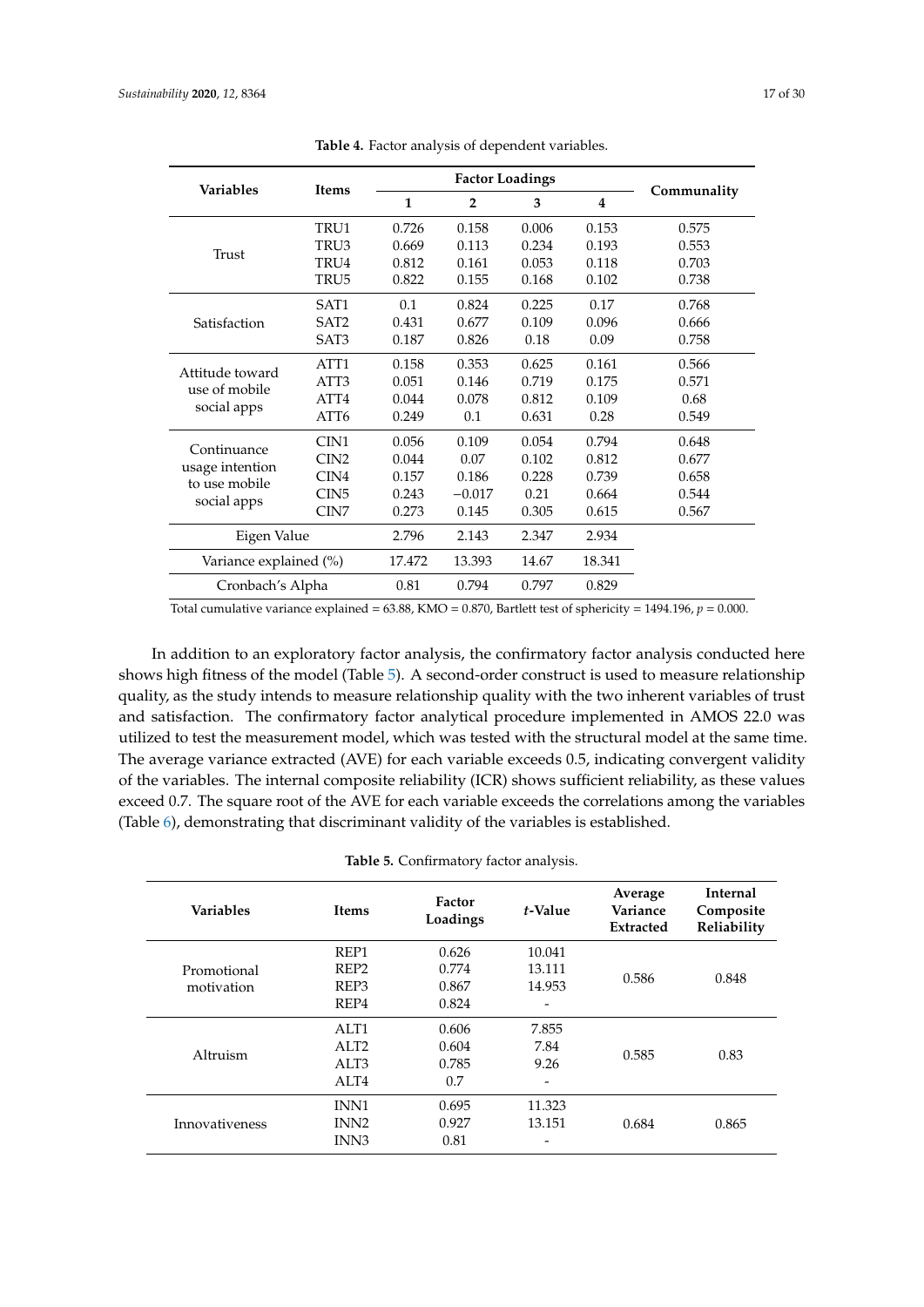<span id="page-17-0"></span>

| <b>Variables</b>                                            | Items                                                | Factor<br>Loadings                        | t-Value                                      | Average<br>Variance<br><b>Extracted</b> | Internal<br>Composite<br>Reliability |
|-------------------------------------------------------------|------------------------------------------------------|-------------------------------------------|----------------------------------------------|-----------------------------------------|--------------------------------------|
| Conformity                                                  | CON1<br>CON <sub>3</sub><br>CON4                     | 0.654<br>0.848<br>0.568                   | 7.24<br>7.607<br>$\overline{a}$              | 0.594                                   | 0.76                                 |
| Maintaining<br>relational<br>enhancement                    | RLT <sub>1</sub><br>RLT <sub>2</sub><br>RLT3<br>RLT4 | 0.708<br>0.727<br>0.758<br>0.717          | 9.739<br>9.961<br>10.318<br>$\overline{a}$   | 0.57                                    | 0.841                                |
| Social homogeneity                                          | HOM1<br>HOM <sub>2</sub><br>HOM3                     | 0.792<br>0.89<br>0.708                    | 11.195<br>11.685<br>$\overline{\phantom{0}}$ | 0.695                                   | 0.871                                |
| Social identity                                             | IDE <sub>2</sub><br>IDE3                             | 0.724<br>0.855                            | 9.282                                        | 0.58                                    | 0.733                                |
| Social presence                                             | PRE1<br>PRE2<br>PRE3<br>PRE4                         | 0.677<br>0.837<br>0.772<br>0.633          | 7.602<br>9.565<br>9.215<br>$\overline{a}$    | 0.562                                   | 0.811                                |
| Service usefulness                                          | USE1<br>USE <sub>2</sub><br>USE3<br>USE4             | 0.525<br>0.81<br>0.729<br>0.71            | 6.377<br>9.065<br>7.798<br>$\frac{1}{2}$     | 0.531                                   | 0.816                                |
| Trust                                                       | TRU1<br>TRU3<br>TRU4<br>TRU5                         | 0.665<br>0.631<br>0.77<br>0.824           | 10.339<br>9.728<br>12.186<br>$\frac{1}{2}$   | 0.614                                   | 0.863                                |
| Satisfaction                                                | SAT1<br>SAT <sub>2</sub><br>SAT3                     | 0.793<br>0.686<br>0.784                   | 11.418<br>10.2<br>$\overline{a}$             | 0.716                                   | 0.883                                |
| Attitude toward use<br>of mobile social apps                | ATT1<br>ATT3<br>ATT4<br>ATT6                         | 0.696<br>0.606<br>0.61<br>0.693           | 9.115<br>8.098<br>8.14<br>÷,                 | 0.522                                   | 0.845                                |
| Continuance usage<br>intention to use<br>mobile social apps | CIN1<br>CIN2<br>CIN4<br>CIN <sub>5</sub><br>CIN7     | 0.602<br>0.637<br>0.801<br>0.671<br>0.727 | 8.411<br>8.905<br>10.936<br>9.397<br>-       | 0.589                                   | 0.865                                |
| Second order<br>construct                                   |                                                      |                                           |                                              |                                         |                                      |
| Relationship quality                                        | Trust<br>User<br>Satisfaction                        | 0.831<br>0.865                            | 23.37<br>16.72                               | 0.727                                   | 0.813                                |

**Table 5.** *Cont.*

*x* <sup>2</sup> = 742.764, DF = 647, CMIN/DF = 1.148, GFI = 0.858, AGFI = 0.837, NFI = 0.827, CFI = 0.975, RMSEA = 0.025, RMR = 0.039.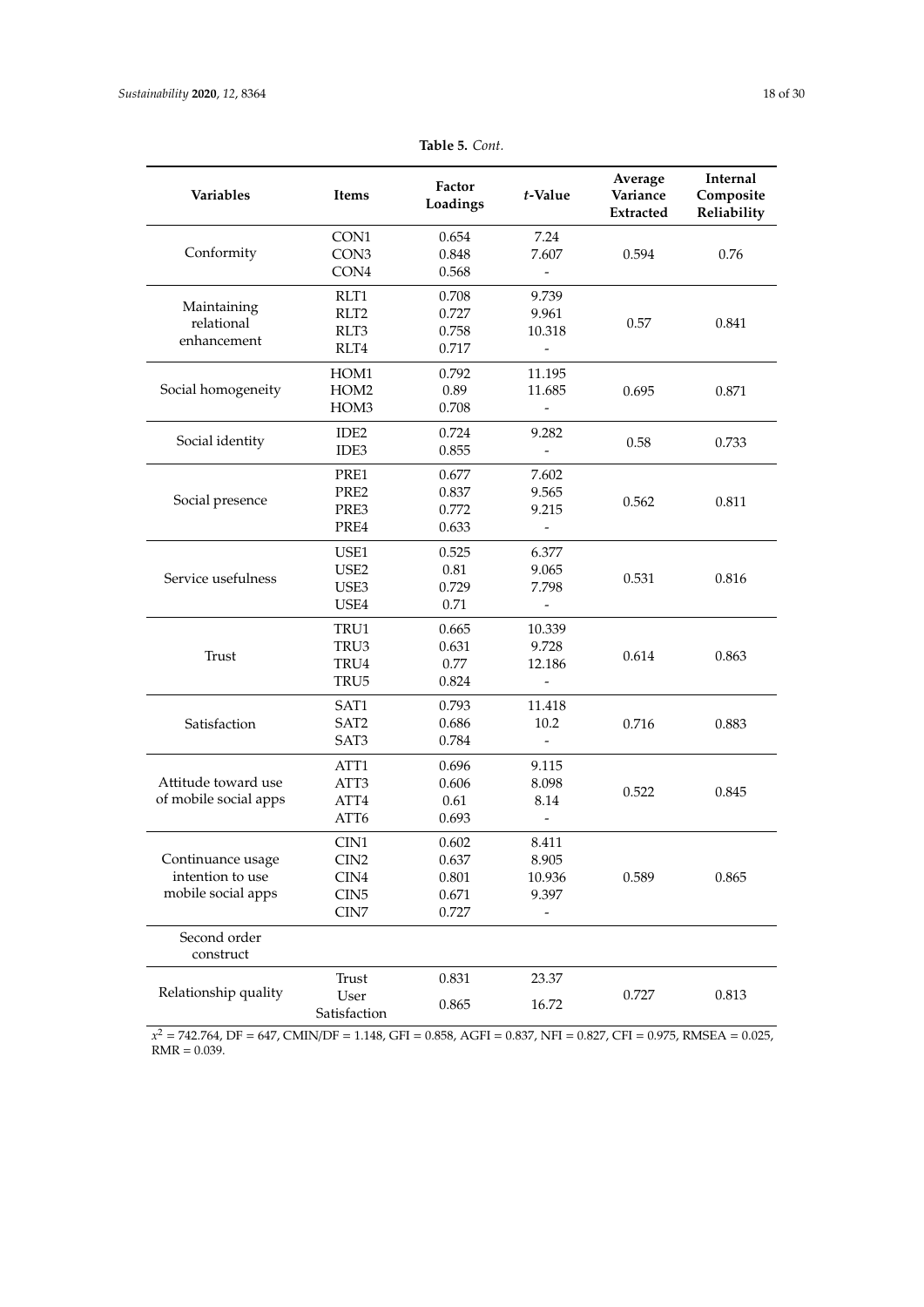<span id="page-18-0"></span>

| <b>Variables</b>                                                 | (1)   | (2)   | (3)      | (4)   | (5)   | (6)   | (7)   | (8)   | (9)   | (10)  | (11)  | (12)  | (13)  |
|------------------------------------------------------------------|-------|-------|----------|-------|-------|-------|-------|-------|-------|-------|-------|-------|-------|
| Promotional motivation (1)                                       | 0.766 |       |          |       |       |       |       |       |       |       |       |       |       |
| Altruism (2)                                                     | 0.341 | 0.744 |          |       |       |       |       |       |       |       |       |       |       |
| Innovativeness (3)                                               | 0.115 | 0.041 | 0.827    |       |       |       |       |       |       |       |       |       |       |
| Conformity (4)                                                   | 0.558 | 0.268 | 0.019    | 0.721 |       |       |       |       |       |       |       |       |       |
| Maintaining relational<br>enhancement (5)                        | 0.181 | 0.402 | 0.038    | 0.137 | 0.755 |       |       |       |       |       |       |       |       |
| Social homogeneity (6)                                           | 0.246 | 0.201 | 0.015    | 0.244 | 0.445 | 0.834 |       |       |       |       |       |       |       |
| Social identity (7)                                              | 0.307 | 0.182 | 0.084    | 0.101 | 0.528 | 0.435 | 0.762 |       |       |       |       |       |       |
| Social presence (8)                                              | 0.246 | 0.319 | 0.126    | 0.205 | 0.472 | 0.366 | 0.325 | 0.721 |       |       |       |       |       |
| Service usefulness (9)                                           | 0.278 | 0.251 | 0.001    | 0.264 | 0.434 | 0.19  | 0.271 | 0.49  | 0.729 |       |       |       |       |
| Trust $(10)$                                                     | 0.18  | 0.231 | 0.1      | 0.089 | 0.438 | 0.485 | 0.577 | 0.323 | 0.238 | 0.783 |       |       |       |
| Satisfaction (11)                                                | 0.325 | 0.237 | 0.087    | 0.24  | 0.451 | 0.341 | 0.462 | 0.326 | 0.417 | 0.494 | 0.846 |       |       |
| Attitude toward use of<br>mobile social apps (12)                | 0.144 | 0.218 | $-0.069$ | 0.101 | 0.437 | 0.291 | 0.412 | 0.344 | 0.279 | 0.482 | 0.627 | 0.722 |       |
| Continuance usage<br>intention to use mobile<br>social apps (13) | 0.2   | 0.249 | 0.035    | 0.246 | 0.481 | 0.387 | 0.49  | 0.356 | 0.283 | 0.482 | 0.465 | 0.648 | 0.751 |

**Table 6.** Correlation analysis among variables.

The diagonals represent square root of average variance extracted (AVE).

To investigate the common method variance (CMV), this study tested the measurement model with all items as indicators of a factor showing the method effect and re-estimated the model (Malhotra et al., 2006). The results presented poor fitness, showing that CMV was unlikely to be a serious problem.

#### *5.2. Test of Hypotheses*

The model fitness can be considered as good based on the fitness indices:  $x^2 = 807.738$ , df = 674, *x* 2 /df = 1.198, RMR = 0.042, GFI = 0.865, AGFI = 0.836, CFI = 0.966, NFI = 0.828, IFI = 0.967, TLI = 0.961, and RMSEA = 0.029. The fitness indices are within the ranges suggested by the guidelines stipulating a good model (RMR ≤ 0.05, RMSEA ≤ 0.05, GFI ≥ 0.8, TLI ≥ 0.9) [\[135\]](#page-29-7).

Figure [2](#page-19-0) and Table [7](#page-20-0) present the test results of the structural model. Among the paths from individual motivations to relationship quality, altruism and conformity fail to affect relationship quality. If users are active in promoting themselves and more favorable to new information technology than others, they tend to have trust and satisfaction, which affect their continuous use of mobile social apps. However, helping others or conforming to social norms is not directly related to trust and satisfaction with the current mobile social app service. Users who like helping others or following others do not always have trust and satisfaction with mobile social apps. Altruism and conformity, which are factors that depend upon others, are not sufficient reasons for trust and satisfaction with mobile social apps. Even when users are good at answering others' questions and tend to be somewhat sensitive to what others think about them, they may not have trust or be satisfied with mobile social apps.

Among social capital factors, maintaining relational enhancement, social homogeneity, and social identity are important determinants of relationship quality, while social presence has an insignificant effect on relationship quality. Even when users feel realistic bonds with others through mobile social apps and maintain a social presence with others around them through mobile social apps, they may not feel complete trust and satisfaction with mobile social apps. In order to improve trust and satisfaction, mobile social app services should be devised such that they maintain relational enhancement and enhance social homogeneity and social identity. When users think in a similar way with friends on mobile social apps and act in a similar way with these friends, they can feel trust and satisfaction with mobile social apps and continue their usage of these apps. Thus, maintaining relational enhancement, social homogeneity and identity are more important social capital factors than social presence. When users' positions on a mobile social app are very important and users like to post letters or pictures on these apps, they can feel trust and satisfaction with the apps. The insignificant effect of social presence on relationship quality indicates that while users do not perceive much experience of a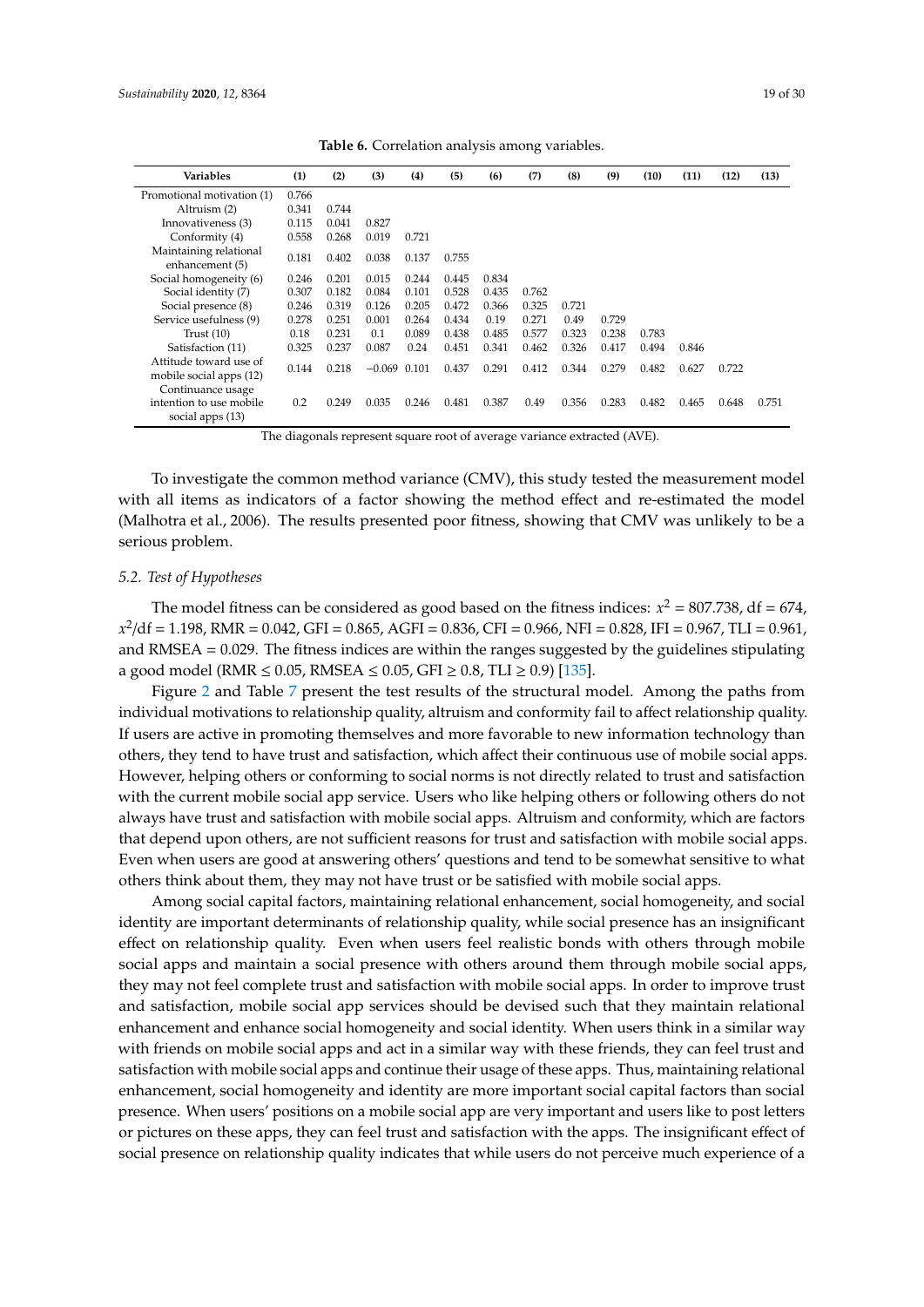social presence from location-based services, an invitation function, or a chatting function of a mobile social app, they can still feel trust and satisfaction with the mobile social app. as presence non

<span id="page-19-0"></span>

**Figure 2.** Test of structural model. \*\*: *p*-value < 0.01, \*\*\*: *p*-value < 0.001.

Among the dependent variables, all paths are significant. This indicates that when users feel trust and satisfaction with mobile social apps, they are likely to continue using the mobile social apps. Relationship quality has a strong impact on continuance usage intention to adopt mobile social apps, indicating that when users perceive that mobile social apps are trustful or that they bring satisfaction, they will continue to use mobile social apps.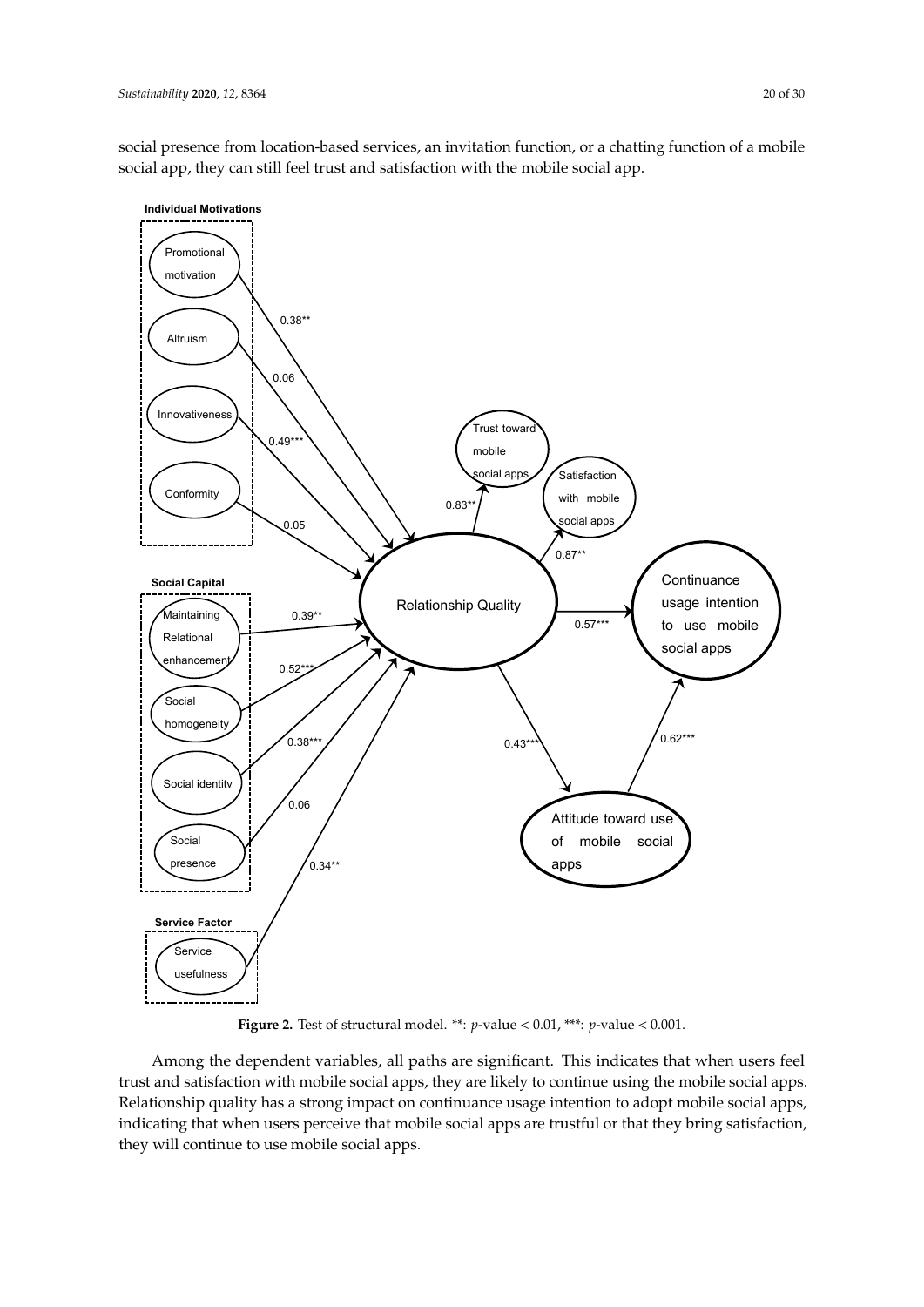<span id="page-20-0"></span>

| Hypothesis     | Path                                                                                                                 | Coefficient | t-Value | $p$ -Value   | <b>Test Result</b> |
|----------------|----------------------------------------------------------------------------------------------------------------------|-------------|---------|--------------|--------------------|
| $H1-1$         | Promotional motivation $\longrightarrow$<br>Relationship quality                                                     | $0.375**$   | 3.073   | 0.006        | Accept             |
| $H1-2$         | Altruism $\longrightarrow$ Relationship quality                                                                      | 0.059       | 1.247   | 0.154        | Reject             |
| $H1-3$         | Innovativeness $\longrightarrow$<br>Relationship quality                                                             | $0.485***$  | 3.761   | $\Omega$     | Accept             |
| $H1-4$         | Conformity $\longrightarrow$ Relationship quality                                                                    | 0.047       | 0.862   | 0.269        | Reject             |
| $H2-1$         | Maintaining relational enhancement<br>$\rightarrow$ Relationship quality                                             | $0.392**$   | 2.675   | 0.003        | Accept             |
| $H2-2$         | Social homogeneity $\longrightarrow$<br>Relationship quality                                                         | $0.516***$  | 3.86    | $\mathbf{0}$ | Accept             |
| $H2-3$         | Social identity $\longrightarrow$<br>Relationship quality                                                            | $0.379$ *** | 3.892   | $\Omega$     | Accept             |
| $H2-4$         | Social presence -<br>Relationship quality                                                                            | 0.058       | 1.48    | 0.371        | Reject             |
| H <sub>3</sub> | Service usefulness $\longrightarrow$<br>Relationship quality                                                         | $0.336**$   | 4.852   | 0.008        | Accept             |
| H4             | Relationship quality $\longrightarrow$ Attitude<br>toward mobile social apps use                                     | $0.427$ *** | 3.395   | $\Omega$     | Accept             |
| H <sub>5</sub> | Relationship quality $\longrightarrow$ Continuance<br>usage intention to use mobile<br>social apps                   | $0.568$ *** | 4.482   | $\mathbf{0}$ | Accept             |
| H <sub>6</sub> | Attitude toward mobile social apps<br>use $\longrightarrow$ Continuance usage intention<br>to use mobile social apps | $0.623$ *** | 5.235   | $\mathbf{0}$ | Accept             |

**Table 7.** Results of hypothesis testing.

\*\*: *p*-value < 0.01, \*\*\*: *p*-value < 0.001.

#### **6. Discussions**

The significant effect of promotional motivation on relational quality supports its important connection to participation in an online network [\[75\]](#page-27-0) and shows that users are likely to have trust and satisfaction when they prefer to be acknowledged by others or like to gain a reputation from others. Users obtain trust and satisfaction, intending to use mobile social apps continuously when they like to be elevated by others and like to become popular with others. Innovativeness has a significant effect on relationship quality, and this indicates that innovative users have trust and satisfaction with mobile social apps because they adapt themselves to the changes resulting from technology adoption and support the notion of Rogers [\[85\]](#page-27-10), who holds that innovativeness is one of the key factors enabling users to use additional new technologies.

Further, altruism has an insignificant effect on relationship quality, indicating that when users are good at answering others' questions or helping others who need help, they are not always likely to have trust and satisfaction with mobile social apps. This shows the motivation to help other does not always lead to having trust and satisfaction. Conformity insignificantly affects relationship quality, showing that if users tend to be somewhat sensitive to what others think about them or tend to follow others' opinions, they may not always have trust or satisfaction with mobile social apps. Confirming to online community values or norms does not result in trust and satisfaction.

The influence of maintaining a relational enhancement on relationship quality is significant, a finding consistent with Zhou et al. [\[90\]](#page-27-15) regarding the impact of relational capital on affective commitment in a social virtual world. This shows that when users feel strong bonds with others through mobile social apps or maintain close relationship with others through mobile social apps, they have more trust and satisfaction with mobile social apps. The effects of social homogeneity and social identity on relationship quality are strong, consistent with Song and Kim [\[95\]](#page-27-20) regarding the effect of the tendency to build a social identity on the behavioral intention to use a specific online service. This indicates that if users perceive that they belong to a homogeneous group and consider their position in mobile social apps as an important part of life and like to post messages or pictures on mobile social apps, they are likely to have trust and satisfaction with mobile social apps.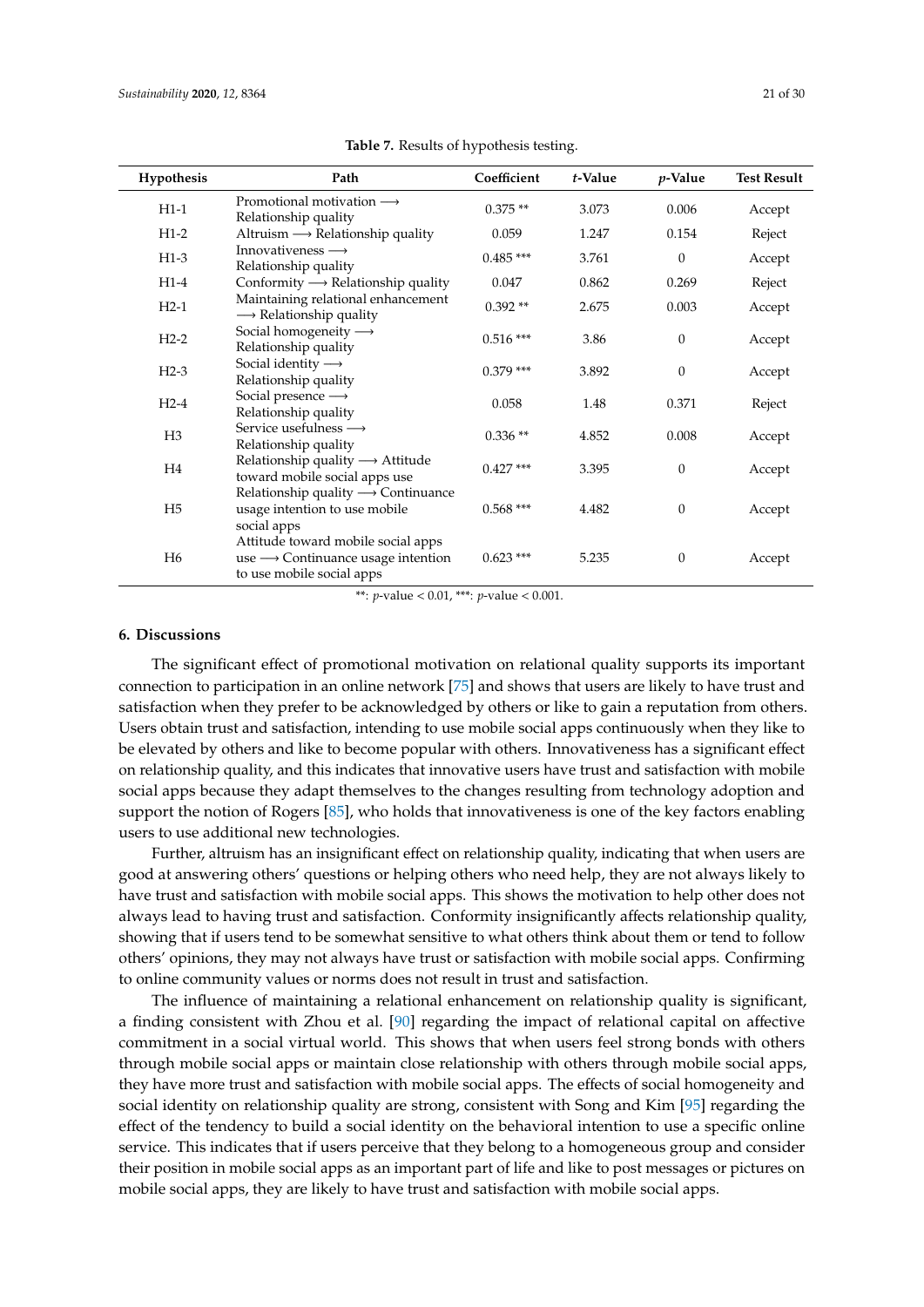The impact of social presence on trust and satisfaction with mobile social apps is insignificant, showing that while mobile social apps may provide the experience of social presence from location-based services of mobile social apps and mobile social apps provide a realistic group meeting in a group function, users are not always likely to have trust and satisfaction with mobile social apps from the effect of social presence. The impact of service usefulness on relationship quality, however, is significant, supporting the work of Zhang et al. [\[103\]](#page-28-2), which posits the importance of service usefulness and showing that if a SNS provides a useful service, such as a friend-finding service, a messaging function service, a group function service, and an invitation function service, users are likely to have trust and satisfaction with the mobile social app.

Relationship quality has a strong impact on attitude and continuance usage intention to use mobile social apps, a finding which supports [\[60,](#page-26-12)[64,](#page-26-16)[104\]](#page-28-3) regarding the impact of trust and satisfaction on usage intention. This indicates that trust and satisfaction are important factors for continuous use. The significant impact of attitude toward mobile social apps use on continuance usage intention to use mobile social apps confirms that TAM (technology acceptance model) remains effective with regard to explaining the use of mobile social apps.

#### **7. Conclusions and Implications**

Although theories of collective action and social capital can be useful when attempting to understand individuals' behaviors, studies that apply these theories of continuance usage intention are rare. Based on theories of collective action and social capital, the purpose of the present study is to investigate individual motivations and social capital, which affect relationship quality encompassing trust and satisfaction with mobile social apps, which in turn affect attitudes toward use and continuance usage intentions of mobile social apps.

The results indicate that as individual motivations, promotional motivation and innovativeness affect relationship quality. As social capital, maintaining relational enhancement, social homogeneity, and social identity along with service usefulness have a strong impact on relationship quality, which in turn influences attitude toward use and continuance usage intention. Our study indicates the importance of enhancing individual motivations and social capital for the continuance usage of mobile social apps. Based on a number of studies on the continuous usage of SNS, our study provides the factors comprised for affecting the sustainable use of mobile social apps which are creating much more business ramification than desktop applications as the dependence of business processes on smart devices becomes greater. Thus, sustainability issues can be considered in devising factors affecting the continuous usage (similar to sustainable use) of social apps.

# *7.1. Implications for Researchers*

Our study offers several implications to researchers. First, the study provides an insightful extension of the literature on individual motivations as they pertain to mobile social apps, as studies of individual motivations are lacking in relation to mobile social apps. It is necessary to study another facet of motivation based on social exchange theory or social influence by considering specific variables related to individuation motivations to participating in a social community. The results here demonstrate the importance of promotional motivation and innovativeness in that users who like to promote themselves and innovative users have trust and satisfaction with mobile social apps use, indicating that these users have stronger motivations to be socially popular and have higher technological or service expectations toward mobile social apps, leading them also to have trust and satisfaction with the use of mobile social apps. The difference in our approach is that a second-order construct is utilized here to measure relationship quality. Previous studies scarcely investigated effects on relationship quality with a second-order construct encompassing trust and satisfaction.

Secondly, this study provides insight into the potential value of social capital to promote continuance usage intention. Social capital can also be reduced through under-use, and social media users are always seeking the next new factor [\[14\]](#page-24-13) and can influence social media success [\[15\]](#page-24-14). Moreover,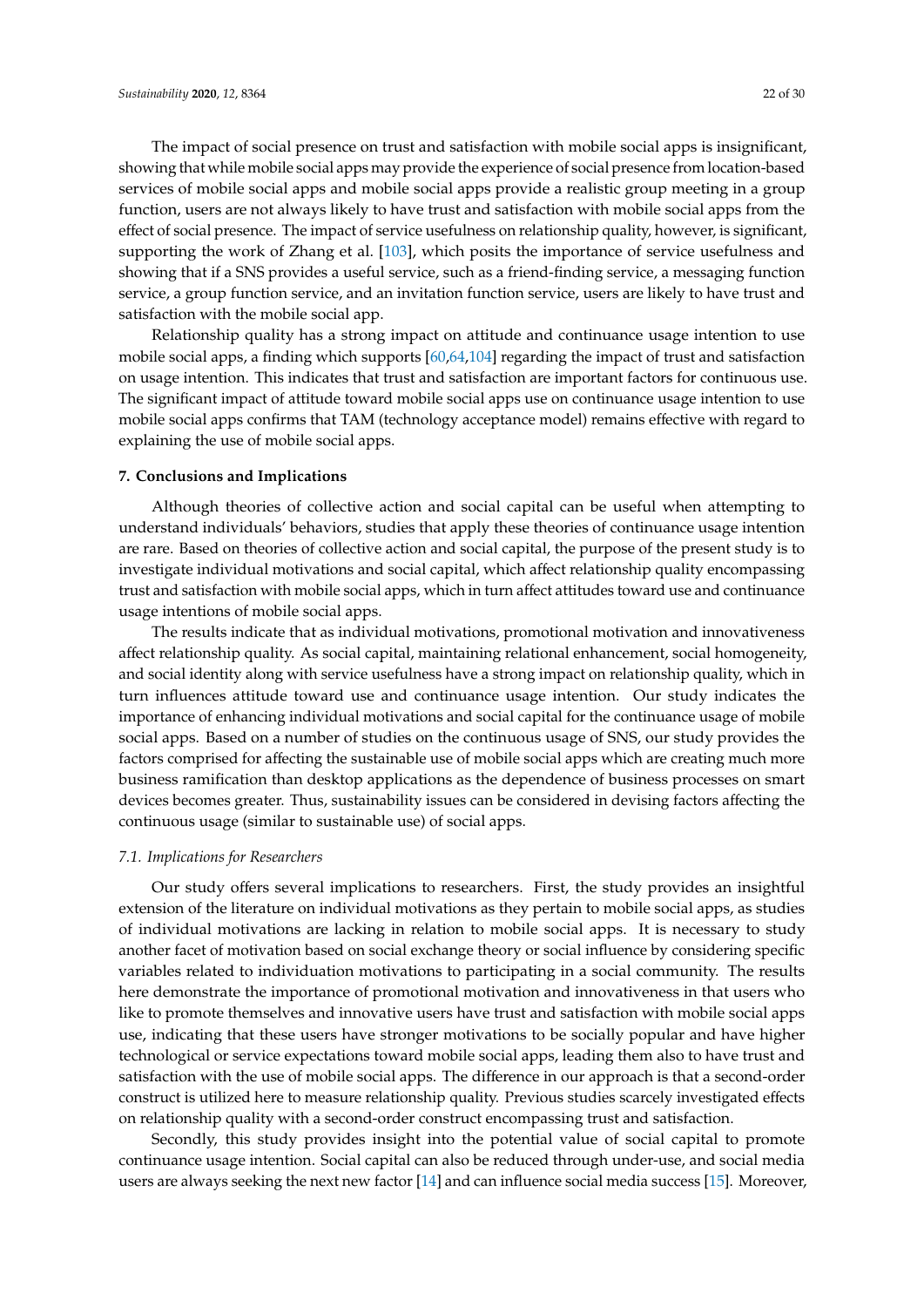users with weak social capital are likely less utilize social media, as they have not realized the intended goal of social media to increase social capital [\[16](#page-24-15)[,17](#page-24-20)[,19\]](#page-24-16). As the pace and power of social media are having a significant impact worldwide on expanding networks [\[21\]](#page-24-18), it is crucial to investigate the effects of social capital as built by social media on the continuous usage of social media in order to validate empirically the role of social capital by social media to attract participants. This study intends to bridge this gap in the literature by suggesting four social-capital-related variables: maintaining relational enhancement, social homogeneity, social identity, and social presence based on the theory of collective action and on social capital theory. This is in line with previous studies which posit that social capital produces an opportunity for actors to obtain information resources on a SNS and to share information and positive emotions, benefiting individuals and their organizations [\[2\]](#page-24-1). Our study also provides insights in relation to previous studies of online communities, electronic networks for practice, and social virtual world services [\[22,](#page-24-19)[74](#page-26-26)[,75](#page-27-0)[,90\]](#page-27-15) by showing that theories of social capital can be utilized to investigate how social capital affects continuous usage intentions. Based on the literatures of social capital, in the context of mobile social apps, where user behavior may have effects on or be affected by other actors beyond knowledge contribution, this study applies theories of collective action and social capital by suggesting four variables related to social capital in an effort to understand the effects of social influence as experienced by individuals as members of social networks on their continuance usage intentions.

Thirdly, this study adopts relationship quality, encompassing trust in and satisfaction with mobile social apps, as a mediating variable of the impact of individual motivations and social capital on continuance usage intention. While there have been several studies of factors affecting trust and satisfaction [\[24](#page-25-1)[,25\]](#page-25-2), studies on individual motivations and social capital on the relationship quality of mobile social apps are rare. This study examines how users' motivations and social behavior can have effects on trust or satisfaction when they interact with other actors. Thus, the study of individual motivations and social capital related to relationship quality provides implications for current researchers of mobile social apps.

The study has several limitations as well as areas of future research on mobile social apps. First, the sample lacks diversity in that it mostly consists of those aged 20–29 and who are college students. This may be an issue when attempting to generalize the results to the general public, who have diverse occupations and ages. Second, different effects of user motivations and social capital can be suggested according to different user groups in terms of gender, age, and occupation. Differences in trust, satisfaction, and attitudes toward mobile social apps according to different user groups can also inform future research issues. This will help to suggest promising marketing strategies to promote the continued use of mobile social apps to various user groups. Third, as the use of mobile social apps is rapidly increasing and more strongly relying on mobile platforms, research that suggests different factors affecting the transition to mobile social apps is necessary. Fourth, altruism by mobile social app users does not lead to user trust or satisfaction, indicating that users with altruism are mostly motivated to help others or interact with them out of goodwill, not necessarily resulting in their trust and satisfaction. Similarly, conformity fails to affect relationship quality, showing that factors such as altruism and conformity are intrinsic personal factors not affecting trust or satisfaction. Thus, as previous studies lack investigations of altruism or conformity, these can be promising variables when studying their effects on trust and satisfaction in the future. Fifth, the research model can be expanded by adding new variables related to sustainability, such as social participation, community engagement, and social engagement with sustainability in future studies.

#### *7.2. Implications for Practitioners*

As mobile social apps are faced with a significant decrease in active usage, the results of the study provide implications for practitioners in that individual motivations and social capital can be practically reflected in the design of mobile social apps. The significant effects of maintaining relational enhancement, social homogeneity, and social identity and the insignificant impact of social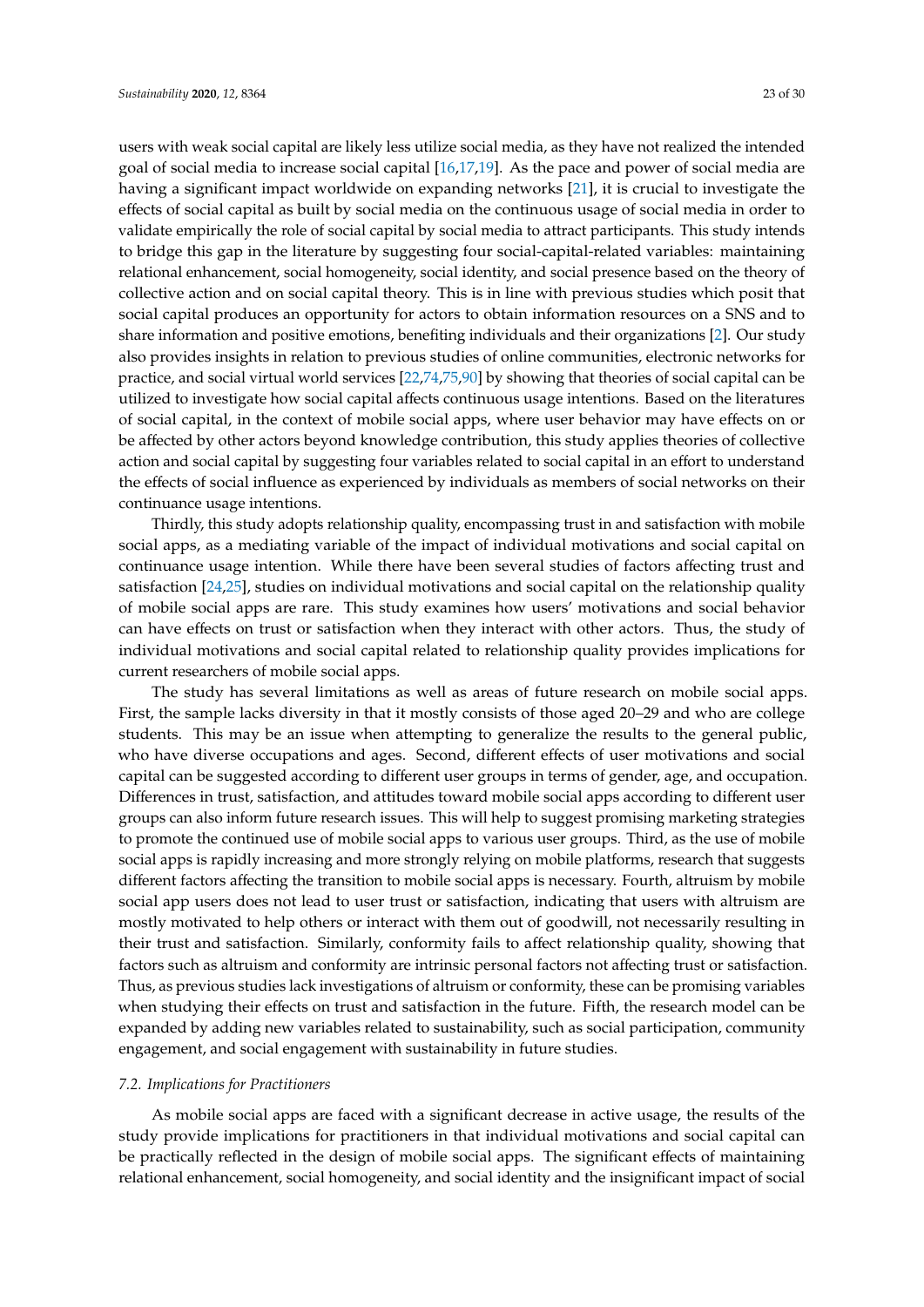presence on relationship quality show that the design of mobile social apps should be directed toward enhancing more relationships based on homogeneous social group and social identity in these groups rather than focusing on service presence based on the realistic experience of two-way communication. Service usefulness significantly influences relationship quality, showing that mobile social app users generally recognize trust and are satisfied, and have positive attitudes toward mobile social apps when mobile social apps focus more on tools, widgets, and applications in order to improve service usefulness, mobile social apps are more likely to show increased continuance usage intention.

As promotional motivation and social identity are strongly related to trust and satisfaction with mobile social apps, mobile social app service providers should place more importance on protecting users' reputations, statuses, and popularity on their sites by employing security measures to reduce as much as possible postings with bad intentions to harm the reputations of other users with no reasonable basis. If ungrounded assaults on others' fame, reputations, or privacy are discovered in cyberspace, these postings should be deleted as soon as possible. The social identity of users, which represents their social status and trends of activity on the site, are crucial in the building of trust and satisfaction and facilitating the use of mobile social apps. By highlighting the number of followers, consenters, and impressed users, for example, mobile social apps managers should focus on emphasizing the social identity of users by encouraging them to express ideas and opinions which are diverse and represent the unique characteristics of users.

As increasing numbers of services of mobile social apps are becoming similar across different sites, it is now necessary to develop differentiated services to promote reputation and attract innovative users. For example, regarding the promotional motivation of users, services should highlight the number of followers or provide reposting for each post, which can serve as a reward to enhance promotional motivation. Mobile social app services should be more customized to support interactions among users using incentives such as coupons if they show promotional motivation. Regarding the innovativeness of users, services satisfying certain traits of users, such as a service based on the state-of-the-art design of the site, can be considered to encourage experience with current sophisticated social technologies and businesses.

The maintaining relational enhancement is related to relationship quality. Therefore, if mobile social apps enhance their security functions to protect the closeness of relationships, this will affect trust and satisfaction with mobile social apps and have an influence on continuance usage intentions. Thus, it is necessary to improve the security image of mobile social apps, ensuring the effect of relationships among users on trust and satisfaction with mobile social apps. The homogeneity and social identity of a social group may be helpful when attempting to understand trust and satisfaction with mobile social apps and are relevant factors for determining the intention to use mobile social apps. This shows that as the level of homogeneity and social identity recognized by the same group are increasing, mobile social app service providers can expect high trust and satisfaction levels from these users. Service providers should maintain high levels of security functions ensuring homogeneity and social identity of such groups to manage the trust and satisfaction of users. For social homogeneity and social identity, more customized small communities should be devised and encouraged in order to ensure continuance usage intentions.

If users feel trust and are satisfied with the current site, the current trust and satisfaction level can help to predict the possible future usage extent. Users can move to another site anytime as a communication channel which they discover that it fits their personal and social needs and find more attractive services at those sites. Mobile social app service providers should not be highly optimistic about trust and user satisfaction and should evaluate how much their users have trust and satisfaction with their mobile social apps, as well as actual intentions to engage in further use.

**Author Contributions:** Conceptualization, S.L.; methodology, S.L.; software, S.L. and B.G.K.; validation, S.L.; formal analysis, S.L.; investigation, S.L.; resources, B.G.K.; data curation, B.G.K.; writing—original draft preparations, writing—review and editing, S.L.; supervision, S.L.; funding acquisition, B.G.K. All authors have read and agreed to the published version of the manuscript.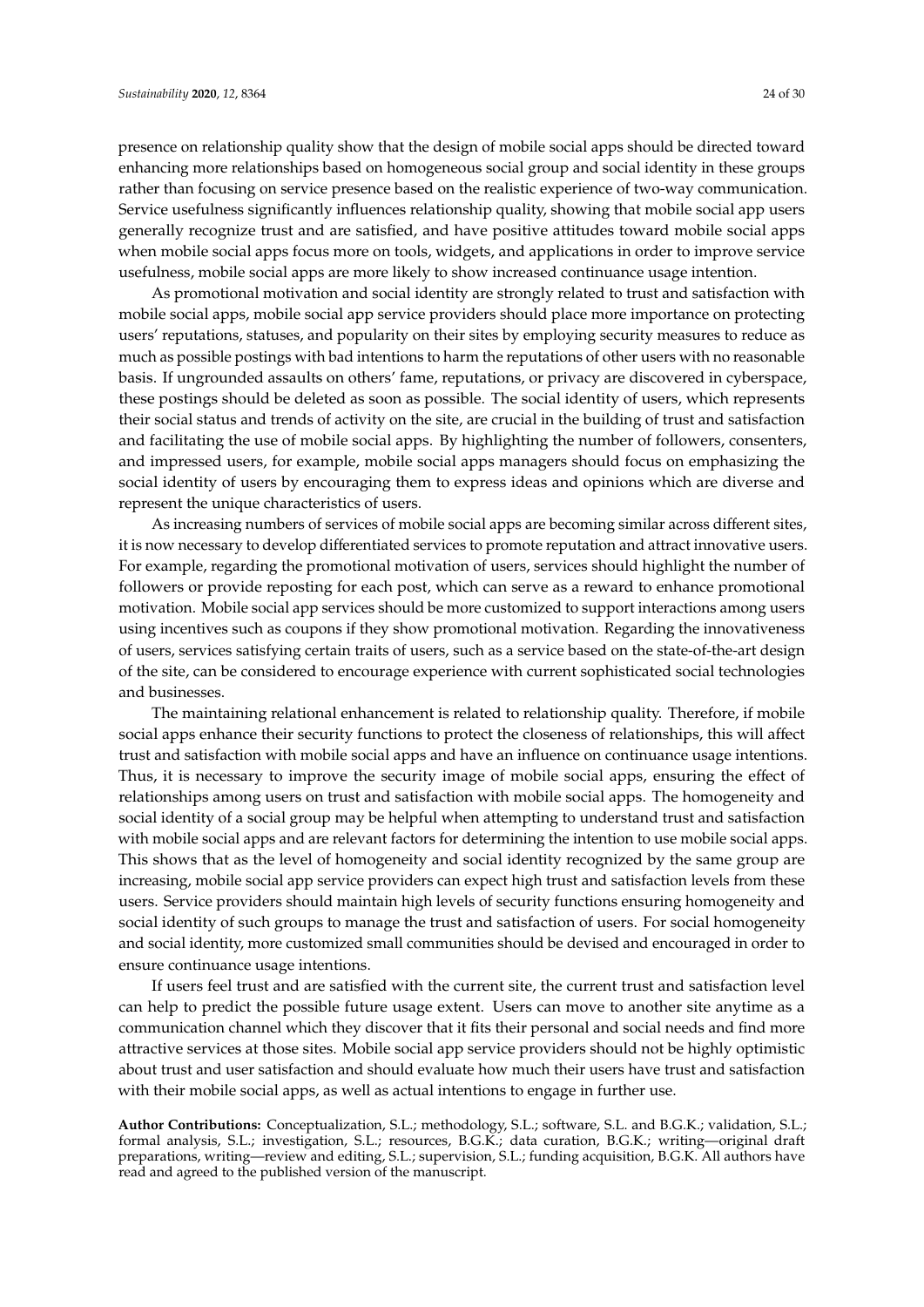**Funding:** The research was funded by Namseoul University.

**Conflicts of Interest:** The authors declare no conflict of interest.

# **References**

- <span id="page-24-0"></span>1. Statista, Number of Monthly Active Facebook Users Worldwide as of 2nd Quarter 2020 (In Millions). Available online: https://www.statista.com/statistics/264810/[number-of-monthly-active-facebook-users](https://www.statista.com/statistics/264810/number-of-monthly-active-facebook-users-worldwide/)[worldwide](https://www.statista.com/statistics/264810/number-of-monthly-active-facebook-users-worldwide/)/ (accessed on 13 September 2020).
- <span id="page-24-1"></span>2. Colbert, A.E.; Bono, J.E.; Purvanova, R.K. Flourishing via workplace relationships: Moving beyond instrumental support. *Acad. Manag. J.* **2016**, *59*, 1199–1223. [\[CrossRef\]](http://dx.doi.org/10.5465/amj.2014.0506)
- <span id="page-24-2"></span>3. CNBC PEAK SOCIAL? The Major Social Platforms are Showing a Significant Slowdown in Users. 2018. Available online: https://www.cnbc.com/2018/08/08/[social-media-active-users-around-the-world.html](https://www.cnbc.com/2018/08/08/social-media-active-users-around-the-world.html) (accessed on 1 September 2020).
- <span id="page-24-3"></span>4. Blau, P.M. *Exchange and Power in Social Life*; Wiley: New York, NY, USA, 1964.
- <span id="page-24-4"></span>5. Lee, S.; Kim, B.G. The impact of qualities of social network service on the continuance usage intention. *Manag. Decis.* **2017**, *55*, 701–729. [\[CrossRef\]](http://dx.doi.org/10.1108/MD-10-2016-0731)
- <span id="page-24-5"></span>6. Han, S.; Min, J.; Lee, H. Antecedents of social presence and gratification of social connection needs in SNS: A study of Twitter users and their mobile and non-mobile. *Int. J. Inf. Manag.* **2015**, *35*, 459–471. [\[CrossRef\]](http://dx.doi.org/10.1016/j.ijinfomgt.2015.04.004)
- <span id="page-24-6"></span>7. Huang, L.-Y.; Hsieh, Y.-J.; Wu, Y.-C.J. Gratifications and social network service usage: The mediating role of online experience. *Inf. Manag.* **2014**, *51*, 774–782. [\[CrossRef\]](http://dx.doi.org/10.1016/j.im.2014.05.004)
- <span id="page-24-7"></span>8. Investopedia, Social Capital. Available online: https://[www.investopedia.com](https://www.investopedia.com/terms/s/socialcapital.asp)/terms/s/socialcapital.asp (accessed on 11 September 2020).
- <span id="page-24-8"></span>9. Neves, B.B.; Fonseca, J.R.S.; Amaro, F.; Pasqualotti, A. Social capital and Internet use in an age-comparative perspective with a focus on later life. *PLoS ONE* **2018**, *13*, e0192119.
- <span id="page-24-9"></span>10. Hyun, H.; Gunn, F.; Park, J. The influence of social capital through social media: A study of the creation of value in shopping behavior. *Int. Rev. Retail. Consum. Res.* **2019**, *29*, 160–177. [\[CrossRef\]](http://dx.doi.org/10.1080/09593969.2018.1555543)
- <span id="page-24-10"></span>11. Chang, H.H.; Chuang, S.-S. Social capital and individual motivations on knowledge sharing: Participant involvement as a moderator. *Inf. Manag.* **2011**, *48*, 9–18. [\[CrossRef\]](http://dx.doi.org/10.1016/j.im.2010.11.001)
- <span id="page-24-11"></span>12. Keenfolks, Why Social Capital Should be Central to Your Digital Transformation Strategy. Available online: https://[thekeenfolks.com](https://thekeenfolks.com/keensights/social-capital/)/keensights/social-capital/ (accessed on 11 September 2020).
- <span id="page-24-12"></span>13. Kwon, S.-W.; Asler, P.S. Social capital: Maturation of a field of research. *Acad. Manag. Rev.* **2014**, *39*, 412–422. [\[CrossRef\]](http://dx.doi.org/10.5465/amr.2014.0210)
- <span id="page-24-13"></span>14. Khoros, How Understanding Social Capital Will Boost Your Social Media Efforts. Available online: [https:](https://khoros.com/blog/how-understanding-social-capital-will-boost-your-social-media-efforts) //khoros.com/blog/[how-understanding-social-capital-will-boost-your-social-media-e](https://khoros.com/blog/how-understanding-social-capital-will-boost-your-social-media-efforts)fforts (accessed on 11 September 2020).
- <span id="page-24-14"></span>15. Krishen, A.S.; Leenders, M.A.A.M.; Muthaly, S.; Ziółkowska, M.; LaTour, M.S. Social networking from a social capital perspective: A cross-cultural analysis. *Eur. J. Mark.* **2019**, *53*, 1234–1253. [\[CrossRef\]](http://dx.doi.org/10.1108/EJM-12-2016-0892)
- <span id="page-24-15"></span>16. Bush, C.L. Online Social Capital: Social Networking Sites' Influence on Civic and Political Engagement. Master's Thesis, Sociology/Criminal Justice. Old Dominion University, Norfolk, VA, USA, 2018. Available online: https://digitalcommons.odu.edu/[sociology\\_criminaljustice\\_etds](https://digitalcommons.odu.edu/sociology_criminaljustice_etds/18)/18 (accessed on 15 September 2020). [\[CrossRef\]](http://dx.doi.org/10.25777/fd8a-mt66)
- <span id="page-24-20"></span>17. Naseri, S. Online social network sites and social capital: A case of Facebook. *Int. J. Appl. Sociol.* **2017**, *7*, 13–19.
- 18. Sawyer, J.M.; Sallnow, L.; Kupeli, N.; Stone, P.; Sampson, E.L. Social networks, social capital and end-of-life care for people with dementia: A realist review. *BMJ Open* **2019**, *9*, e030703. [\[CrossRef\]](http://dx.doi.org/10.1136/bmjopen-2019-030703) [\[PubMed\]](http://www.ncbi.nlm.nih.gov/pubmed/31822539)
- <span id="page-24-16"></span>19. Williams, J.R. The use of online social networking sites to nurture and cultivate bonding social capital: A systematic review of the literature from 1997 to 2018. *New Media Soc.* **2019**, *21*, 2710–2729. [\[CrossRef\]](http://dx.doi.org/10.1177/1461444819858749)
- <span id="page-24-17"></span>20. Management Study Guide, Impact of Social Networking Sites on Social Capital. Available online: https://www.managementstudyguide.com/[social-networking-sites-and-social-capital.htm](https://www.managementstudyguide.com/social-networking-sites-and-social-capital.htm) (accessed on 12 September 2020).
- <span id="page-24-18"></span>21. Premiere People—Part of the Cordant Group, Power of Social Media. Available online: http://[www.](http://www.premierepeople-ni.com/resources/power-of-social-media) [premierepeople-ni.com](http://www.premierepeople-ni.com/resources/power-of-social-media)/resources/power-of-social-media (accessed on 12 September 2020).
- <span id="page-24-19"></span>22. Faraj, S.; Kudaravalli, S.; Wasko, M. Leading collaboration in online communities. *Mis Q.* **2015**, *39*, 393–412. [\[CrossRef\]](http://dx.doi.org/10.25300/MISQ/2015/39.2.06)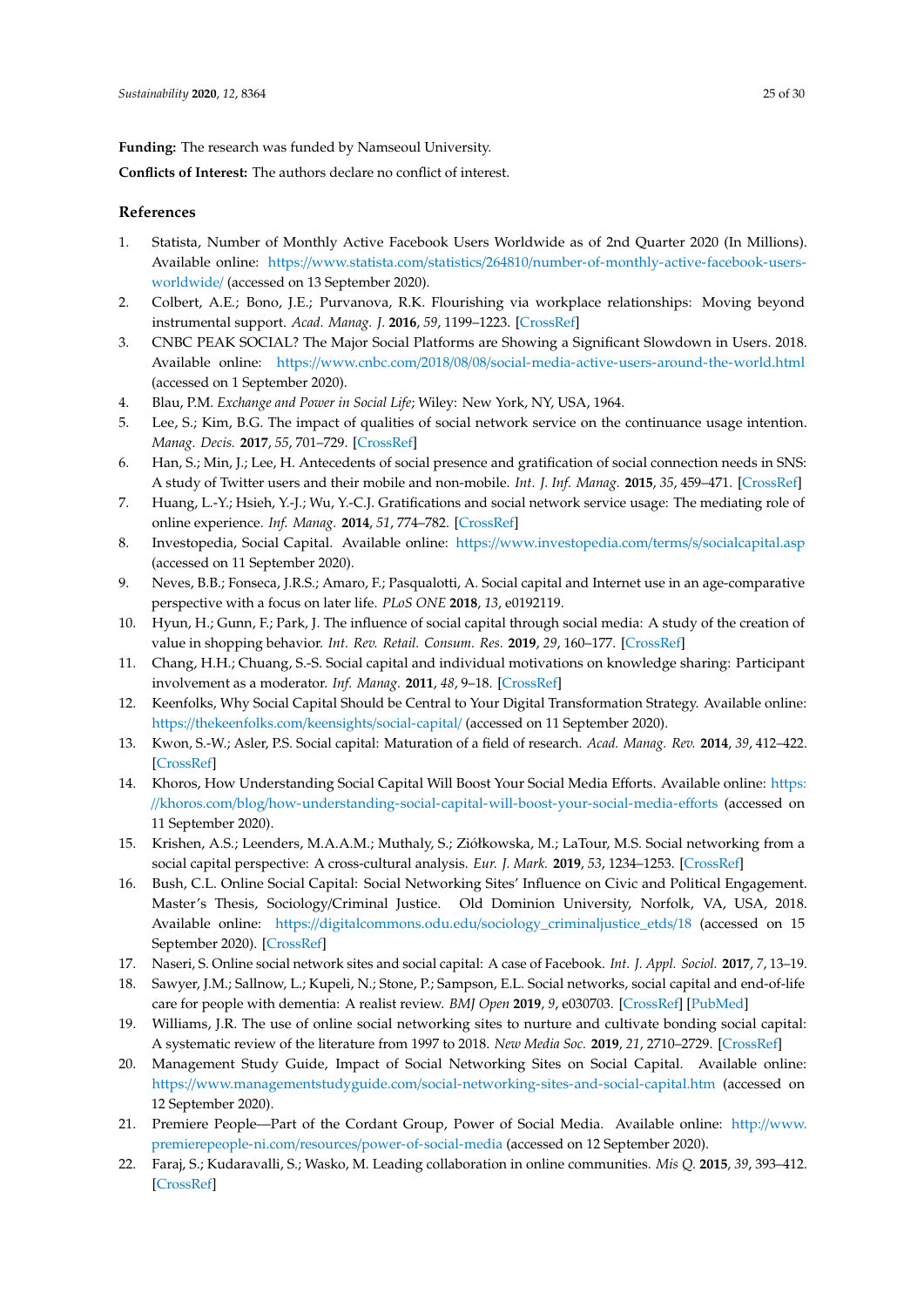- <span id="page-25-0"></span>23. Kang, S.; Na, Y.K. The effect of the relationship characteristics and social capital of the sharing economy business on the social network, relationship competitive advantage, and continuance commitment. *Sustainability* **2018**, *10*, 2203. [\[CrossRef\]](http://dx.doi.org/10.3390/su10072203)
- <span id="page-25-1"></span>24. Chow, W.; Shi, S. Investigating customers' satisfaction with brand pages in social networking sites. *J. Comput. Inf. Syst.* **2015**, *55*, 48–58. [\[CrossRef\]](http://dx.doi.org/10.1080/08874417.2015.11645756)
- <span id="page-25-2"></span>25. Wang, X.; Li, Y. Users' satisfaction with social network sites: A self-determination perspective. *J. Comput. Inf. Syst.* **2015**, *56*, 48–54. [\[CrossRef\]](http://dx.doi.org/10.1080/08874417.2015.11645800)
- <span id="page-25-3"></span>26. Hossain, M.A.; Kim, M.; Jahan, N. Can "Liking" behavior lead to usage intention on Facebook? Uses and gratification theory perspective. *Sustainability* **2019**, *11*, 1166. [\[CrossRef\]](http://dx.doi.org/10.3390/su11041166)
- 27. Kim, S.H.; Bae, J.B.; Jeon, H.M. Continuous intention on accommodation apps: Integrated value-Based adoption and expectation–confirmation model analysis. *Sustainability* **2019**, *11*, 1578. [\[CrossRef\]](http://dx.doi.org/10.3390/su11061578)
- 28. Lee, S.W.; Sung, H.J.; Jeon, H.M. Determinants of continuous intention on food delivery apps: Extending UTAUT2 with information quality. *Sustainability* **2019**, *11*, 3141. [\[CrossRef\]](http://dx.doi.org/10.3390/su11113141)
- 29. Ruangkanjanases, A.; Hsu, S.-L.; Wu, Y.J.; Chen, S.-C.; Chang, J.-Y. What drives continuance Intention towards social media? Social influence and identity perspectives. *Sustainability* **2020**, *12*, 7081. [\[CrossRef\]](http://dx.doi.org/10.3390/su12177081)
- <span id="page-25-4"></span>30. Zhang, J.; Luximon, Y.; Song, Y. The role of consumers' perceived security, perceived control, interface design features, and conscientiousness in continuous use of mobile payment services. *Sustainability* **2019**, *11*, 6843. [\[CrossRef\]](http://dx.doi.org/10.3390/su11236843)
- <span id="page-25-5"></span>31. Zhou, T.; Li, H.X.; Liu, Y. The effect of flow experience on mobile SNS users' loyalty. *Ind. Manag. Data Syst.* **2010**, *110*, 930–946. [\[CrossRef\]](http://dx.doi.org/10.1108/02635571011055126)
- <span id="page-25-7"></span>32. Lin, K.-Y.; Lu, H.-P. Why people use social networking sites: An empirical study integrating network externalities and motivation theory. *Comput. Hum. Behav.* **2011**, *27*, 1152–1161. [\[CrossRef\]](http://dx.doi.org/10.1016/j.chb.2010.12.009)
- <span id="page-25-6"></span>33. Lankton, N.K.; McKnight, D.H.; Thatcher, J.B. The moderating effects of privacy restrictiveness and experience on trusting beliefs and habit: An empirical test of intention to continue using a social networking website. *IEEE Trans. Eng. Manag.* **2012**, *59*, 654–665. [\[CrossRef\]](http://dx.doi.org/10.1109/TEM.2011.2179048)
- <span id="page-25-8"></span>34. McKnight, D.H.; Choudhury, V.; Kacmar, C. Developing and validating trust measures for e-commerce: An integrative typology. *Inf. Syst. Res.* **2002**, *13*, 334–359. [\[CrossRef\]](http://dx.doi.org/10.1287/isre.13.3.334.81)
- <span id="page-25-9"></span>35. Alarcon-del-Amo, M.-C.; Lorenzo-Romero, C.; Gomez-Borja, M.-Á.C. Classifying and profiling social networking site users: A latent segmentation approach. *Cyberpsychol. Behav. Soc. Netw.* **2011**, *14*, 547–553. [\[CrossRef\]](http://dx.doi.org/10.1089/cyber.2010.0346)
- <span id="page-25-10"></span>36. Martínez-López, F.J.; Pla-García, C.; Gázquez-Abad, J.C.; Rodríguez-Ardura, I. Utilitarian motivations in online consumption: Dimensional structure and scales. *Electron. Commer. Res. Appl.* **2014**, *13*, 188–204. [\[CrossRef\]](http://dx.doi.org/10.1016/j.elerap.2014.02.002)
- <span id="page-25-11"></span>37. Lin, H.; Fan, W.; Chau, P. Determinants of users' continuance of social networking sites: A self-regulation perspective. *Inf. Manag.* **2014**, *51*, 595–603. [\[CrossRef\]](http://dx.doi.org/10.1016/j.im.2014.03.010)
- <span id="page-25-12"></span>38. Putnam, R. Tuning in, tuning out: The strange disappearance of social capital in America. *Political Sci. Politics* **1995**, *28*, 664–683. [\[CrossRef\]](http://dx.doi.org/10.1017/S1049096500058856)
- <span id="page-25-13"></span>39. Wang, Y.L.; Meister, D.B.; Gray, P.H. Social influence and knowledge management systems use: Evidence from panel data. *Mis Q.* **2013**, *37*, 299–313. [\[CrossRef\]](http://dx.doi.org/10.25300/MISQ/2013/37.1.13)
- <span id="page-25-14"></span>40. Ku, Y.-C.; Chen, R.; Zhang, H. Why do users continue using social networking sites? An exploratory study of members in the United States and Taiwan. *Inf. Manag.* **2013**, *50*, 571–581. [\[CrossRef\]](http://dx.doi.org/10.1016/j.im.2013.07.011)
- <span id="page-25-15"></span>41. Baker, R.K.; White, K.M. Predicting adolescents' use of social networking sites from an extended theory of planned behaviour perspective. *Comput. Hum. Behav.* **2010**, *26*, 1591–1597. [\[CrossRef\]](http://dx.doi.org/10.1016/j.chb.2010.06.006)
- <span id="page-25-16"></span>42. Lin, N. *Social Capital*; Cambridge University Press: Cambridge, UK, 2001.
- <span id="page-25-17"></span>43. Coleman, J.S. *Foundations of Social Theory*; Belknap Press: Cambridge, MA, USA, 1990.
- <span id="page-25-18"></span>44. Madhavaram, S.; Hunt, S.D. Customizing business-to-business (B2B) professional services: The role of intellectual capital and internal social capital. *J. Bus. Res.* **2017**, *74*, 38–46. [\[CrossRef\]](http://dx.doi.org/10.1016/j.jbusres.2017.01.007)
- <span id="page-25-19"></span>45. Pillai, K.G.; Hodgkinson, G.P.; Kalyanaram, G.; Nair, S.R. The negative effects of social capital in organizations: A review and extension. *Int. J. Manag. Rev.* **2017**, *19*, 97–124. [\[CrossRef\]](http://dx.doi.org/10.1111/ijmr.12085)
- <span id="page-25-20"></span>46. Waters, E.; Sroufe, L. Social competence as a developmental construct. *Dev. Rev.* **1983**, *3*, 79–97. [\[CrossRef\]](http://dx.doi.org/10.1016/0273-2297(83)90010-2)
- <span id="page-25-21"></span>47. Carnabuci, G.; Diószegi, B. Social networks, cognitive style, and innovative performance: A contingency perspective. *Acad. Manag. J.* **2015**, *58*, 881–905. [\[CrossRef\]](http://dx.doi.org/10.5465/amj.2013.1042)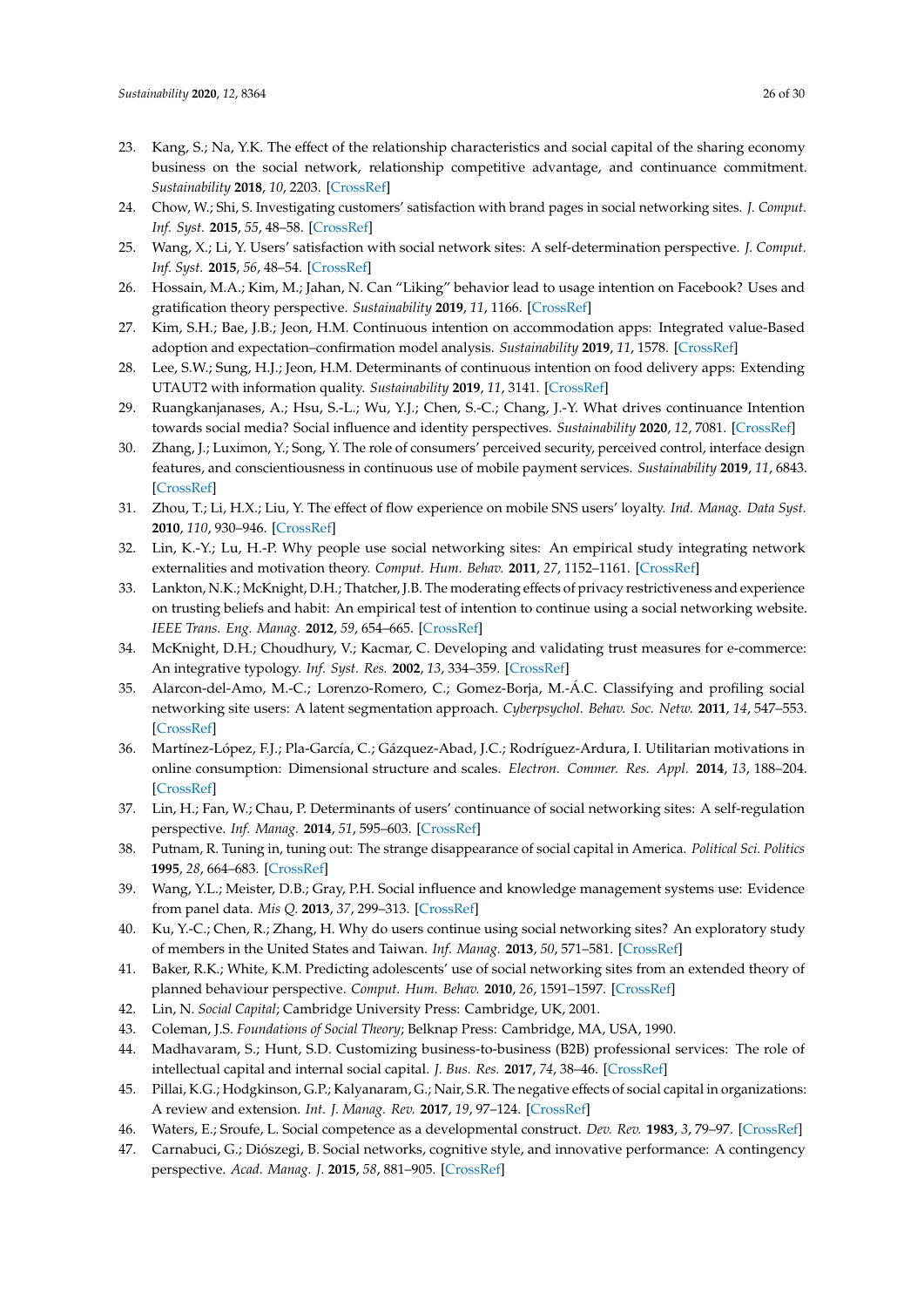- <span id="page-26-0"></span>48. Park, S.Y.; Cha, S.-B.; Lim, K.; Jung, S.-H. The relationship between university student learning outcomes and participation in social network services, social acceptance and attitude towards school life. *Br. J. Educ. Technol.* **2014**, *45*, 97–111. [\[CrossRef\]](http://dx.doi.org/10.1111/bjet.12013)
- <span id="page-26-1"></span>49. Tajfel, H. *Human Groups and Social Categories: Studies in Social Psychology*; Cambridge University Press: Cambridge, UK, 1981; p. 369.
- <span id="page-26-2"></span>50. Schau, H.J.; Gilly, M.C. We are what we post? Self-presentation in personal web space. *J. Consum. Res.* **2003**, *30*, 385–404. [\[CrossRef\]](http://dx.doi.org/10.1086/378616)
- <span id="page-26-3"></span>51. Short, J.; Williams, E.; Christie, B. *The Social Psychology of Telecommunications*; John Wiley: London, UK, 1976.
- <span id="page-26-4"></span>52. Li, G.; Liu, H.; Li, G. Payment willingness for VIP subscription in social networking sites. *J. Bus. Res.* **2014**, *67*, 2179–2184. [\[CrossRef\]](http://dx.doi.org/10.1016/j.jbusres.2014.04.028)
- <span id="page-26-5"></span>53. Wang, H.Y.; Wang, S.H. Predicting mobile hotel reservation adoption: Insight from a perceived value standpoint. *Int. J. Hosp. Manag.* **2010**, *29*, 598–608. [\[CrossRef\]](http://dx.doi.org/10.1016/j.ijhm.2009.11.001)
- <span id="page-26-6"></span>54. Heim, G.R.; Field, J.M. Process drivers of e-service quality: Analysis of data from an online rating site. *J. Oper. Manag.* **2007**, *25*, 962–984. [\[CrossRef\]](http://dx.doi.org/10.1016/j.jom.2006.10.002)
- <span id="page-26-7"></span>55. Benlian, A.; Koufaris, M.; Hess, T. Service quality in software-as-a-service: Developing the SaaS-Qual measure and examining its role in usage continuance. *J. Manag. Inf. Syst.* **2011**, *28*, 85–126. [\[CrossRef\]](http://dx.doi.org/10.2753/MIS0742-1222280303)
- <span id="page-26-8"></span>56. Athanasopoulou, P. Relationship quality: A critical literature review and research agenda. *Eur. J. Mark.* **2009**, *43*, 583–610. [\[CrossRef\]](http://dx.doi.org/10.1108/03090560910946945)
- <span id="page-26-27"></span><span id="page-26-9"></span>57. Sanchez-Franco, M.J.; Ramos, A.F.V.; Velicia, F.A.M. The moderating effect of gender on relationship quality and loyalty toward Internet service providers. *Inf. Manag.* **2009**, *46*, 96–202. [\[CrossRef\]](http://dx.doi.org/10.1016/j.im.2009.02.001)
- <span id="page-26-10"></span>58. Xu, C.; Ryan, S.; Prybutok, V.; Wen, C. It is not for fun: An examination of social network site usage. *Inf. Manag.* **2012**, *49*, 210–217. [\[CrossRef\]](http://dx.doi.org/10.1016/j.im.2012.05.001)
- <span id="page-26-11"></span>59. Gustafsson, A.; Johnson, M.D.; Roos, I. The effects of customer satisfaction, relationship commitment dimensions, and triggers on customer retention. *J. Mark.* **2005**, *69*, 210–218. [\[CrossRef\]](http://dx.doi.org/10.1509/jmkg.2005.69.4.210)
- <span id="page-26-12"></span>60. Chen, J.; Zhang, C.; Xu, Y. The role of mutual trust in building members' loyalty to a C2C platform provider. *Int. J. Electron. Commer.* **2009**, *14*, 147–171. [\[CrossRef\]](http://dx.doi.org/10.2753/JEC1086-4415140105)
- <span id="page-26-13"></span>61. Teo, T.S.; Srivastava, S.C.; Jiang, L. Trust and electronic government success: An empirical study. *J. Manag. Inf. Syst.* **2009**, *25*, 99–132. [\[CrossRef\]](http://dx.doi.org/10.2753/MIS0742-1222250303)
- <span id="page-26-14"></span>62. Zhou, T.; Li, H. Understanding mobile SNS continuance usage in China from the perspectives of social influence and privacy concern. *Comput. Hum. Behav.* **2014**, *37*, 283–289. [\[CrossRef\]](http://dx.doi.org/10.1016/j.chb.2014.05.008)
- <span id="page-26-15"></span>63. Chiu, C.M.; Chiu, C.S.; Chang, H.C. Examining the integrated influence of fairness and quality on learners' satisfaction and Web-based learning continuance intention. *Inf. Syst. J.* **2007**, *17*, 271–287. [\[CrossRef\]](http://dx.doi.org/10.1111/j.1365-2575.2007.00238.x)
- <span id="page-26-16"></span>64. Liang, T.-P.; Ho, Y.-T.; Li, Y.-W.; Turban, E. What drives social commerce: The role of social support and relationship quality. *Int. J. Electron. Commer.* **2011**, *16*, 69–90. [\[CrossRef\]](http://dx.doi.org/10.2753/JEC1086-4415160204)
- <span id="page-26-17"></span>65. Lin, H. Determinants of successful virtual communities: Contributions from system characteristics and social factors. *Inf. Manag.* **2008**, *45*, 522–527. [\[CrossRef\]](http://dx.doi.org/10.1016/j.im.2008.08.002)
- <span id="page-26-18"></span>66. Lin, H.; Fan, W.; Wallace, L. The effects of social and technical factors on user satisfaction, sense of belonging and knowledge community usage. *Int. J. E-Collab.* **2013**, *5*, 13–30. [\[CrossRef\]](http://dx.doi.org/10.4018/jec.2013070102)
- <span id="page-26-19"></span>67. Chu, S.; Kim, Y. Determinants of consumer engagement in electronic word-of-mouth in social networking sites. *Int. J. Advert.* **2011**, *30*, 47–75. [\[CrossRef\]](http://dx.doi.org/10.2501/IJA-30-1-047-075)
- <span id="page-26-20"></span>68. Yoon, C.; Rolland, E. Understanding continuance use in social networking services. *J. Comput. Inf. Syst.* **2015**, *55*, 1–9. [\[CrossRef\]](http://dx.doi.org/10.1080/08874417.2015.11645751)
- <span id="page-26-21"></span>69. Ellison, N.B.; Steinfield, C.; Lampe, C. Connecting strategies: Social capital implications of Facebook-enabled communication practices. *New Media Soc.* **2011**, *13*, 873–892. [\[CrossRef\]](http://dx.doi.org/10.1177/1461444810385389)
- <span id="page-26-22"></span>70. Nahapiet, J.; Ghoshal, S. Social capital, intellectual capital, and the organizational advantage. *Acad. Manag. Rev.* **1998**, *23*, 242–266. [\[CrossRef\]](http://dx.doi.org/10.5465/amr.1998.533225)
- <span id="page-26-23"></span>71. Lewicki., R.J.; Bunker, B.B. Developing and maintaining trust in work relationships. In *Trust in Organizations*; Kramer, R.M., Tyler, T.R., Eds.; Sage Publications: London, UK, 1996.
- <span id="page-26-24"></span>72. Putnam, R. Bowling alone: America's declining social capital. *J. Democr.* **1995**, *6*, 65–78. [\[CrossRef\]](http://dx.doi.org/10.1353/jod.1995.0002)
- <span id="page-26-25"></span>73. Leana, C.R.; Van Buren, H.J. Organizational social capital and employment practices. *Acad. Manag. Rev.* **1999**, *24*, 538–555. [\[CrossRef\]](http://dx.doi.org/10.5465/amr.1999.2202136)
- <span id="page-26-26"></span>74. Wasko., M.; Faraj, S. It is what one does: Why people participate and help others in electronic communities of practice. *J. Strateg. Inf. Syst.* **2000**, *9*, 155–173.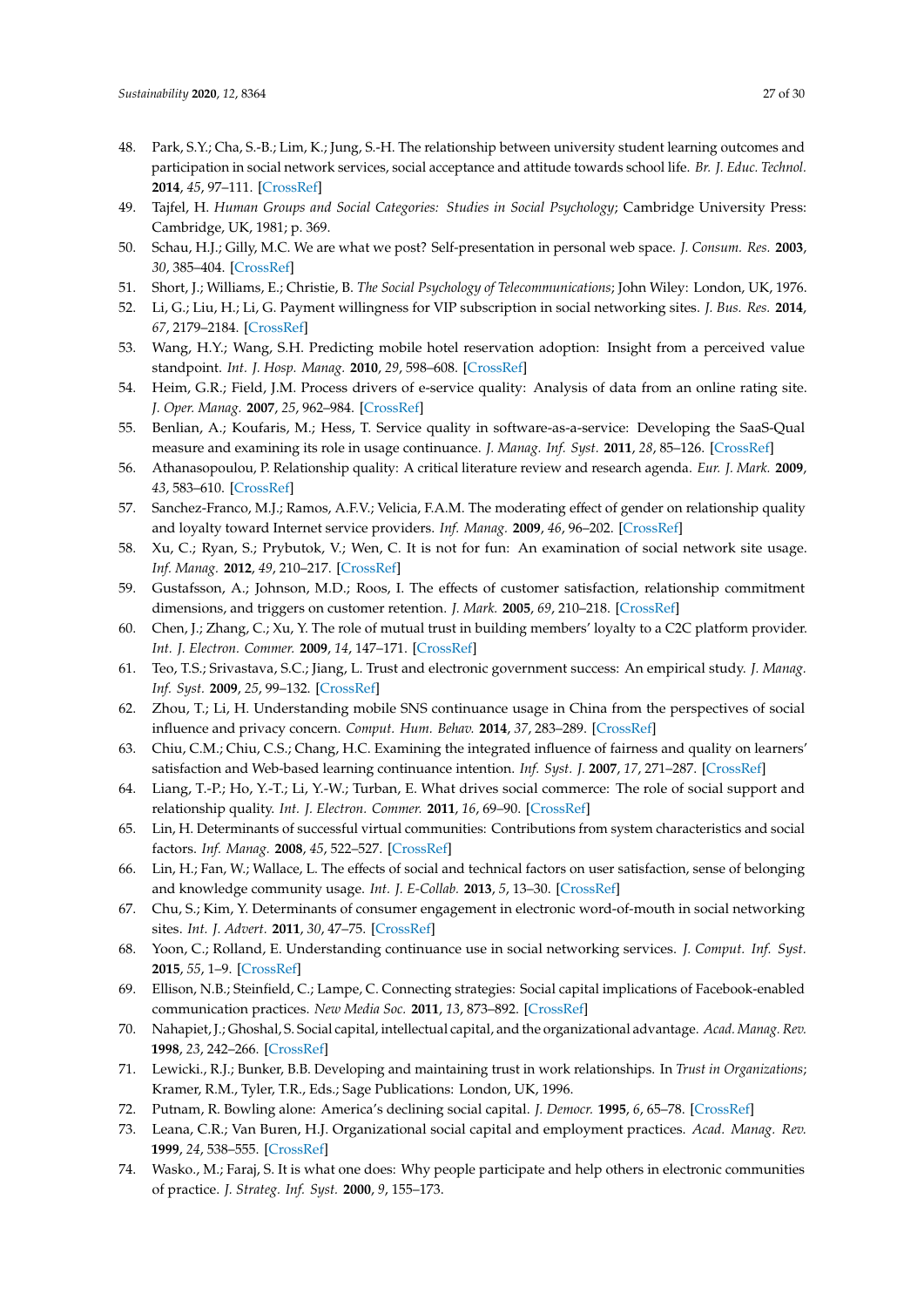- <span id="page-27-30"></span><span id="page-27-29"></span><span id="page-27-28"></span><span id="page-27-27"></span><span id="page-27-26"></span><span id="page-27-0"></span>75. Wasko, M.M.; Faraj, S. Why should I share? Examining social capital and knowledge contribution in electronic networks of practice. *MIS Q.* **2005**, *29*, 35–57. [\[CrossRef\]](http://dx.doi.org/10.2307/25148667)
- <span id="page-27-1"></span>76. Constant, D.; Sproull, L.; Kiesler, S. The kindness of strangers: The usefulness of electronic weak ties for technical advice. *Organ. Sci.* **1996**, *7*, 119–135. [\[CrossRef\]](http://dx.doi.org/10.1287/orsc.7.2.119)
- <span id="page-27-2"></span>77. Jones, C.; Hesterly, W.S.; Borgatti, S.P. A general theory of network governance: Exchange conditions and social mechanisms. *Acad. Manag. Rev.* **1997**, *22*, 911–945. [\[CrossRef\]](http://dx.doi.org/10.5465/amr.1997.9711022109)
- <span id="page-27-3"></span>78. Lakhani, K.; von Hippei, E. How open source software works: Free' user-to-user assistance. *Res. Policy* **2003**, *32*, 923–943. [\[CrossRef\]](http://dx.doi.org/10.1016/S0048-7333(02)00095-1)
- <span id="page-27-4"></span>79. Shiau, W.; Chau, P. Does altruism matter on online group buying perspectives from egotistic and altruistic behavior. In Proceedings of the PACIS, Jeju Island, Korea, 18–22 June 2013; p. 229.
- <span id="page-27-5"></span>80. Chen, K.K. Plan your burn, burn your plan: How decentralization, storytelling, and communication can support participatory practices. *Sociol. Q.* **2016**, *57*, 71–97. [\[CrossRef\]](http://dx.doi.org/10.1111/tsq.12115)
- <span id="page-27-6"></span>81. Osterloh, M.; Frey, B. Motivation, knowledge transfer, and organization forms. *Organ. Sci.* **2000**, *11*, 538–550. [\[CrossRef\]](http://dx.doi.org/10.1287/orsc.11.5.538.15204)
- <span id="page-27-7"></span>82. Kwon, O.B.; Wen, Y. An empirical study of the factors affecting social network service use. *Comput. Hum. Behav.* **2010**, *26*, 254–263. [\[CrossRef\]](http://dx.doi.org/10.1016/j.chb.2009.04.011)
- <span id="page-27-8"></span>83. Kollock, P. The economies of online cooperation: Gifts, and public goods in cyberspace. In *Communities in Cyberspace*; Smith, M.A., Kollock, P., Eds.; Routledge: New York, NY, USA, 1999; pp. 220–239.
- <span id="page-27-9"></span>84. Agarwal, R.; Prasad, J.Y. A conceptual and operational definition of personal innovativeness in the domain of information technology. *Inf. Syst. Res.* **1998**, *9*, 204–215. [\[CrossRef\]](http://dx.doi.org/10.1287/isre.9.2.204)
- <span id="page-27-10"></span>85. Rogers, E.M. *Di*ff*usion of Innovations*, 5th ed.; Free Press: New York, NY, USA, 2003.
- <span id="page-27-11"></span>86. Moore, G.; Benbasat, I. Development of an instrument to measure the perceptions of adopting an information technology innovation. *Inf. Syst. Res.* **1991**, *2*, 192–221. [\[CrossRef\]](http://dx.doi.org/10.1287/isre.2.3.192)
- <span id="page-27-12"></span>87. Cialdini, R.B.; Goldstein, N.J. Social influence: Compliance and conformity. *Annu. Rev. Psychol.* **2004**, *55*, 591–621. [\[CrossRef\]](http://dx.doi.org/10.1146/annurev.psych.55.090902.142015)
- <span id="page-27-13"></span>88. Huang, Q.; Davison, R.M.; Liu, H. An exploratory study of buyers' participation intentions in reputation systems: The relationship quality perspective. *Inf. Manag.* **2014**, *51*, 952–963. [\[CrossRef\]](http://dx.doi.org/10.1016/j.im.2014.09.003)
- <span id="page-27-14"></span>89. Koniordos, S.M. (Ed.) *Networks, Trust and Social Capital: Theoretical and Empirical Investigations from Europe*; Routledge: New York, NY, USA, 2017.
- <span id="page-27-15"></span>90. Zhou, Z.; Fang, Y.; Vogel, D.R.; Jin, X.L.; Zhang, X. Attracted to or locked in? Predicting continuance intention in social virtual world services. *J. Manag. Inf. Syst.* **2012**, *29*, 273–306. [\[CrossRef\]](http://dx.doi.org/10.2753/MIS0742-1222290108)
- <span id="page-27-16"></span>91. Ji, Y.G.; Hwangbo, H.; Yi, J.S.; Rau, P.L.; Fang, X.; Ling, C. The influence of cultural differences on the use of social network service and the formation of social capital. *Int. J. Hum. Comput. Interact.* **2010**, *21*, 1100–1121. [\[CrossRef\]](http://dx.doi.org/10.1080/10447318.2010.516727)
- <span id="page-27-17"></span>92. Humberd, B.L.; Rouse, E.D. Seeing you in me and me in you: Personal identification in the phases of mentoring relationships. *Acad. Manag. Rev.* **2016**, *41*, 435–455. [\[CrossRef\]](http://dx.doi.org/10.5465/amr.2013.0203)
- <span id="page-27-18"></span>93. Ragins, B.R. Relational mentoring: A positive approach to mentoring at work. In *The Oxford Handbook of Positive Organizational Scholarship*; Cameron, K., Spreitzer, G., Eds.; Oxford University Press: New York, NY, USA, 2012; pp. 519–536.
- <span id="page-27-19"></span>94. Clement, R.; Noels, K.; Doeneault, B. Interethnic contact, identity, and psychological adjustments in the mediating and moderating roles of communication. *J. Soc. Issues* **2001**, *57*, 559–577. [\[CrossRef\]](http://dx.doi.org/10.1111/0022-4537.00229)
- <span id="page-27-20"></span>95. Song, J.; Kim, Y. Social influence process in the acceptance of a virtual community service. *Inf. Syst. Front.* **2006**, *8*, 241–252. [\[CrossRef\]](http://dx.doi.org/10.1007/s10796-006-8782-0)
- <span id="page-27-21"></span>96. Norris, P. The bridging and bonding role of on-line communities. *Press*/*Politics* **2002**, *7*, 3–13.
- <span id="page-27-22"></span>97. Steinfield, C.; Ellison, N.B.; Lampe, C. Social capital, self-esteem, and use of online social network sites: A longitudinal analysis. *J. Appl. Dev. Psychol.* **2008**, *29*, 434–445. [\[CrossRef\]](http://dx.doi.org/10.1016/j.appdev.2008.07.002)
- <span id="page-27-23"></span>98. Martínez-López, F.J.; Anaya-Sánchez, R.; Molinillo, S.; Aguilar-Illescas, R.; Esteban-Millat, I. Consumer engagement in an online brand community. *Electron. Commer. Res. Appl.* **2017**, *23*, 24–37. [\[CrossRef\]](http://dx.doi.org/10.1016/j.elerap.2017.04.002)
- <span id="page-27-24"></span>99. Dominick, J.R. Who do you think you are? Personal home pages and self-presentation on the world wide web. *Journal. Mass Commun. Q.* **1999**, *76*, 646–658. [\[CrossRef\]](http://dx.doi.org/10.1177/107769909907600403)
- <span id="page-27-25"></span>100. Hoffman, D.L.; Novak, T.P. Marketing in hypermedia computer-mediated environments: Conceptual foundations. *J. Mark.* **1996**, *60*, 50–68. [\[CrossRef\]](http://dx.doi.org/10.2307/1251841)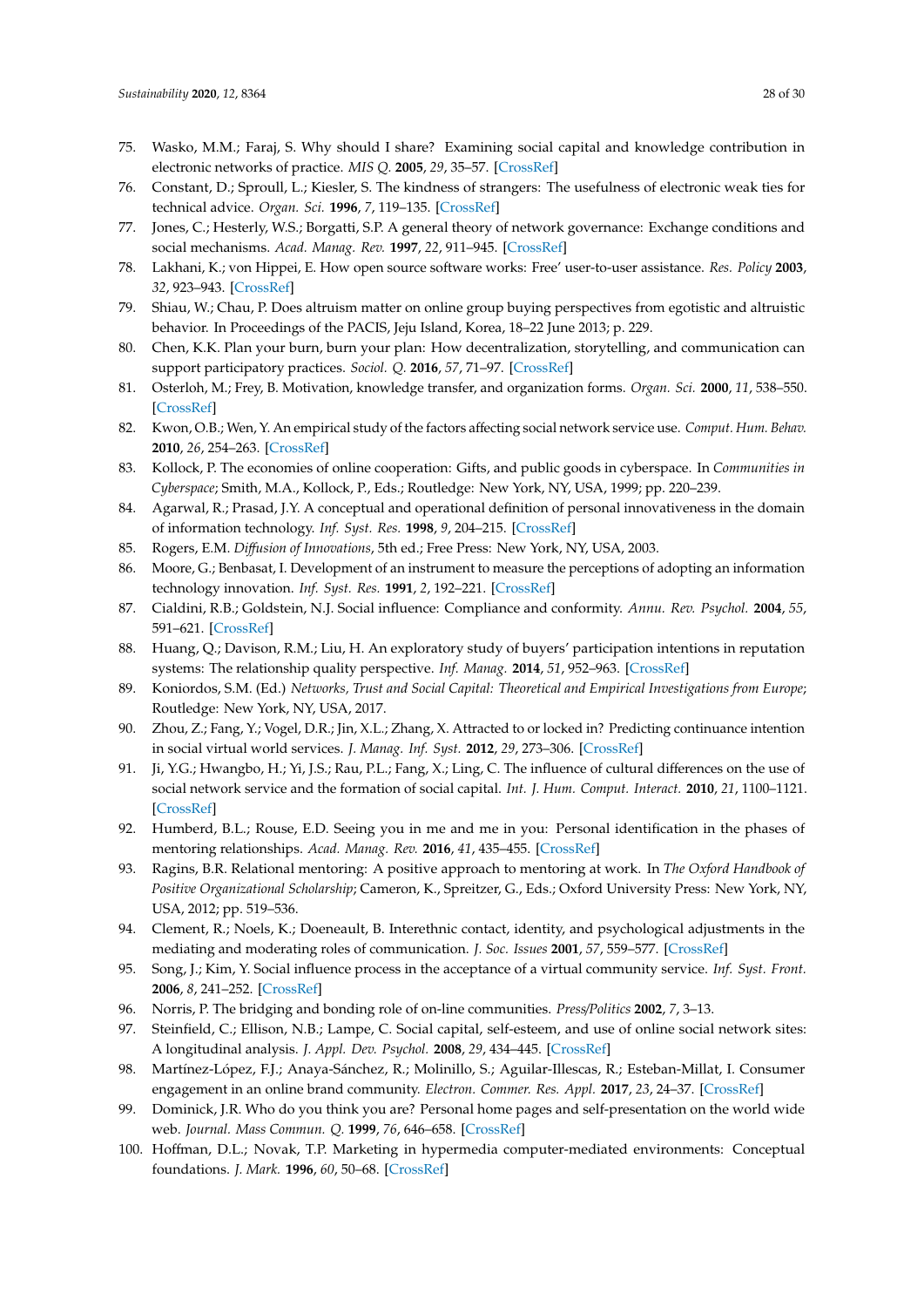- <span id="page-28-23"></span><span id="page-28-22"></span><span id="page-28-20"></span><span id="page-28-17"></span><span id="page-28-0"></span>101. Cyr, D.; Hassanein, K.; Head, M.; Ivanov, A. The role of social presence in establishing loyalty in e-service environment. *Interact. Comput.* **2007**, *19*, 43–56. [\[CrossRef\]](http://dx.doi.org/10.1016/j.intcom.2006.07.010)
- <span id="page-28-10"></span><span id="page-28-1"></span>102. Hassanein, K.; Head, M. Manipulating perceived social presence through the web interface and its impact on attitude towards online shopping. *Int. J. Hum. Comput. Stud.* **2007**, *65*, 689–708. [\[CrossRef\]](http://dx.doi.org/10.1016/j.ijhcs.2006.11.018)
- <span id="page-28-11"></span><span id="page-28-2"></span>103. Zhang, L.; Zhu, J.; Liu, Q. A meta-analysis of mobile commerce adoption and the moderating effect of culture. *Comput. Hum. Behav.* **2012**, *28*, 1902–1911. [\[CrossRef\]](http://dx.doi.org/10.1016/j.chb.2012.05.008)
- <span id="page-28-3"></span>104. Chai, S.; Kim, M. What makes bloggers share knowledge? An investigation on the role of trust. *Int. J. Inf. Manag.* **2010**, *30*, 408–415. [\[CrossRef\]](http://dx.doi.org/10.1016/j.ijinfomgt.2010.02.005)
- <span id="page-28-12"></span><span id="page-28-4"></span>105. Hsu, M.-H.; Ju, T.L.; Yen, C.-H.; Chang, C.-M. Knowledge sharing behavior in virtual communities: The relationship between trust, self-efficacy, and outcome expectations. *Int. J. Hum. Comput. Stud.* **2007**, *65*, 153–169. [\[CrossRef\]](http://dx.doi.org/10.1016/j.ijhcs.2006.09.003)
- <span id="page-28-13"></span><span id="page-28-5"></span>106. Fang, Y.; Chiu, C. In justice we trust: Exploring knowledge-sharing continuance intention in virtual communities of practice. *Comput. Hum. Behav.* **2010**, *26*, 235–246. [\[CrossRef\]](http://dx.doi.org/10.1016/j.chb.2009.09.005)
- <span id="page-28-6"></span>107. Chiu, C.M.; Huang, H.Y.; Yen, C.H. Antecedents of trust in online auctions. *Electron. Commer. Res. Appl.* **2010**, *9*, 148–159. [\[CrossRef\]](http://dx.doi.org/10.1016/j.elerap.2009.04.003)
- <span id="page-28-15"></span><span id="page-28-14"></span><span id="page-28-7"></span>108. Shabbir, H.; Palihawadana, D.; Thwaites, D. Determining the antecedents and consequences of donor-perceived relationship quality—A dimensional qualitative research approach. *Psychol. Mark.* **2007**, *24*, 271–293. [\[CrossRef\]](http://dx.doi.org/10.1002/mar.20161)
- <span id="page-28-16"></span><span id="page-28-8"></span>109. Lin, H.; Wang, Y. An examination of processes and consumer evaluations in product usage. *J. Bus. Res.* **1985**, *13*, 235–246.
- <span id="page-28-18"></span><span id="page-28-9"></span>110. Davis, F.D. Perceived usefulness, perceived ease of use, and user acceptance of information technology. *Mis Q.* **1989**, *13*, 319–339. [\[CrossRef\]](http://dx.doi.org/10.2307/249008)
- <span id="page-28-19"></span>111. Lin, C.A.; Jeffer, L.W. Factors influencing the adoption of multimedia cable technology. *J. Mass Commun. Q.* **1998**, *75*, 341–352. [\[CrossRef\]](http://dx.doi.org/10.1177/107769909807500209)
- <span id="page-28-21"></span>112. Bearden, W.O.; Rose, R.L. Attention to social comparison information: An individual difference factor affecting consumer conformity. *J. Consum. Res.* **1990**, *16*, 461–471. [\[CrossRef\]](http://dx.doi.org/10.1086/209231)
- <span id="page-28-24"></span>113. Kohli, A.K.; Jaworski, B.J. The influence of coworker feedback on salespeople. *J. Mark.* **1994**, *58*, 82–94. [\[CrossRef\]](http://dx.doi.org/10.1177/002224299405800407)
- <span id="page-28-25"></span>114. Solomon, D.; Knobloch, L. Information seeking beyond initial interaction. *Hum. Commun. Res.* **2002**, *28*, 243–257.
- <span id="page-28-26"></span>115. Kraut, R.; Patterson, M.; Lundmark, V.; Kiesler, S.; Mukopadhyay, T.; Scherlis, W. Internet paradox: A social technology that reduces social involvement and psychological well-being? *Am. Psychol.* **1998**, *53*, 1017–1031. [\[CrossRef\]](http://dx.doi.org/10.1037/0003-066X.53.9.1017)
- 116. McKenna, K.; Green, A.; Gleason, M. Relationship formation on the internet: What's the big attraction? *J. Soc. Issues* **2002**, *58*, 9–31. [\[CrossRef\]](http://dx.doi.org/10.1111/1540-4560.00246)
- 117. Uslaner, E.M. Social capital and the Net. *Commun. Acm* **2000**, *43*, 60–64. [\[CrossRef\]](http://dx.doi.org/10.1145/355112.355125)
- 118. Brown, J.; Reingen, P. Social ties and word-of-mouth referral behavior. *J. Consum. Res.* **1987**, *14*, 350–362. [\[CrossRef\]](http://dx.doi.org/10.1086/209118)
- 119. Norman, A.; Russell, C. The pass-along effect: Investigating word-of-mouth effects on online survey procedures. *J. Comput. -Mediat. Commun.* **2006**, *11*, 1085–1103. [\[CrossRef\]](http://dx.doi.org/10.1111/j.1083-6101.2006.00309.x)
- 120. Aragon, S.R. Creating social presence in online environments. *New Dir. Adult Contin. Educ.* **2003**, *100*, 57–68. [\[CrossRef\]](http://dx.doi.org/10.1002/ace.119)
- 121. Fortin, D.R.; Dholakia, R.R. Interactivity and Vividness Effects on Social Presence and Involvement with a Web-Based Advertisement. *J. Bus. Res.* **2005**, *58*, 387–396. [\[CrossRef\]](http://dx.doi.org/10.1016/S0148-2963(03)00106-1)
- 122. Koufaris, M.; Hampton, S. The development of initial trust in an online company by new customers. *Inf. Manag.* **2004**, *41*, 377–397. [\[CrossRef\]](http://dx.doi.org/10.1016/j.im.2003.08.004)
- 123. Te'eni, D. Review: A cognitive-affective model of organizational communication for design IT. *MIS Q.* **2001**, *25*, 251–312. [\[CrossRef\]](http://dx.doi.org/10.2307/3250931)
- 124. Jarvenpaa, S.L.; Tractinsky, N.; Vitale, M. Consumer Trust in an Internet Store. *Inf. Technol. Manag.* **2000**, *1*, 45–71. [\[CrossRef\]](http://dx.doi.org/10.1023/A:1019104520776)
- 125. Collier, J.E.; Bienstock, C.C. Measuring service quality in e-retailing. *J. Serv. Res.* **2006**, *8*, 260–275. [\[CrossRef\]](http://dx.doi.org/10.1177/1094670505278867)
- 126. De Wulf, F.; Schillewaert, N.; Muylle, S.; Rangarajan, D. The role of pleasure in website success. *Inf. Manag.* **2006**, *43*, 434–446. [\[CrossRef\]](http://dx.doi.org/10.1016/j.im.2005.10.005)